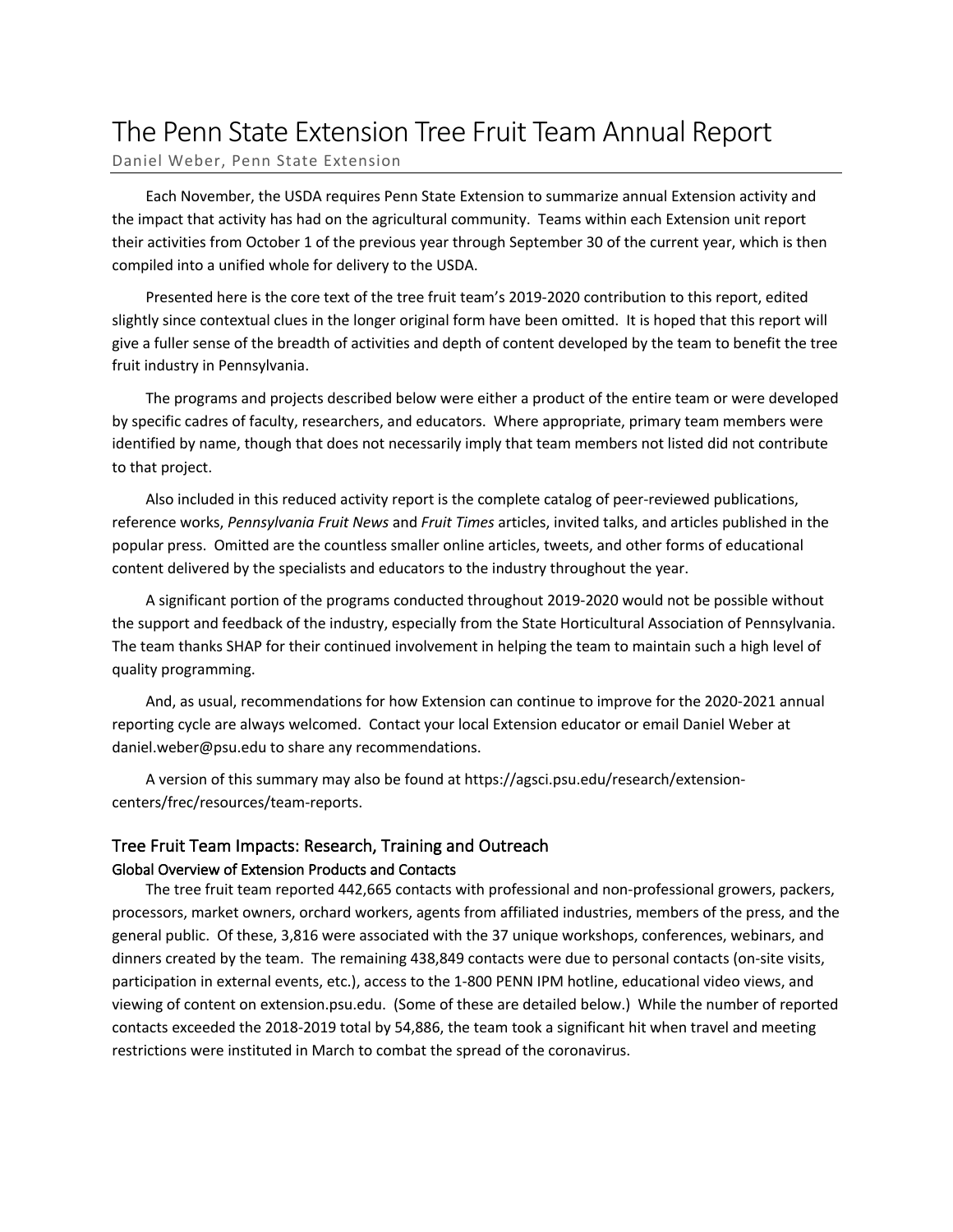# Winter Commercial Tree Fruit Schools

Evaluations conducted at the winter commercial tree fruit schools revealed the impact educational programming has on the tree fruit industry: 97% of attendees rated Penn State educational programming as economically valuable when considering improvements in disease control (99.9% rated valuable), insect control (98%), and physiological management (94%). When assessing the cash value of this education, attendees equated it to \$396 in profit per acre. Based on conservative estimates of acreage under production as reported by the respondents (23,237 acres), this equates to a \$9,203,696 increase in profit due to Extension research and educational programming across the entire state of Pennsylvania.

The annual winter fruit schools were held in nine regions across the state. Each meeting featured a series of 30- or 45-minute talks by Penn State Extension faculty and specialists. While there was some variation in content depending upon location, each school featured up to six 30-minute talks that awarded one Pennsylvania Department of Agriculture (PDA) pesticide renewal category credit per talk and up to two 30-minute talks by safety experts from the Pesticide Education Program for a total of two PDA core credits.

Over 318 people attended these events. (This number is based off the number of surveys returned to us at each event; the total number of attendees is actually higher. An estimated 25% of the people attending annually refuse to fill out surveys for a variety of personal reasons.) Assuming 75% of the attendees claimed PDA credits, this equates to 1,431 category and 477 core credits awarded to growers.

#### Virtual Twilight Meetings

In late April and early May, Extension typically hosts ten spring orchard ("twilight") meetings throughout Pennsylvania and surrounding states. Due to the coronavirus, these meetings were cancelled. In their place, four "virtual" twilight meetings spaced at two-week intervals in May and one in early July were created to service the entire state. The standard format of three PDA category credit-bearing talks delivered by specialists was followed, but in place of the usual orchard tour, a member of the Pesticide Education team provided a core credit talk. These four webinars were watched by 163 unique individuals, with 64 individuals (40%) attending multiple meetings.

#### Website Traffic Report

The Extension website (extension.psu.edu) currently hosts 821 different products (articles, conference announcements, courses, videos, etc.) which received 486,403 requests for content. Products created in 2020 represented 17% of content currently online (136 products), and 8% of all document requests (38,226 requests). *Fruit Times* news articles and alerts represent 56% of those products (76 articles) and 52% of all requests for information (19,935). These statistics highlight the importance of the *Fruit Times* newsletter to growers during the season. Spanish-language content includes 16 articles, the most created specifically for the Latinx audience in the last five years.

#### Professional Society Involvement

From 2019-2020, Dr. Kari Peter was the Vice President of the American Phytopathological Society. She is the current sitting President through 2021. Maria Gorgo earned the Dr. William Henson Diversity Achievement Award. The College of Agricultural Sciences recognized Maria for her success in promoting diversity in Pennsylvania Agriculture and Penn State Extension programming.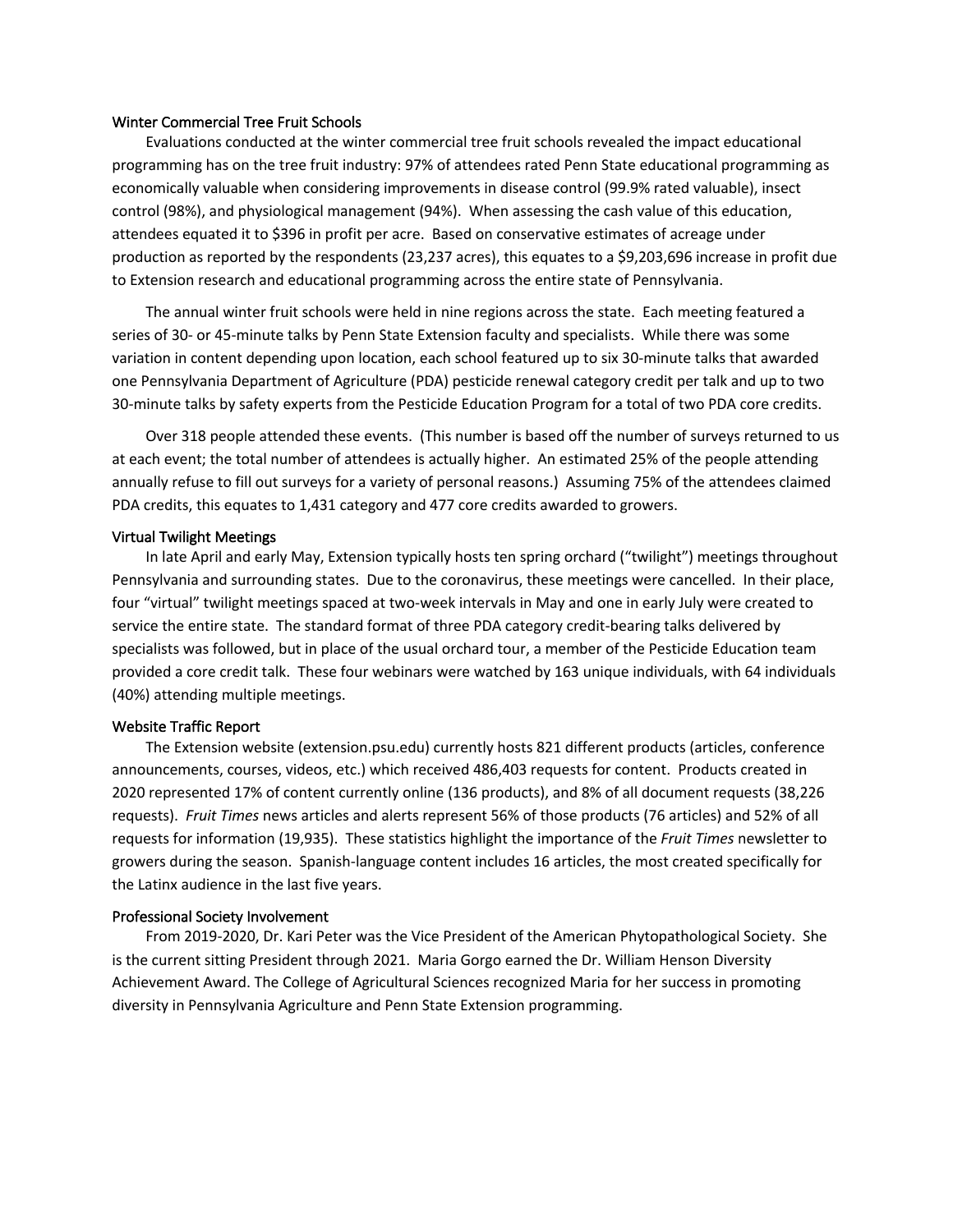# Team Goal 1: Advanced Integrated Pest and Cultural Management

# Evaluating Fungicides and Bactericides in Field Trials Under Pennsylvania Environmental Conditions on Apples and Stone Fruit (Peter)

During the 2020 season, Penn State pathologists interacted with 13 agrochemical companies and IR-4 to perform the following: 64 different programs, examining 36 products, were evaluated to manage apple scab, powdery mildew, rust, Marssonina blotch, sooty blotch and flyspeck, fruit rots, and the influence on fruit finish; 25 programs, examining 19 products, were evaluated to manage fire blight; 10 programs, examining 10 products, were evaluated to manage brown rot on peach; 8 programs, examining 8 products, were evaluated to manage bacterial spot on peach/nectarine; and 3 programs, examining 3 products, were evaluated to manage cherry powdery mildew. The 2020 field season was an extremely challenging year weather-wise and this influenced evaluations. Approximately 40 apple programs show promise for managing apple scab; fire blight program evaluations were inconclusive due to lack of disease caused by the unseasonably cold spring; 5 programs showed promise controlling bacterial spot; all programs managed bitter rot and cherry powdery mildew. A total of \$134,000 was awarded to work on this research. This was supported by USDA National Institute of Food and Agriculture and Smith-Lever Appropriations under Project #PEN04694 and Accession #1018736; the New Hampshire Specialty Crop Block Program; and the Washington Tree Fruit Commission.

# Determining the Epidemiology and Management of Prevalent Pre- and Postharvest Apple Fruit Rot Pathogens (Peter)

To understand the epidemiology of bitter rot, a total of 500 fungal isolates were collected throughout Pennsylvania, Ohio, Maryland, Delaware, and Virginia, and were identified to species. Further research showed the most predominant species, *Colletotrichum fiorinae*, causing bitter rot was found to be primarily a leaf endophyte in the environment. This is a very interesting discovery but provides challenges for management of bitter rot on apple in the orchard. This data illustrates the problem of identifying the period most critical for management of bitter rot, as spores appear to be consistently available throughout the season. A total of \$36,000 was awarded to support this research. This was supported by USDA National Institute of Food and Agriculture and Smith-Lever Appropriations under Project #PEN04694 and Accession #1018736; the State Horticultural Association of Pennsylvania; the NSF Graduate Student Fellowship Program; and the NE SARE Graduate Student Grant Program.

#### Rapid Apple Decline (Peter)

A Rapid Apple Decline (RAD) summit was facilitated on December 4, 2019. RAD is a destructive phenomenon with unknown cause or causes, resulting in sudden, simultaneous losses of hundreds or thousands of trees in a single season in an orchard. Losses exceeding 70% of all trees in a single block have been documented. The summit included 90 attendees (70 in-person; 20 by video conference) representing academia, Extension, federal and state research labs, the fruit industry, the chemical industry, nursery owners/managers, and crop consultants from Pennsylvania, Maryland, Virginia, North Carolina, New Jersey, New York, Massachusetts, Ohio, Michigan, Washington, and fruit-producing regions of Canada. The purpose of the summit was to get a scope of what is going on with the issue of young dwarf apple trees suddenly dying in large numbers, research being conducted, field observations, and how to proceed moving forward with further research.

## Surveying Commercial Orchards and Nurseries for Exotic and Emerging Pathogens (Peter)

Surveys of exotic orchard pathogens found no Plum pox virus (3,500 samples), exotic *Erwinia*, or phytoplasmas in higher fruit production areas in southcentral Pennsylvania. To address the concern of rapid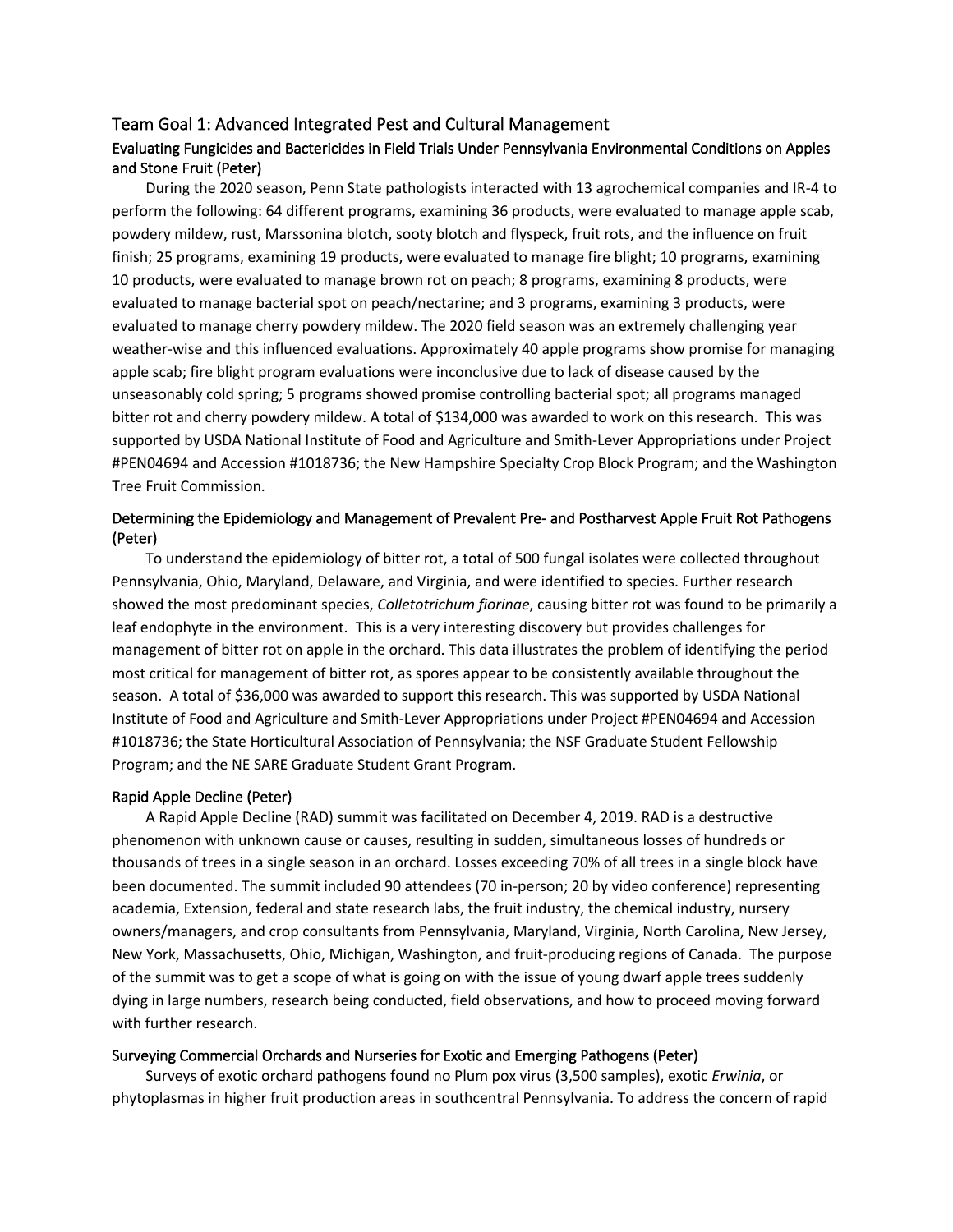apple decline, studies began evaluating the influence of herbicides on newly planted trees; soil mapping was conducted in approximately 5 locations in Adams county where decline has been observed; Ambrosia beetles were monitored in several locations (both declining and healthy orchards) and two species were identified; and apple trees singly-infected with the newly described apple luteovirus 1 virus were planted (approximately 200 trees). A total of \$249,000 was awarded to support work on these research and extension activities. This was supported by USDA National Institute of Food and Agriculture and Smith-Lever Appropriations under Project #PEN04694 and Accession #1018736; the State Horticultural Association of Pennsylvania; the PA Specialty Crop Block Grant Program; and the USDA APHIS Plant Protection Act 7721 (formerly known as the Farm Bill Sec 10007).

# Dr. Tree Fruit and Don Podcast (Peter, Seifrit)

This year saw the creation of an educational podcast the "Dr. Tree Fruit [Kari]) and Don [Seifrit] Podcast." The podcast focuses on providing timely commercial tree fruit production advice for beginning industry professionals and seasoned growers. Educators from Penn State Extension and faculty from Penn State University's horticulture, entomology, and plant pathology departments drop in to give insights and observations about what is going on in the orchards. At the time of writing, there are seven episodes available. The podcast has received international attention with over 400 listens/downloads from the US and international listeners and was played on both mobile and desktop platforms. The podcast can be accessed through many major podcast feeds (e.g. iTunes) and is also accessible at https://extension.psu.edu/drtreefruit.

# Spotted Lanternfly Educational Videos (Seifrit, Krawczyk)

The invasive spotted lanternfly (*Lycorma delicatula*) has become a serious pest in southeastern Pennsylvania and is working its way west- and northwards towards the state's prime fruit and vegetable growing regions. Three videos were produced dealing with lanternfly management during this program year. Their viewership totaled 986 unique hits. These videos were similarly well-received to previous digital spotted lanternfly outreach efforts. Further video projects are planned for the coming program year.

# Peach Rootstock Trials (Schupp, Weber, Seifrit, Esslinger, Muza, Pollock, Elkner)

In 2020 Penn State researchers established ten demonstration orchards for the evaluation of three new peach dwarfing rootstocks. Prior research conducted by Penn State suggests these rootstocks have commercial potential for the establishment of pedestrian, high-density production peach orchards. These plantings were funded through a grant from the Pennsylvania Peach and Nectarine Research Program. Twelve grower cooperators representing diverse communities from across Pennsylvania received approximately 120 trees each (approximately 30 of each the three dwarfing rootstocks Controller 6, 7, and 8 and one control, Krymsk 86) at no cost in exchange for collaborating with extension educators and specialists in the evaluation of production efficiency, fruit quality and potential socio-economic benefits on these halfacre, on-farm trials.

#### Apple Fruit Color-Enhancing Technologies (Schupp, Weber)

The Provide Agro company loaned Penn State one of only three Fruit Tec REDpulse pneumatic defoliators east of the Mississippi for preliminary testing. This device uses high-pressure pulses of air to remove leaves from the outer canopy of apple trees in order to increase sunlight penetration and thereby improve coloration on red-fruited varieties for which consumers are willing to pay a premium. This initial test lasted three months and resulted in preliminary data to be discussed at the Mid-Atlantic Fruit & Vegetable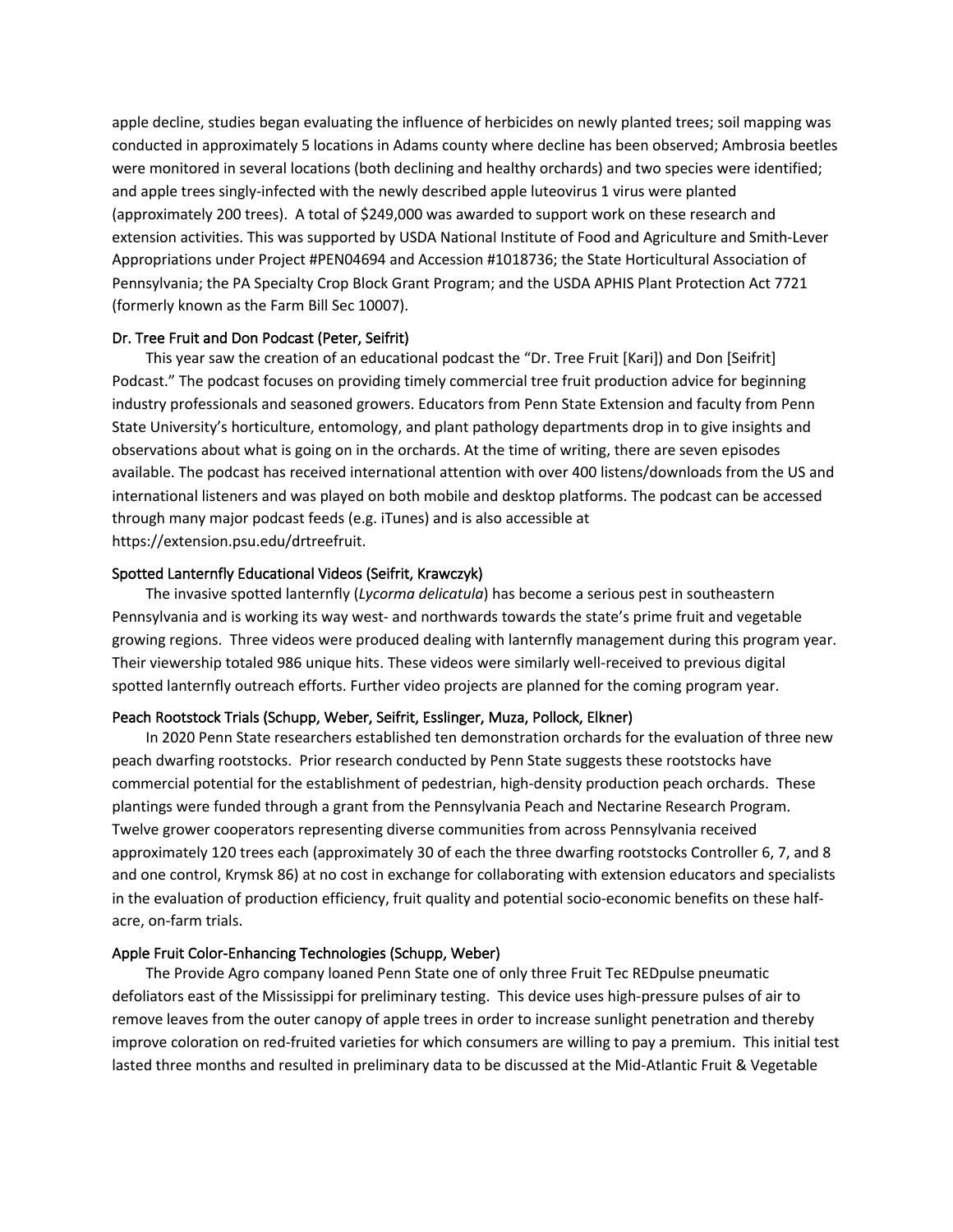Convention in 2021. Three in-person workshops attended by 27 people were scheduled during August to demonstrate the technology.

#### Orchard Management Courses See Record Registrations (Crassweller, Baugher)

Online course usage surged in 2020 due to people in Pennsylvania being quarantined in late March, and due to Penn State's decision to reduce or eliminate course fees for a vast swath of online educational content. A total of 2,972 people registered for the two orchard management courses, with 63% (1,870) and 34% (1,020) unique course registrations occurring in April and May, respectively, when these courses were freely accessible. This period accounted for 97% of the overall registrations. Of those 2,972 registrations, 2,113 actually began taking the courses after registering. This level of interest suggests that an effort should be made to increase their visibility, and enhance price competitiveness, to increase their utilization throughout the year.

#### Rootstock and Cultivar Evaluations (Crassweller, Schupp)

As apple rootstocks continue to be developed to address shortcomings of existing rootstock lines, these rootstocks must be evaluated for suitability in under typical growing conditions in Pennsylvania before recommending them to growers. In 2020, a new multi-state rootstock trial was established with 'Buckeye Gala' on twelve different rootstocks including new selections from New Zealand that show potential for Pennsylvania growers (NZ.1, NZ.2, and NZ.5). This research is supported by a \$19,494 grant award by the State Horticultural Association of Pennsylvania. This was the fifth year of the six-year program.

#### Effects of Maintenance of Training Systems to a Hedgerow (Crassweller, Smith)

When training apple trees, growers seek an optimal balance between optimal yields of high-quality fruit which generate the highest profits and labor expenses associated with maintaining the trees and harvesting the fruit. Hedging is one method to simplify pruning and training needs, improve light penetration to the canopy, and reduce labor during harvest. In the third of five years of this research project, hedging Jonagold and Fuji trees was more time efficient, but frost damage reduced yields in 2020 making interpretation of the results difficult. This work is supported by a \$13,969 continuing grant awarded by the State Horticultural Association of Pennsylvania.

#### Third Generation Apple System Trials (Crassweller, Smith)

Similar to the hedging research discussed above, multiple additional training systems have been under evaluation at Penn State to observe their effectiveness. In 2019, it was observed that tall spindle trees were more productive than either biaxial trained systems. This is the third year of a five-year research program funded for \$14,110 through the State Horticultural Association of Pennsylvania.

# Extending the Cornell Carbohydrate Model (Crassweller)

The Cornell carbohydrate model has been developed to provide growers with access to statistical models to forecast optimal thinning times based on regional weather data and stage of apple tree development. As part of this research, bi-weekly carbohydrate model results for multiple locations in Pennsylvania were evaluated during chemical thinning season for apples. Results were communicated to growers via the *Fruit Times* newsletter. Support for this multi-year project derives from the grant "Extending Cornell Carbohydrate Model to Pennsylvania Growers for Determining Apple Tree Response to Chemical Thinners" awarded in 2020 by the State Horticultural Association of Pennsylvania for \$1,750.

#### Bitter Pit Prediction Modelling Research Collaboration (Baugher)

Bitter pit in Honeycrisp apple has caused packout losses totaling over \$1 million to Pennsylvania freshmarket producers in some years. The ability to predict the development of bitter pit in time to apply a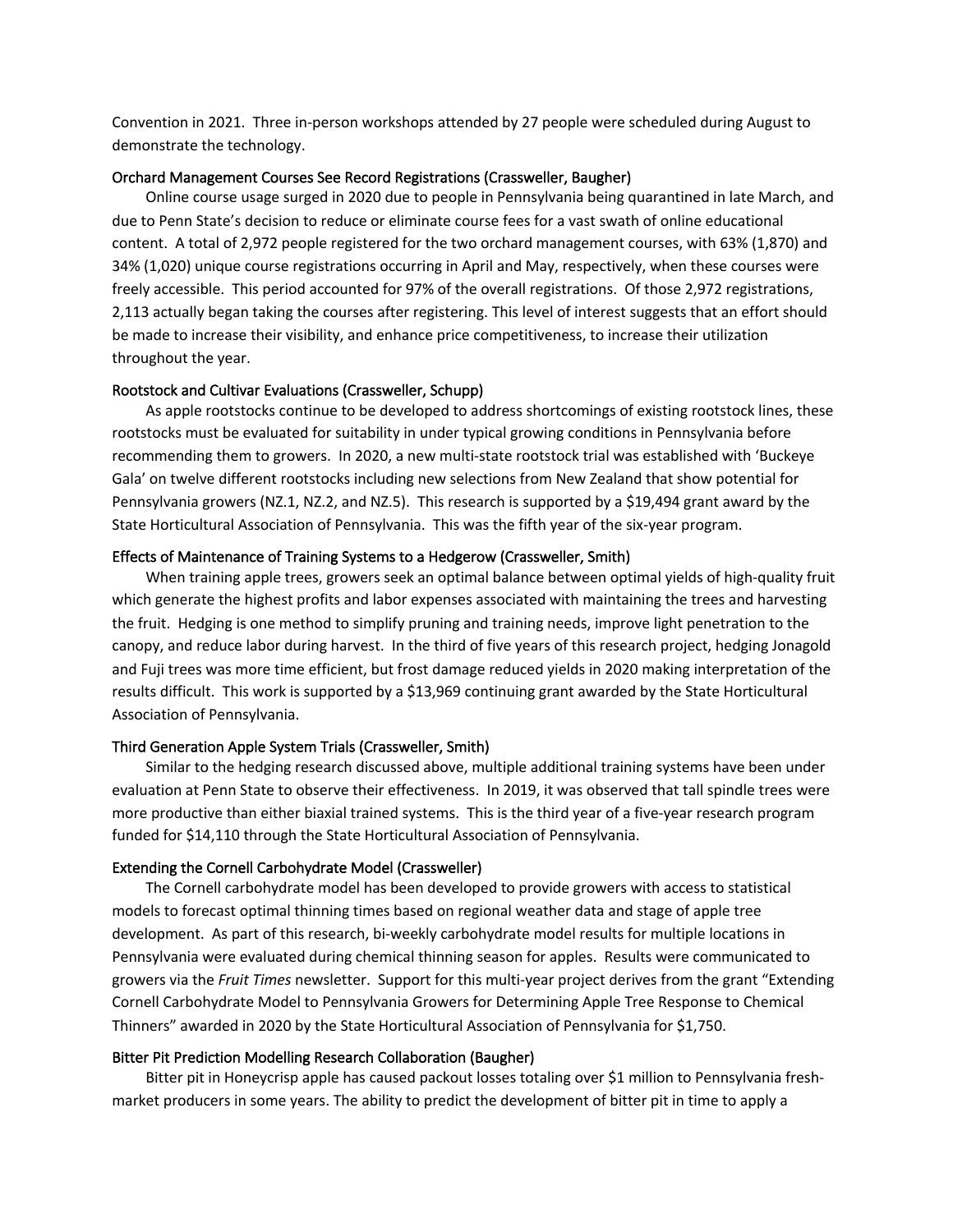remedy would benefit Pennsylvania growers greatly. Penn State participated in a multi-state project to predict bitter pit three weeks prior to harvest using a passive model developed by Chris Watkins, Cornell University. For fruit sampled from six Pennsylvania orchard blocks the passive model was 92% accurate in predicting bitter pit. A second year of research is underway.

# Pesticide Sprayer Calibration: (Pollock, Seifrit, Weber):

For a small fee, Extension educators will travel to an orchard to calibrate spraying equipment. Calibration is an important component of yearly equipment maintenance for growers as it ensures that the expected amounts of compounds are being applied during operation. Over-application wastes expensive chemical products with no added benefit (and perhaps some environmental damage), while underapplication results in poor control and the fostering of resistance in diseases, insects, and weeds. This year, 36 different sprayers were calibrated, resulting in \$1,800 in profit. Tools are being developed to estimate the economic benefits received following calibration.

# Team Goal 2: Precision, Automated, and Labor-saving Technologies and Engineering Green Fruit Removal Dynamics and Robotic Green Fruit Thinning System (He)

A preliminary study was conducted to investigate the advisability of targeted green fruit thinning by comparing chemical thinning and manual selective thinning. Selective fruit thinning can minimize the variations of chemical thinning but requires manual labor and appropriate training – an added expense to growers. This three-year, \$422,955 USDA-NIFA-AFRI grant will investigate the forces required to remove green fruit and the development of an appropriate robotic mechanism for mechanized fruit thinning. This work was supported by the USDA National Institute of Food and Agriculture and Smith-Lever Appropriations.

# Sensor-Based Precision Irrigation System for Tree Fruit and Vegetable Crops (He)

A soil moisture-based irrigation system was tested in a research orchard and four commercial apple orchards. Irrigation events were scheduled based on the soil moisture data that was accessed remotely. The system enabled one of the cooperators to adjust irrigation schedules to conserve water and the energy required to operate the system. Additionally, a new precision irrigation system was developed with a longrange wide area network (LoRaWAN) internet of things platform. The system controls irrigation valves remotely and may be automated to operate independently based on sensor readings. This system was tested in a tomato field and a peach orchard. This project is supported by a three-year, \$199,936 Northeast SARE grant.

#### Sensor-Based Automated Irrigation Webinars (He, Weber)

The Northeast SARE grant supported a series of three educational workshops held in May. These workshops introduced attendees to irrigation principles, automation principles, existing technology that can be deployed and what that technology measures, and how to deploy these systems in the field for orchards, vineyards, and vegetable and greenhouse/high-tunnel production. Originally planned as in-person workshops, these three webinars attracted 115 unique viewers, 20 of which attended two or more meetings, from across the state and surrounding region.

# An Intelligent Spraying System for Tree Fruit Crops Pest Management: Technology Enhancement, Evaluation, and Outreach (He)

A series of tests were conducted in 2019-2020 to measure the apple tree canopy structure and density using a 3D Lidar sensor. The canopy density maps generated from the sensor provide structural information for precision pesticide spraying in the orchard. An intelligent sprayer with targeted spraying was tested at the Fruit Research and Extension Center and will be further evaluated in the orchards in 2021 for significant pest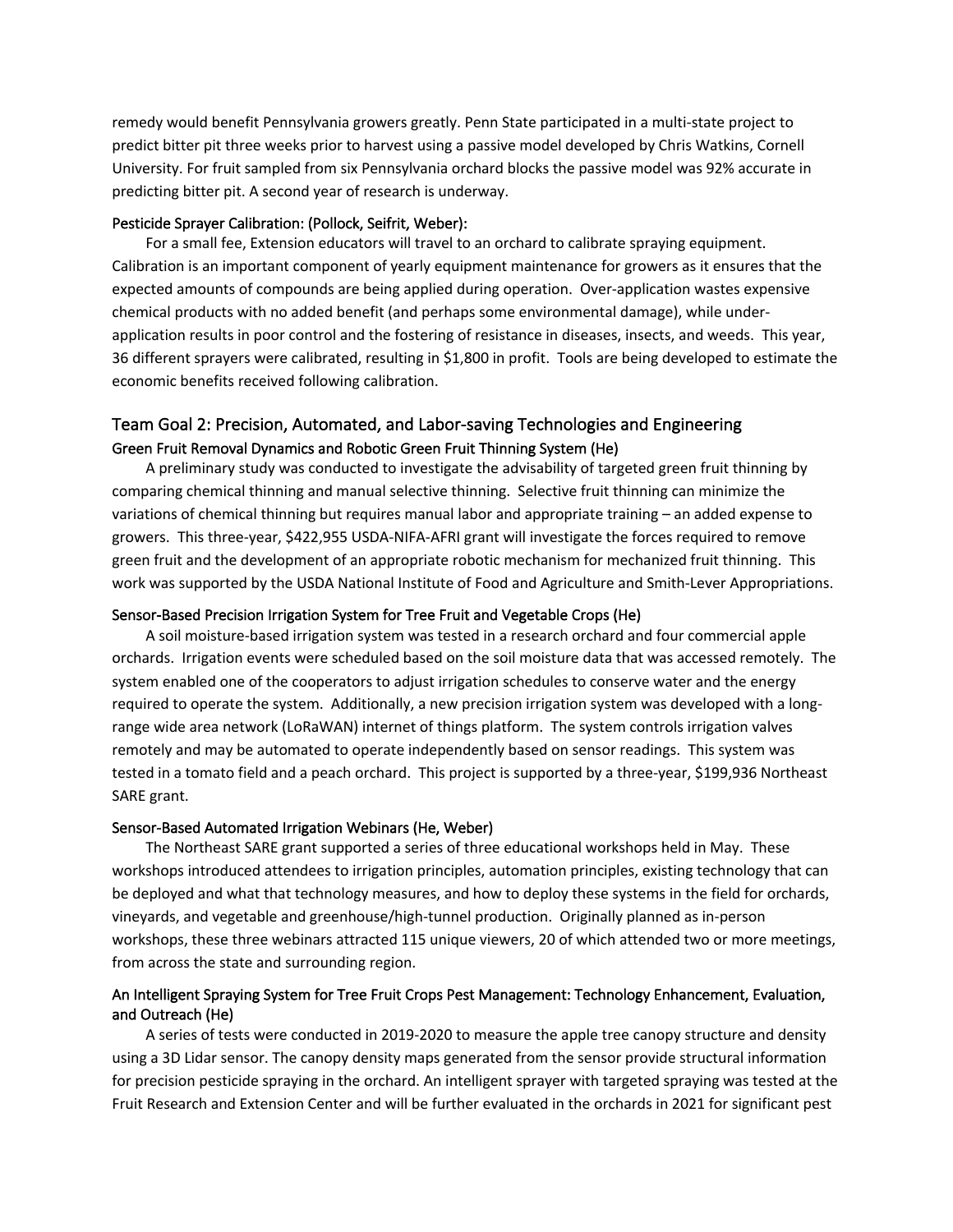management. Continuing work for this three-year, \$199,839 USDA-NIFA-CPPM grant will refine the canopy measurement system and improve the intelligent sprayer's pest management capabilities in production orchards. This work was supported by the USDA National Institute of Food and Agriculture and Smith-Lever Appropriations.

# Advancing Robotic Approaches to Pollination for Improved Yield and Quality in Fruit Crops (He)

The project aims to develop a robotic system for selective pollination for apple trees. An algorithm is being developed to detect and identify apple blossoms at a suitable stage of development for successful pollination. This three-year, \$358,253 USDA-AMS grant will also develop a robotic pollination end-effector to successfully apply pollen to the receptive stigma. This research is supported by the USDA Agricultural Marketing Service.

# Precision Crop Load Management for Apples (He)

This four-year, \$347,002 USDA-NIFA-SCRI sponsored project aims to develop robotic solutions for improved tree fruit yield and quality. The principal focus has been robotic branch pruning for apple trees. A novel cutting end-effector was designed and integrated with a cartesian manipulator. This device has been successfully cutting branches up to 25 mm diameter at wide range of orientations. To reach the appropriate branches, an algorithm was developed to create a collision-free path for pruning with a six degrees of freedom robotic manipulator. Initial trials of this system should begin in 2021. This work was supported by the USDA National Institute of Food and Agriculture and Smith-Lever Appropriations.

# Integrated Design of Sensing, Networks, and Cooperative Control of Multi-Vehicle Systems for Preventing Frost and Freeze Damage to Flowers and Buds of Fruit Trees (He)

The two frost/freeze events that resulted in significant losses for Pennsylvania growers in 2020 demonstrate the need for adequate frost control/prevention methods or mechanisms. An NSF-CPS grant has provided funding towards the development of an autonomous ground vehicle-based heating system that can be deployed in orchards in advance of frost events. This research is in its initial stages of development: a propane heater was used to increase the tree canopy temperature in the spring season and air temperatures within the tree canopy were measured with a series of thermal sensors placed in a tree row. The goal of this \$843,329 NSF-CPS research is to develop a system whereby sensors deployed throughout the orchard will provide thermal data for directing the movement of an autonomous ground vehicle with a mounted heating system during a frost event. If successful, these systems will target areas most at risk completely autonomously, without grower intervention save to monitor the fuel levels of the vehicles.

# A Harvest-Assist System for Tree Fruit Growers: Performance Analysis, Workforce Development, and Product Enhancement (He, Weber)

This three-year, \$95,874 Pennsylvania Department of Agriculture-funded project aims to introduce a harvest-assist system to Pennsylvania tree fruit growers with field trails and system enhancement. In preliminary trials in Michigan conducted in the fall of 2019, this system demonstrably increased per-worker harvest efficiency. Based on the improvements observed, these systems are projected to save growers labor costs through reduced crew sizes and more rapid harvest of crops. This system was to be tested in Pennsylvania in 2020, to determine whether or not similar performance gains are to be observed under the hilly/mountainous terrain found in the state's primary apple growing regions. Due to the COVID-19 pandemic and associated issues with availability of labor and the need to maintain worker safety, the field trial was delayed to the 2021 harvest season when it is hoped conditions will be more favorable for interacting with the operating crews.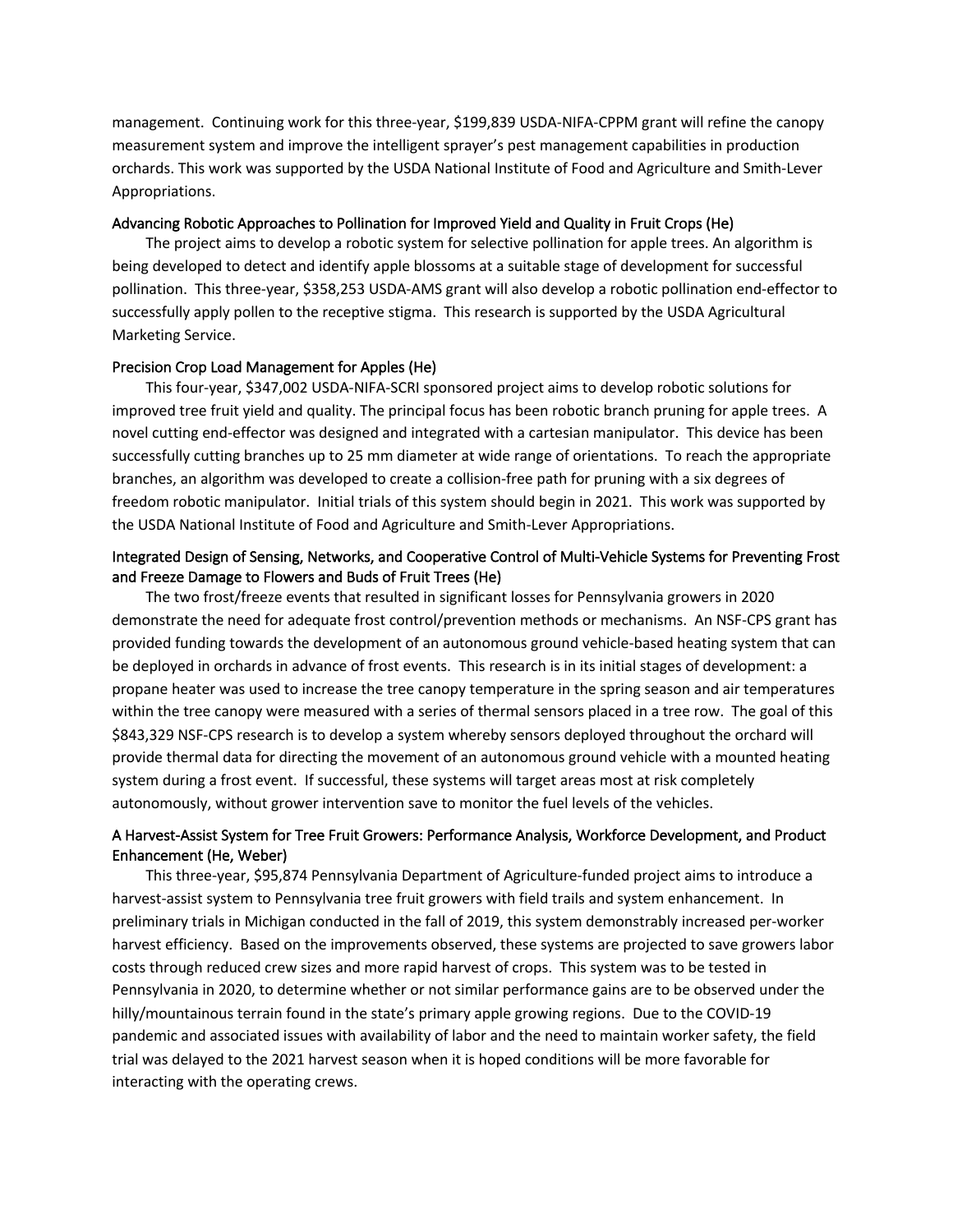# Team Goal 3: Support for New, Young, Minority, and Underserved Growers and Communities Young Grower Alliance (Seifrit, Weber)

This year the Young Grower Alliance (YGA) added 11 new individuals to their mailing list, now totaling 401 subscribers. Growers who took part in YGA events value the programming: 7% of growers have estimated the value of that programming as worth between \$50 - \$100 annually; 14% of growers have estimated the value between \$100 - \$500; 28.5% have estimated the value between \$500 - \$2000; finally, an additional 8.5% have estimated that YGA programming is worth more than \$2000 annually. In 2020, the YGA received \$5,000 from SHAP in the form of an Extension project grant, representing the sixteenth year of continuing support from SHAP for this program.

#### YGA Fall Tour (Seifrit, Weber)

The YGA sponsors at least two tours of regional farms, nurseries, or other industry-related businesses annually. In the fall of 2019, 49 people attended the "Diversification in a Horticultural Business" hosted by three Adams County area businesses. A post-event evaluation revealed that 17 respondents (n=32) were first-time attendees of a YGA event, and a large contingent of participants originated from out of state, demonstrating the impact these events have on not only Pennsylvania growers but growers throughout the region. The "young" in YGA was borne out by the results of this evaluation: 60% (18 of 31 responses) have fewer than five years of involvement in full-time horticultural production, with 22% (7) reporting less than one year. The audience was diverse with respect to industry representation: 50% of the attendees reported working in crop production-allied positions such as management and marketing.

# COVID-19 and YGA Programming (Seifrit, Weber)

COVID-19 negatively impacted YGA programming in 2020. A YGA-sponsored international trip to Interpoma 2020, scheduled for early November in Bolzano, Italy, was cancelled due to restrictions on international travel and out of concern for the safety of YGA members. The cancellation of this trip was a blow to the 20+ members who had expressed interest in attending. Those who have attended Interpoma previously report that it provides unique insights into industry trends, and helps international growers evaluate cutting edge production technology. Funds devoted the trip, some provided through a grant from the State Horticultural Association of Pennsylvania, will be held in reserve for the next opportunity once normal international travel resumes.

# The Pennsylvania Farm Show Educates the Truly Young Grower (Seifrit)

Penn State Extension, alongside industry professionals, constructed the AgExplore Learning Booth station, which serviced over 500 visitors – mostly school children – within its first day of opening. Unfortunately, exact attendance is impossible to determine due to the handouts printed (500 copies of a single item) running out within the first day and being resupplied on-demand throughout the length of Farm Show.

#### Tree Fruit Training and Self-Paced Learning Resources in English and Spanish (Baugher, Gorgo)

Extension educators have produced videos, on-line courses, and other tools to assist growers in their employee training efforts. Young and beginning growers will also find the resources useful for self-paced learning. A focus for 2019-20 was orchard safety. Visit https://extension.psu.edu/tree-fruit-training-and-selfpaced-learning-resources-in-english-and-spanish for this program.

# Penn State Extension Latinx Outreach Strategic Planning (Baugher, Gorgo, Seifrit, Weber)

Team members assisted with the coordination of a Penn State Extension Latinx Outreach Strategic Planning Meeting in 2019. The goal was "to help Latinx growers achieve quality agricultural production,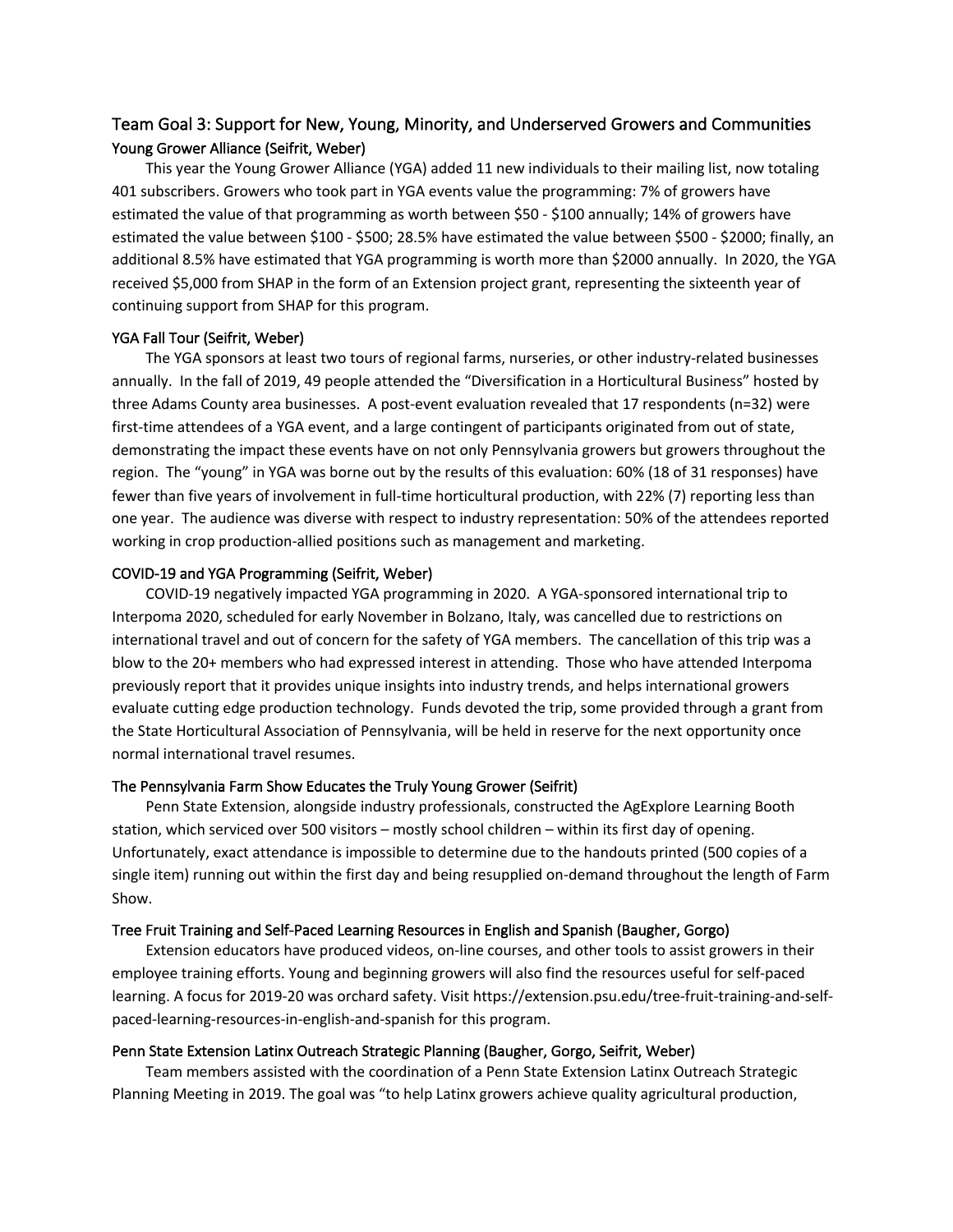experience satisfaction in their workplaces, and enjoy a high quality of life." Planners brought together Latinx leaders for a morning focus group to discuss the needs of the community and their understanding of the role of Extension. For the rest of the day, the leaders were joined by Penn State Extension faculty, staff, and students who are committed to Latinx community engagement. Educators presented information on Penn State Extension needs assessments and programming efforts, along with the importance of promoting diversity in the College of Agricultural Sciences. For the remainder of the two-day meeting, breakout groups explored 1) Values and Identities in Extension/Latinx Interactions, 2) Needs of Latinx Communities, and 3) Extension Strategies for Engaging and Providing Programming for Latinx Communities. An Executive Summary with proposed actions steps was developed by College-wide review in 2020.

# Mid-Atlantic Fruit and Vegetable Convention Spanish Session (Baugher, Seifrit, Gorgo, Peter)

For the 11th year, a full day of sessions in Spanish was conducted during the Mid-Atlantic Fruit and Vegetable Convention. Presentations were interactive and included: 1) Classroom Practicum on Fruit Pests, Diseases, and Beneficials, 2) Lab Practicum on Assessing Soil Health, 3) Equipment Safety Demonstration, 4) Applied Pruning Techniques – Long Pruning vs. Short Pruning for High Density Apple Plantings, and 5) Understanding the Basic Principles of Blossom/Fruitlet Thinning and the Reasons and Benefits of Early Crop Load Management. There were 40 participants, and 26 completed a post-program survey, including 21 from PA, 3 from MD, 1 from NJ, and 1 from VA. Planned adoptions included practices for managing crop load in tree fruit, pruning fruit trees, early pathogen/pest detection, soil health evaluation, and equipment safety. Forty-seven percent said that the farms where they work could increase profits from what they learned at this session. Participants said that extension programs have improved their horticultural skills, taught them to use new IPM practices, led to the improvement of the quality of produce harvested, taught them to use better pesticide management strategies, and led them to use new practices to increase food safety.

# Winter Commercial Fruit School Concurrent Session in Spanish (Baugher)

Forty-five adult learners participated in a half-day commercial fruit school session in Spanish. Thirty participants completed a post-program survey. Seventy percent indicated the farm where they work could increase its profits through the implementation of new practices introduced during the workshop. Practices included early detection of insects and diseases in orchards and preventing the introduction of spotted lanternfly.

# Webinars on Protecting Agricultural Employee Health during COVID-19 (Baugher, Weber, Gorgo)

In cooperation with agricultural employee health providers, Penn State Law, and farm human resource managers, the tree fruit and community vitality teams conducted five live webinars on best practices to protect agricultural employee health, employer compliance with agricultural employee legal requirements, and modifications to seasonal employee housing during COVID-19. The five webinars were attended by 331 uniquely identifiable individuals, with 63 individuals attending two or more webinars. Secretary of Agriculture Russell Redding led the final forum on July 30th, and recorded webinars and handouts are on-line. In a follow-up evaluation conducted in October, twenty-three people responded, expressing that the potential increase in revenue due to what they learned ranged from \$5,000 to over \$50,000 for each of their operations.

# Resources to Protect Agricultural Employee Health During COVID-19 (Baugher, Gorgo)

The tree fruit team coordinated a collaborative effort to develop new posters and pamphlets in English and Spanish to communicate best practices and health services for agricultural employee protection from COVID-19. The new resources address Key Point #6 of the CDC and U.S. Department of Labor interim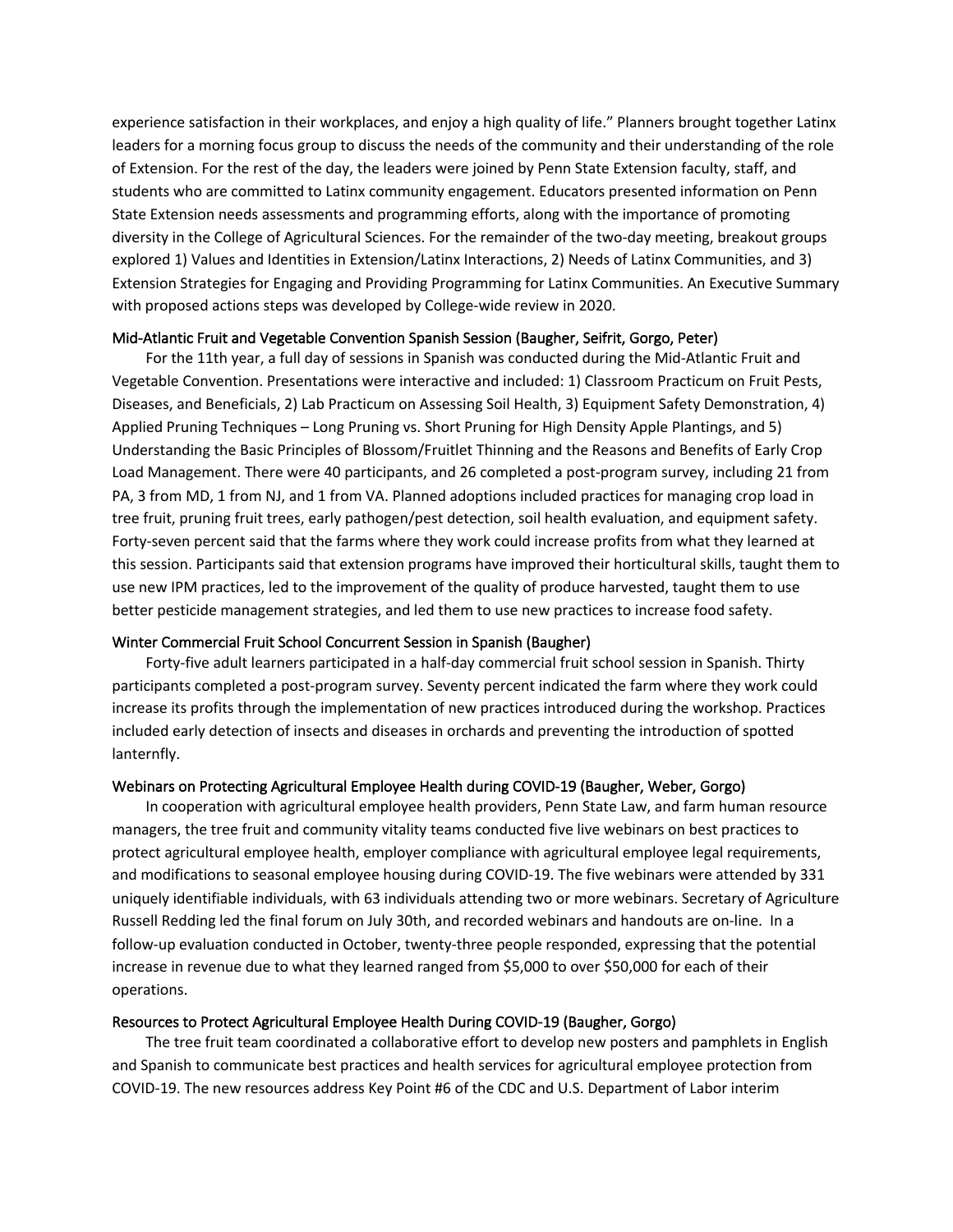guidance for agricultural workers and employers: "Basic information and training about infection prevention should be provided to all farmworkers in languages they can understand." The educational materials are downloadable from the Penn State Extension website, and print copies were distributed by agricultural employee health providers, produce auctions, and extension educators.

# Latinx Agricultural Network Facebook Page (Gorgo, Baugher)

The Penn State Extension tree fruit team is a leader in the Latinx Agricultural Network, which has been developing innovative educational formats in Spanish for providing timely resources to life sustaining ag businesses. Team members coordinate a new *Penn State Extension Agricultura en Español* Facebook page with the mission of providing science-based information on agricultural production, food safety, and workplace safety and a new hotline in Spanish for reporting timely crop recommendations. Total Facebook reach during the first five months was over 130,000. The post with the greatest reach (2,477 on June 26) was *Penn State Extension – Your Source for Agriculture Information / Penn State Extension – Su Fuente de Información sobre la Agricultura*. This article outlined how to access Penn State Extension's many resources online with links to important agricultural topics.

# Pennsylvania Farm Employers' Listserv (PFEL) Discussion Group (Baugher, Weber, Gorgo)

Penn State Tree Fruit Team educators cooperated with the Penn State Center for Agricultural and Shale Law to create a Pennsylvania Farm Employers' Listserv (PFEL) discussion group. The PFEL is an email networking and resource-sharing group specifically tailored to agricultural labor issues for those with human resources responsibilities at agricultural operations. In this forum, farm employers exchange information and resources to better prepare them to do their jobs confidently and efficiently, keep up on the latest news and developments, and learn how to best comply with legal requirements from state and federal laws and agencies. The list currently has 73 registered users.

#### Meeting Plain Community Needs (Ford, Esslinger, Elkner, Seifrit, Muza, Weber)

As meeting restrictions instituted to stifle the spread of the novel coronavirus curtailed in-person programming, many members of the estimated 54 plain communities in Pennsylvania were left without resources they depend upon to receive annual training and education, pesticide renewal credits, and updates on current growing conditions. A conservative estimate by knowledgeable Extension educators places the number of Amish tree fruit growers in the state at around 400 individuals, with an additional 250 growers who are part of the Mennonite, Old Order Mennonite, or German Baptist sects. Educator site visits indicate that the average size of an individual tree fruit orchard is just over five acres, suggesting that there are over 3250 acres of tree fruit under cultivation by members of the various plain communities. If fruit is not sold directly on the premises, these growers will most likely sell their produce in one of the 16 Pennsylvania auction houses, resulting in an estimated \$6,000,000 in sales.

The challenges associated with addressing the educational needs of communities that eschew mass communication technologies are not insignificant. The meetings restrictions also highlighted the shortcoming of over-reliance on face-to-face communication to address not only educational concerns, but legal ones as well, particularly in the form of awarding Pennsylvania Department of Agriculture pesticide applicator license renewal credits. What follows are descriptions of several (among many) efforts made to reach the plain communities after the COVID-19 meeting restrictions were put into place.

#### Direct Plain Community Support (Ford, Esslinger, Elkner, Seifrit, Muza, Weber)

Fifteen one-on-one orchard visits were conducted in Mifflin and Juniata Counties with Amish producers, with additional numbers of undocumented visits in other regions of the state. These Amish growers cannot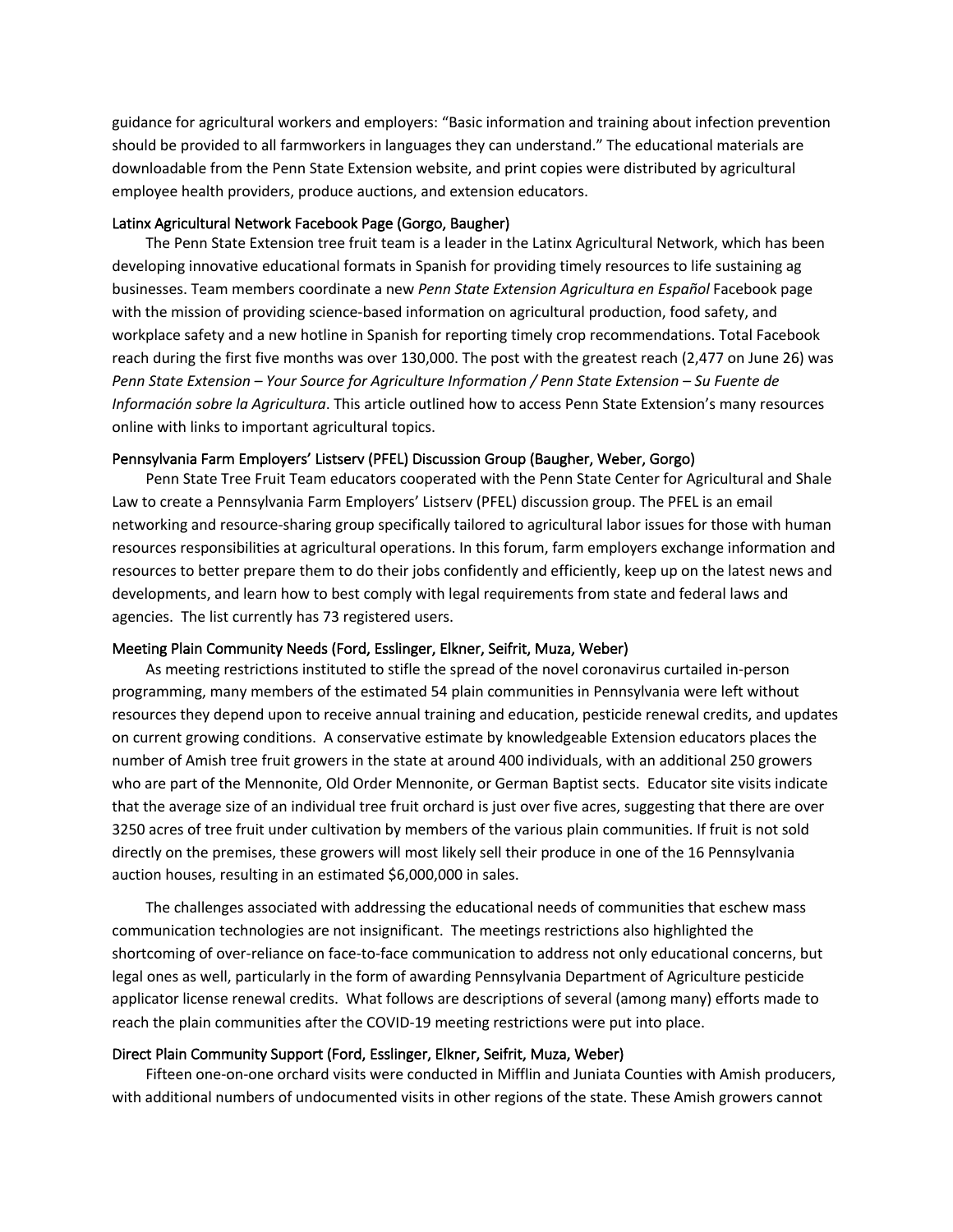own or utilize computers, smart phones, or other technologies that are frequently relied upon by Extension for disseminating information across the State. One-on-one farm visits are frequently conducted at these orchards to diagnose insect/mite, disease, or cultural problems that may impact fruit quality and overall farm profitability. Programmatic impact is often difficult to quantify, but each grower indicated a willingness to implement the educator's recommendations. Subsequent repeat visits to some of these Amish producers indicated that the producers had pruned out fire blight infections, tested for nematodes, and explored nematode management options.

# A Field Guide to Tree Fruit Disorders, Pests, and Beneficials (The Tree Fruit Team & Pesticide Education)

During strategic planning sessions addressing pandemic priorities, the team identified the need for a full color pocket guide to assist growers in identifying and managing tree fruit diseases, pests, and physiological disorders. The guide provides field support during times when Extension educators cannot conduct site visits due to COVID-19 and can serve as a science-based reference for sustainable management recommendations provided remotely. The effort was supported by a PDA-USDA NIFA Specialty Crop Block Grant for underserved horticultural producers. Educators delivered copies of the guide to produce auctions and also have copies available for mailing to growers with an interest in learning basic orchard scouting principles. In some cases, key leaders were provided copies of the publication to distribute to growers in their communities where Extension may not have a pre-existing relationship. This work was supported by the USDA National Institute of Food and Agriculture and Smith-Lever Appropriations.

#### Auction House Educational Kiosks

Multiple teams at Penn State produce "hardcopy" educational content which is made available at the sixteen auction houses via kiosks. This includes posters detailing common disease or insect pests, cultural recommendations, etc. To help spread information about public safety and the coronavirus, bulk copies of the resources to protect agricultural health were distributed free of charge to these locations by educators.

# The Revised 1-800 PENN IPM Hotline (Weber, Peter, Krawczyk, Crassweller)

The 1-800 PENN IPM (integrated pest management) hotline was created in the late 1990s for callers to listen to pre-recorded messages regarding current growing conditions and disease/insect pressure outlooks. This service was utilized most heavily by the plain community. The tree fruit team led the way in expanding the capacity of this service by creating a dedicated tree fruit menu with dedicated message boxes for entomology, pathology, and horticulture/physiology (among others). Other disciplines of the horticulture team using this service revised their system to mirror the new configuration. Launched in June, by the end of September messages recorded by the tree fruit team were listened to 237 times, with 2,260 messages played throughout the entire system. At 90 seconds apiece, this is nearly 6 hours' worth of educational content delivery from the tree fruit team and 56 hours across all disciplines.

Over 3,500 copies of a targeted mailing flier were mailed to members of the plain community and delivered to the auction houses. An additional 100 per Extension office were printed to be distributed to growers directly. A 45% increase in callers to the tree fruit line was observed following this advertising campaign.

#### The Pennsylvania Farm Show Reaches the Public and Raises Funds for Research (Seifrit, Weber, Baugher)

During the 2019-2020 program year, the Tree Fruit team committed serious manpower efforts to the production of the Pennsylvania Farm Show, specifically the Pennsylvania Apple Exhibition sales booth, Food Court Stand, and AgExplore Learning Station. Extension helps coordinate volunteers, assists in the production the educational content, and oversees the fruit judging competition for the apple exhibit. Additionally,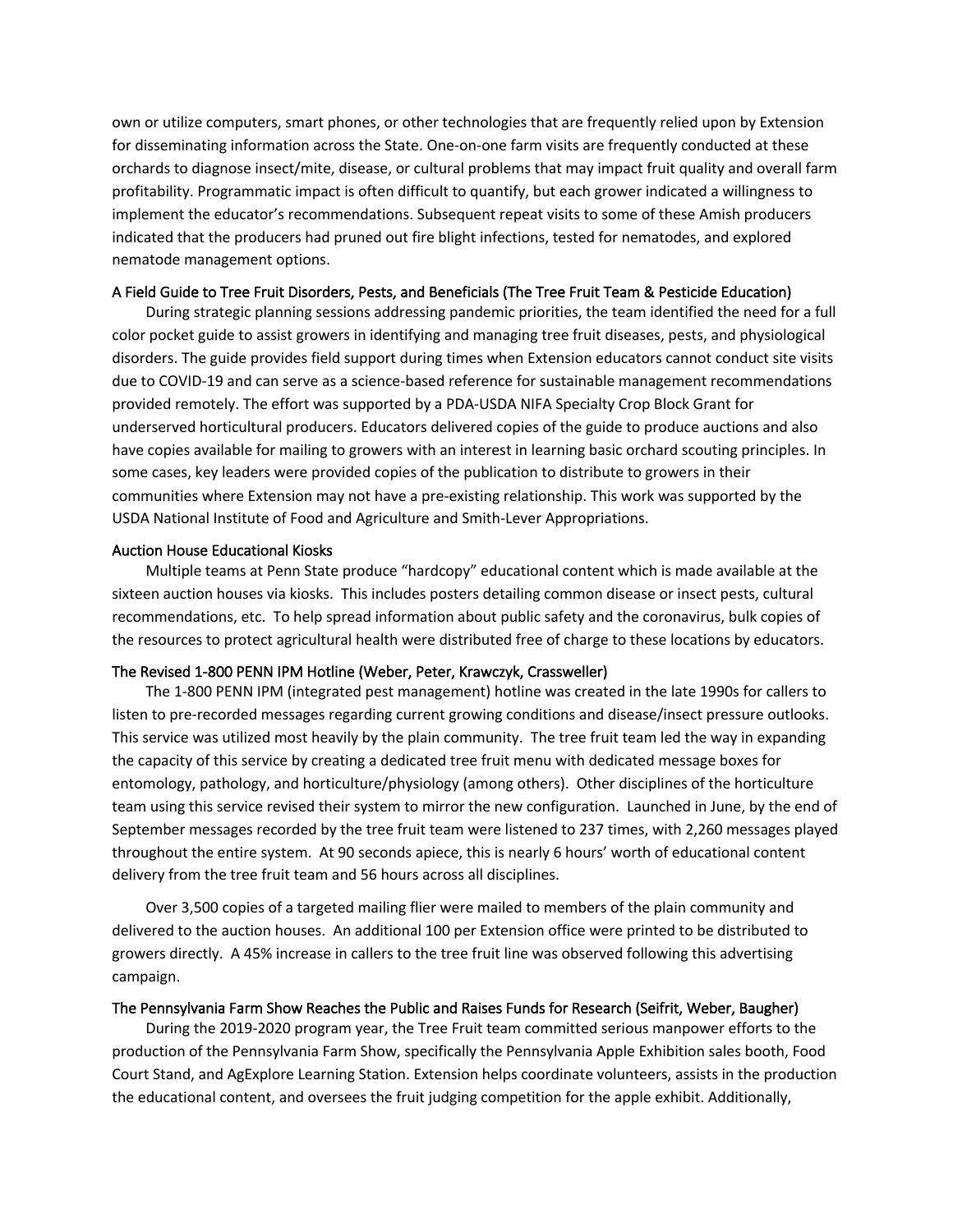Extension team members volunteer to assist with the organization and operation of the SHAP sales area. The exhibition floor sales booth and food court sales area grossed over \$140,000 in profits, which is used to fund the annual SHAP research and Extension grant competition.

# Pilot Project to Assess Testing and Certification Methods to Improve Cross-Cultural Comprehension (Baugher, Gorgo)

A pre-certification short course in Spanish was conducted on December 4 – 5, 2019, and practice exams were administered in both English and Spanish. Program participants completed a post-program survey to provide suggestions on improving cross-cultural comprehension of the exams. Ninety-three percent (n=32) recommended that professional certification exams be offered in both Spanish and English. Participants also shared ideas on making exams in English less confusing for non-native speakers, e.g., providing more clarification for differences between multiple choice answers, avoiding terms with multiple meanings, and making questions more practical. (This program was a cooperative effort of Penn State Extension and The Pennsylvania Department of Agriculture.)

# Publications and Invited Talks

During this program year, team members were authors or co-authors on 46 peer-reviewed publications and three major reference works relating to this program's focus. The team also provided 58 articles to *Pennsylvania Fruit News* and 76 articles for *Fruit Times*, wrote sixteen articles in Spanish for Pennsylvania's growing Latinx population, and gave 119 invited talks at conferences and workshops throughout the region.

#### Peer-Reviewed Journals

- Alford, A., Kuhar, T. P., Hamilton, G. C., Jentsch, P., **Krawczyk, G.**, Walgenbach, J. F., & Welty, C. (2020). Baseline toxicity of the insecticides bifenthrin and thiamethoxam on *Halyomorpha halys* (Hemiptera: Pentatomidae) collected from the eastern United States. *Journal of Economic Entomology*, *113*(2), 1043–1046. https://doi.org/10.1093/jee/toz361
- Caliskan-Aydogan, O., Yi, H., **Schupp, J. R.**, Choi, D., Heinemann, P. H., & Puri, V. M. (2020). Thermal properties of 'Gala' apples during growing season for predicting harvest time. *Transactions of the ASABE*, *63*(2), 305–315. https://doi.org/10.13031/trans.13417
- Castro, J., & **Peter, K. A.** (2019). Investigating sources for postharvest apple rot fungi in the field and packhouse: Conceptual framework and preliminary results. *Proceedings of the 95th Annual Cumberland-Shenandoah Fruit Workers Conference*, 52–56.
- Clifton, E. H., Hajek, A. E., Jenkins, N. E., Roush, R. T., Rost, J. P., & **Biddinger, D. J.** (2020). Applications of *Beauveria bassiana* (Hypocreales: Cordycipitaceae) to control populations of spotted lanternfly (Hemiptera: Fulgoridae), in semi-natural landscapes and on grapevines. *Environmental Entomology*, *49*(4), 854–864. https://doi.org/10.1093/ee/nvaa064
- **Crassweller, R. M.**, Kime, L. F., & Smith, D. E. (2020). Orchard architecture effects on yield and economics of two apple cultivars. *Acta Horticulturae*, *1281*, 207–212. https://doi.org/10.17660/ActaHortic.2020.1281.28
- **Crassweller, R. M.**, **Marini, R. P.**, **Baugher, T. A.**, & Smith, D. E. (2019). Five-year nutritional study of apples in commercial high density orchards. *Acta Horticulturae*, *1253*, 163–168. https://doi.org/10.17660/ActaHortic.2019.1253.22

**Crassweller, R. M.** (2019). Herbicide weed control strategies in orchards. *Proceedings 2019*, 18–19.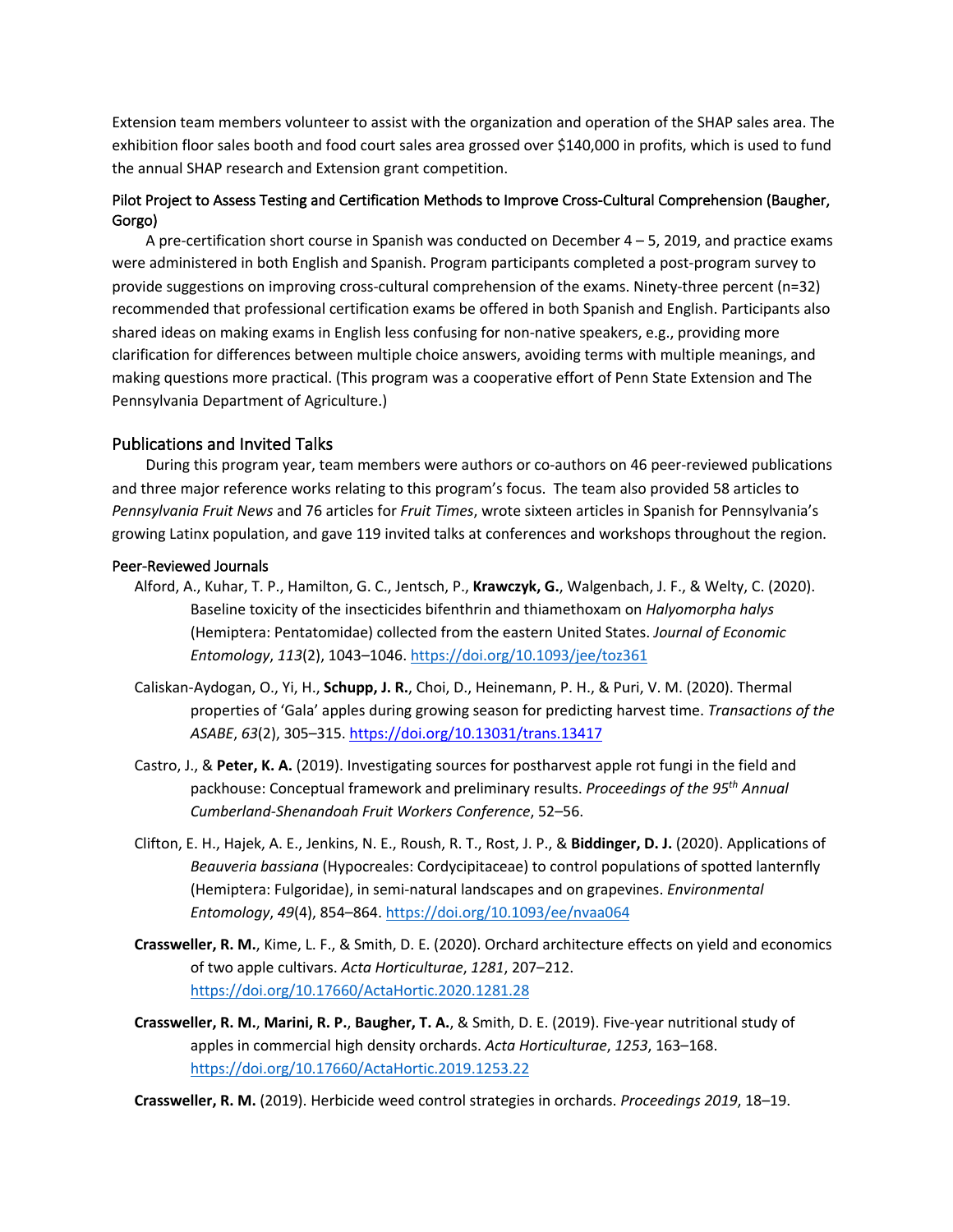**Crassweller, R. M.** (2019). How to raise fruit in a changing climate. *Proceedings 2019*, 60–62.

- Fu, H., Karkee, M., **He, L.**, Duan, J., Li, J., & Zhang, Q. (2020). Bruise patterns of fresh market apples caused by fruit-to-fruit impact. *Agronomy*, *10*(1), 59. https://doi.org/10.3390/agronomy10010059
- Heller, S., Joshi, N. K., Leslie, T., Rajotte, E. G., & **Biddinger, D. J.** (2019). Diversified floral resource plantings support bee communities after apple bloom in commercial orchards. *Scientific Reports*, *9*(1), 17232. https://doi.org/10.1038/s41598-019-52601-y
- Huang, M., Jiang, X., **He, L.**, Choi, D., & Pecchia, J. (2020). Hand-picking dynamic analysis for robotic *Agaricus* mushroom harvesting. *2020 ASABE Annual International Virtual Meeting*, *2000415*. https://doi.org/10.13031/aim.202000415
- Jiang, X., **He, L.**, & Tong, J. (2020). Investigation of soil wetting pattern in drip irrigation using LoraWAN technology. *2020 ASABE Annual International Virtual Meeting*, *2000419*. https://doi.org/10.13031/aim.202000419
- Joshi, N. K., Hull, L. A., & **Krawczyk, G.** (2020). Insecticide baseline sensitivity in codling moth (Lepidoptera: Tortricidae) populations from orchards under different management practices. *Journal of Entomological Science*, *55*(1), 105 – 116. https://doi.org/10.18474/0749-8004-55.1.105
- Joshi, N. K., Leslie, T., Rajotte, E. G., & **Biddinger, D. J.** (2020). Environmental impacts of reduced-risk and conventional pesticide programs differ in commercial apple orchards, but similarly influence pollinator community. *Chemosphere*, *240*, 124926. https://doi.org/10.1016/j.chemosphere.2019.124926
- Joshi, N. K., Ngugi, H. K., & **Biddinger, D. J.** (2020). Bee vectoring: Development of the japanese orchard bee as a targeted delivery system of biological control agents for fire blight management. *Pathogens*, *9*(1), 41. https://doi.org/doi.org/10.3390/pathogens9010041
- Jurick, W. M., Peng, H., Beard, H. S., Garrett, W. M., Lichtner, F. J., Luciano-Rosario, D., Macarisin, O., Liu, Y., **Peter, K. A.**, Gaskins, V. L., Yang, T., Mowery, J., Bauchan, G., Keller, N. P., & Cooper, B. (2020). Blistering1 modulates *Penicillium expansum* virulence via vesicle-mediated protein secretion. *Molecular & Cellular Proteomics*, *19*(2), 344–361. https://doi.org/10.1074/mcp.RA119.001831
- Khodadadi, F., González, J. B., Martin, P. L., Giroux, E., Bilodeau, G. J., **Peter, K. A.**, Doyle, V. P., & Aćimović, S. G. (2020). Identification and characterization of *Colletotrichum* species causing apple bitter rot in New York and description of *C. noveboracense* sp. *Nov*. *Scientific Reports*, *10*(1), 11043. https://doi.org/10.1038/s41598-020-66761-9
- Kilpatrick, S. K., Gibbs, J., Mikulas, M. M., Spichiger, S.-E., Ostiguy, N., **Biddinger, D. J.**, & **López-Uribe, M. M.** (2020). An updated checklist of the bees (Hymenoptera, Apoidea, Anthophila) of Pennsylvania, United States of America. *Journal of Hymenoptera Research*, *77*, 1–86. Academic Search Complete.
- Klee, S. M., Sinn, J. P., Christian, E., Holmes, A. C., Zhao, K., Lehman, B. L., **Peter, K. A.**, Rosa, C., & McNellis, T. W. (2020). Virulence genetics of an *Erwinia amylovora* putative polysaccharide transporter family member. *Journal of Bacteriology*, *202*(22), e00390-20. https://doi.org/10.1128/JB.00390-20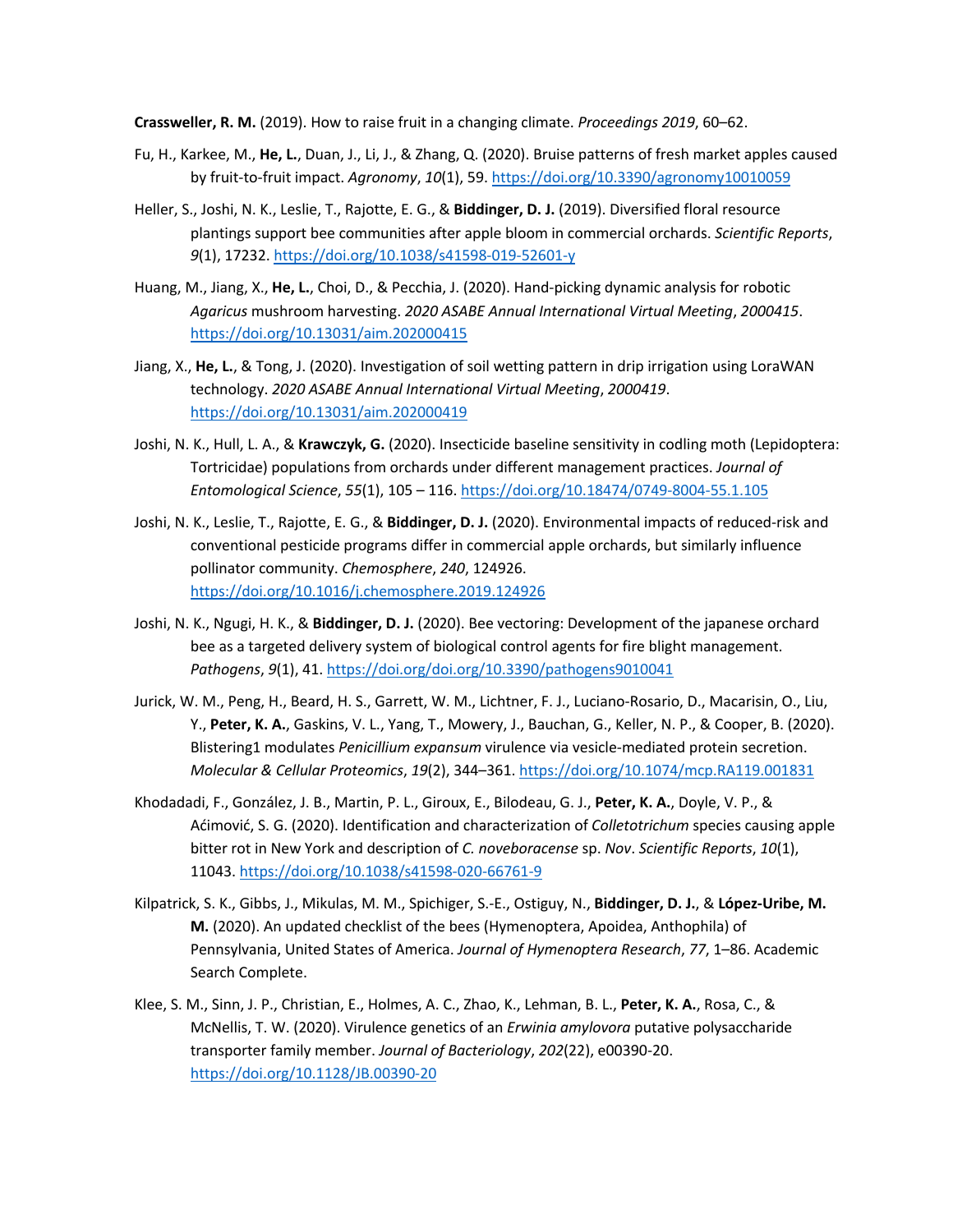- Kon, T. M., Schupp, M. A., Winzeler, H. E., & **Schupp, J. R.** (2020a). Screening thermal shock as an apple blossom thinning method. II. Pollen tube growth and spur leaf injury in response to temperature and duration of thermal shock. *HortScience*, *55*(5), 632–636. https://doi.org/10.21273/HORTSCI14619-19
- Kon, T. M., Schupp, M. A., Winzeler, H. E., & **Schupp, J. R.** (2020b). Screening thermal shock as an apple blossom thinning method. I. Stigmatic receptivity, pollen tube growth, and leaf injury in response to temperature and timing of thermal shock. *HortScience*, *55*(5), 625–631. https://doi.org/10.21273/HORTSCI14615-19
- Lavely, E. K., Chen, W., Peterson, K. A., Klodd, A. E., Volder, A., **Marini, R. P.**, & Eissenstat, D. M. (2020). On characterizing root function in perennial horticultural crops. *American Journal of Botany*, *107*(9), 1214–1224. https://doi.org/10.1002/ajb2.1530.
- Leach, H., **Biddinger, D. J.**, **Krawczyk, G.**, Smyers, E., & Urban, J. M. (2019). Evaluation of insecticides for control of the spotted lanternfly, Lycorma delicatula, (Hemiptera: Fulgoridae), a new pest of fruit in the Northeastern U.S. *Crop Protection*, *124*, 104833. https://doi.org/10.1016/j.cropro.2019.05.027
- Ludwick, D., Morrison, I., William R., Acebes-Doria, A. L., Agnello, A. M., Bergh, J. C., Buffington, M. L., Hamilton, G. C., **Harper, J. K.**, Hoelmer, K. A., **Krawczyk, G.**, Kuhar, T. P., Pfeiffer, D. G., Nielsen, A. L., Rice, K. B., Rodriguez-Saona, C., Shearer, P. W., Shrewsbury, P. M., Talamas, E. J., Walgenbach, J. F., … Leskey, T. C. (2020). Invasion of the brown marmorated stink bug (Hemiptera: Pentatomidae) into the United States: Developing a national response to an invasive species crisis through collaborative research and outreach efforts. *Journal of Integrated Pest Management*, *11*(1), 4. https://doi.org/10.1093/jipm/pmaa001
- Mahmud, M. S., & **He, L.** (2020). Measuring tree canopy density using a LiDAR-guided system for precision spraying. *2020 ASABE Annual International Virtual Meeting*, *2000554*. https://doi.org/10.13031/aim.202000554
- **Marini, R. P.** (2020a). Effect of growing location on fruit tree root suckers. *Journal of the American Pomological Society*, *74*(4), 210–219.
- **Marini, R. P.** (2020b). Graphical analysis of rootstock × site interaction for two NC-140 multi-location apple rootstock trials using GGEbiplot. *Journal of the American Pomological Society*, *74*(4), 231– 243.
- **Marini, R. P.** (2020c). Rootstock × site interaction and stability analysis of apple rootstocks across sites in two NC-140 multilocation apple rootstock trials. *Journal of the American Pomological Society*, *74*(4), 220–230.
- Martin, P. L., & **Peter, K.** (2020). Quantification of *Colletotrichum fioriniae* in orchards and deciduous forests indicates it is primarily a leaf endophyte. *Phytopathology*. https://doi.org/10.1094/PHYTO-05-20-0157-R
- Martin, P., & **Peter, K. A.** (2019). Quantification of *Colletotrichum fioriniae* in the forest suggests its main ecological role is that of a leaf endophyte. *Proceedings of the 95th Annual Cumberland-Shenandoah Fruit Workers Conference*, 64–73.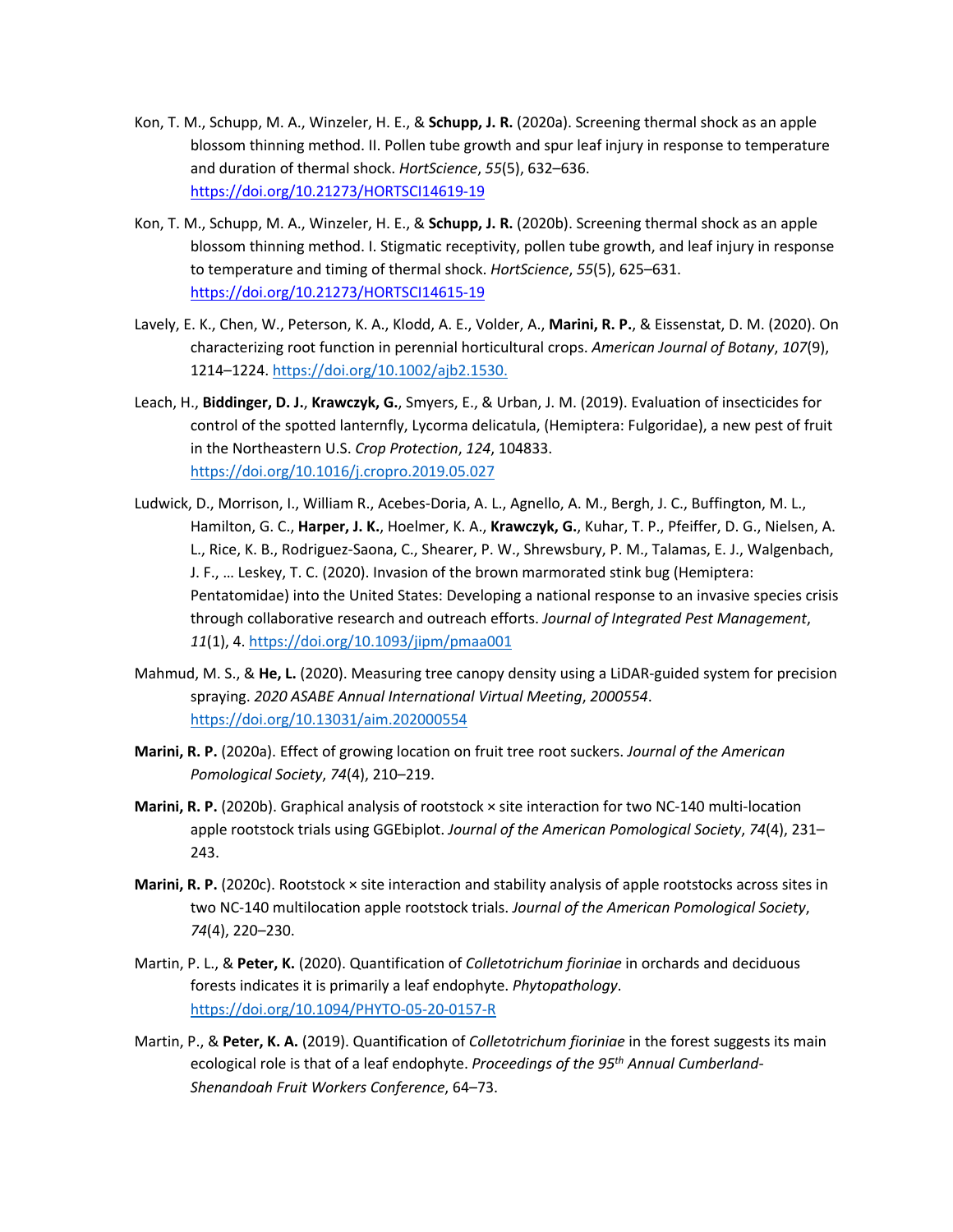- Nikolaeva, E. V., Knier, R., Molnar, C., **Peter, K.**, Jones, T., & Costanzo, S. (2020). First report of strawberry (*Fragaria × ananassa*) as a host of a 'Candidatus Phytoplasma americanum'-related strain in the United States. *Plant Disease*, *104*(2), 560–560. https://doi.org/10.1094/PDIS-09-19-1843-PDN
- Phan, N. T., Joshi, N. K., Rajotte, E. G., **López-Uribe, M. M.**, Zhu, F., & **Biddinger, D. J.** (2020). A new ingestion bioassay protocol for assessing pesticide toxicity to the adult Japanese orchard bee (Osmia cornifrons). *Scientific Reports*, *10*(1), 9517. https://doi.org/10.1038/s41598-020-66118-2
- Pierce, K., Thomas, C., Martin, P., & **Peter, K. A.** (2019). Sensitivity distribution to 11 fungicides in a population of *Colletotrichum* isolates from apple. *Proceedings of the 95th Annual Cumberland-Shenandoah Fruit Workers Conference*, 74–79.
- Porras, M. F., López-Londoño, T., Rost, J., **Biddinger, D.**, Calvin, D., & Rajotte, E. G. (2020). A method for a long-term marking of spotted lanternfly (Hemiptera: Fulgoridae) using a stable isotope of nitrogen. *Environmental Entomology*, *49*(4), 993–997. https://doi.org/10.1093/ee/nvaa067
- Reighard, G., Bridges Jr., W., Archbold, D., Atucha, A., Autio, W., Beckman, T., Black, B., Chavez, D. J., Coneva, E., Day, K., Francescatto, P., Kushad, M., Johnson, R. S., Lindstrom, T., Lordan, J., Minas, I. S., Ouellette, D., Parker, M., Pokharel, R., … Wolfe, D. (2020). Nine-year rootstock performance of the NC-140 'Redhaven' peach trial across 13 states. *Journal of the American Pomological Society*, *74*(1), 45 – 56.
- Reilly, J. R., Artz, D. R., **Biddinger, D.**, Bobiwash, K., Boyle, N. K., Brittain, C., Brokaw, J., Campbell, J. W., Daniels, J., Elle, E., Ellis, J. D., Fleischer, S. J., Gibbs, J., Gillespie, R. L., Gundersen, K. B., Gut, L., Hoffman, G., Joshi, N. K., Lundin, O., … Winfree, R. (2020). Crop production in the USA is frequently limited by a lack of pollinators. *Proceedings of the Royal Society B*, *287*(1931), 20200922.
- Shoffe, Y. A., Nock, J. F., **Baugher, T. A.**, **Marini, R. P.**, & Watkins, C. B. (2020). Bitter pit and soft scald development during storage of unconditioned and conditioned "Honeycrisp" apples in relation to mineral contents and harvest indices. *Postharvest Biology and Technology*, *160*(111044). https://doi.org/10.1016/j.postharvbio.2019.111044.
- Vaudo, A. D., **Biddinger, D. J.**, Sickel, W., Keller, A., & **López-Uribe, M. M.** (2020). Introduced bees (Osmia cornifrons) collect pollen from both coevolved and novel host-plant species within their familylevel phylogenetic preferences. *Royal Society Open Science*, *7*, 200225. http://doi.org.ezaccess.libraries.psu.edu/10.1098/rsos.200225
- Vaudo, A. D., Tooker, J. F., Patch, H. M., **Biddinger, D. J.**, Coccia, M., Crone, M. K., Fiely, M., Francis, J. S., Hines, H. M., Hodges, M., Jackson, S. W., Michez, D., Mu, J., Russo, L., Safari, M., Treanore, E. D., Vanderplanck, M., Yip, E., Leonard, A. S., & Grozinger, C. M. (2020). Pollen protein: Lipid macronutrient ratios may guide broad patterns of bee species floral preferences. *Insects*, *11*(2), 132. Academic Search Complete.
- Zahid, A., **He, L.**, Choi, D. D., **Schupp, J.**, & Heinemann, P. (2020). Collision free path planning of a robotic manipulator for pruning apple trees. *2020 ASABE Annual International Virtual Meeting*, *2000439*. https://doi.org/10.13031/aim.202000439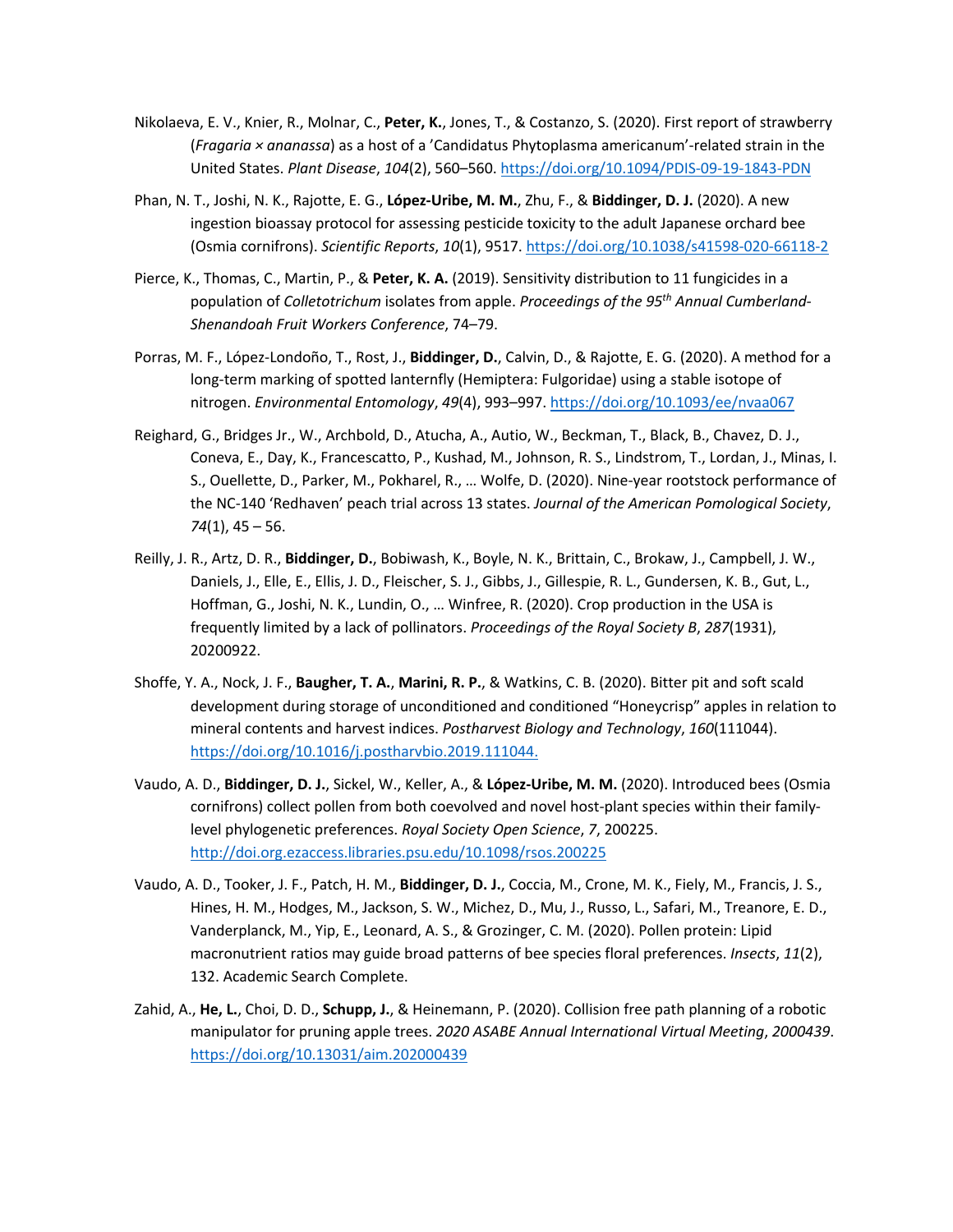- Zahid, A., **He, L.**, Zeng, L., Choi, D., **Schupp, J.**, & Heinemann, P. (2020). Development of a robotic endeffector for apple tree pruning. *Transactions of the ASABE*, *63*(4), 847–856. https://doi.org/10.13031/trans.13729
- Zahid, A., Mahmud, M. S., **He, L.**, Choi, D., Heinemann, P., & **Schupp, J.** (2020). Development of an integrated 3R end-effector with a cartesian manipulator for pruning apple trees. *Computers and Electronics in Agriculture*, *179*, 105837. https://doi.org/10.1016/j.compag.2020.105837
- Zeng, L., Feng, J., & **He, L.** (2020). Semantic segmentation of sparse 3D point cloud based on geometrical features for trellis-structured apple orchard. *Biosystems Engineering*, *196*, 46–55. https://doi.org/10.1016/j.biosystemseng.2020.05.015
- Zhang, H., **He, L.**, Di Gioia, F., Choi, D. D., & Heinemann, P. (2020). Internet of Things (IoT)-based precision irrigation with LoRaWAN technology applied to high tunnel vegetable production. *2020 ASABE Annual International Virtual Meeting*, *2000762*. https://doi.org/10.13031/aim.202000762
- Zhang, X., **He, L.**, Karkee, M., Whiting, M. D., & Zhang, Q. (2020). Field evaluation of targeted shake-andcatch harvesting technologies for fresh market apple. *Transactions of the ASABE*, *63*(6), 1759– 1771. https://doi.org/10.13031/trans.13779
- Zhang, X., **He, L.**, Zhang, J., Whiting, M. D., Karkee, M., & Zhang, Q. (2020). Determination of key canopy parameters for mass mechanical apple harvesting using supervised machine learning and principal component analysis (PCA). *Biosystems Engineering*, *193*, 247–263. https://doi.org/10.1016/j.biosystemseng.2020.03.006

# Major Reference Works

- **Baugher, T. A**., **Crassweller, R. M.**, **Ford, T. G.**, Goodrow, G., **Krawczyk, G.**, **Peter, K. A.**, **Seifrit, D.**, & **Weber, D. E.** (2020). *A field guide to tree fruit disorders, pests and beneficials*. The Pennsylvania State University.
- **Crassweller, R. M.**, **Krawczyk, G.**, **Peter, K. A.**, **Marini, R. P.**, **Schupp, J. R.**, **Biddinger, D. J.**, **López-Uribe, M.**, **He, L.**, Heinemann, P., **Harper, J. K.**, Kime, L. F., Kephart, K., Pifer, R. H., Brittingham, M. C., **Baugher, T. A.**, **Ford, T. G.**, **Weber, D.**, Johnson, J., Crow, E., … Kelley, K. M. (2020). *Penn State tree fruit production guide: 2020-2021* (R. M. Crassweller, Ed.). Pennsylvania State University.
- Hopwood, J., Rajotte, E., Gill, K., Vaughan, M., Lee-Mader, E., May, E., Code, A., Joshi, N., & **Biddinger, D.** (2020). *Managing eastern apple orchards for pollinators and other beneficial insects*. The Pennsylvania State University and The Xerces Society for Invertebrate Conservation.

#### Peer-Reviewed Journals

- Alford, A., Kuhar, T. P., Hamilton, G. C., Jentsch, P., **Krawczyk, G.**, Walgenbach, J. F., & Welty, C. (2020). Baseline toxicity of the insecticides bifenthrin and thiamethoxam on *Halyomorpha halys* (Hemiptera: Pentatomidae) collected from the eastern United States. *Journal of Economic Entomology*, *113*(2), 1043–1046. https://doi.org/10.1093/jee/toz361
- Caliskan-Aydogan, O., Yi, H., **Schupp, J. R.**, Choi, D., Heinemann, P. H., & Puri, V. M. (2020). Thermal properties of 'Gala' apples during growing season for predicting harvest time. *Transactions of the ASABE*, *63*(2), 305–315. https://doi.org/10.13031/trans.13417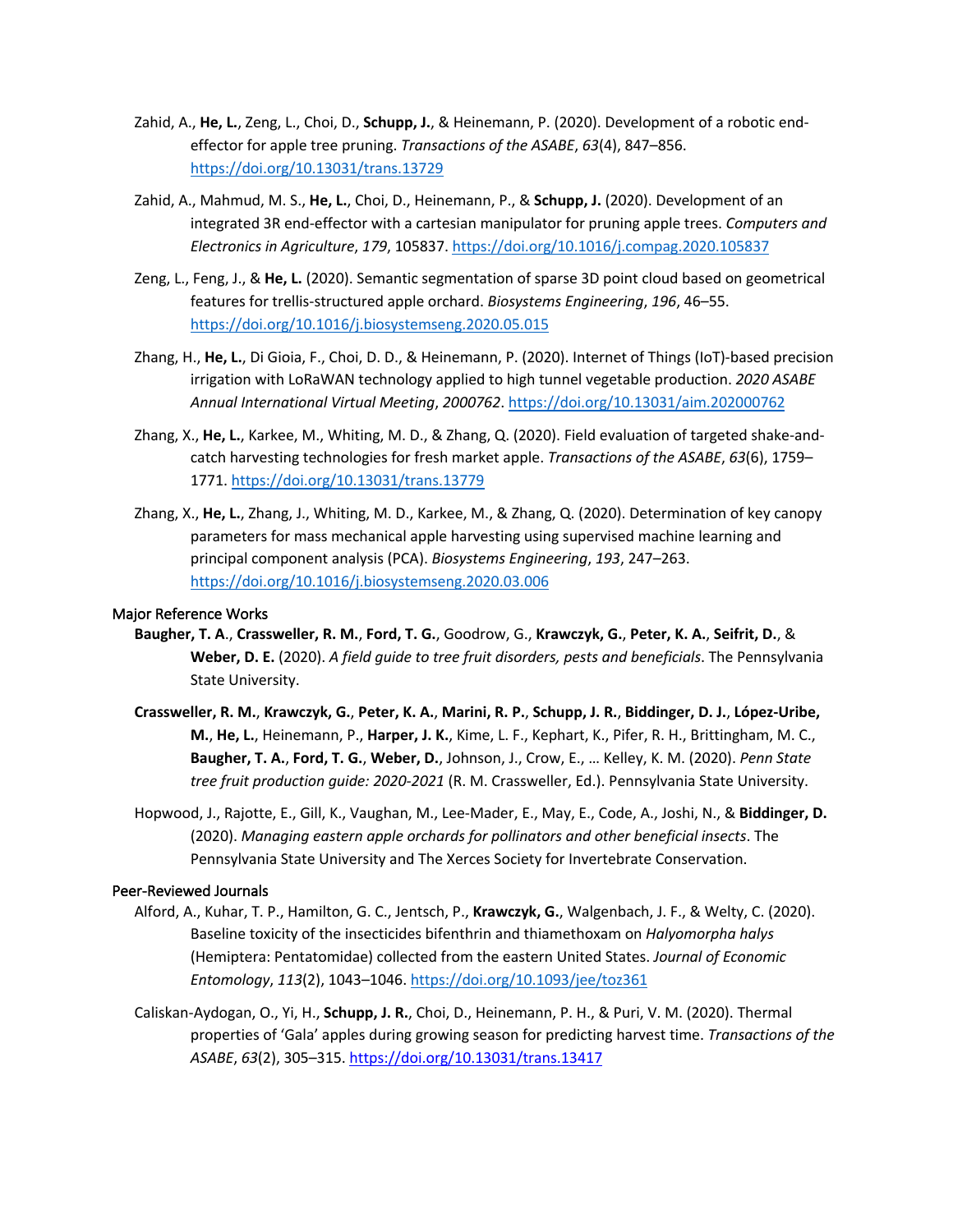- Castro, J., & **Peter, K. A.** (2019). Investigating sources for postharvest apple rot fungi in the field and packhouse: Conceptual framework and preliminary results. *Proceedings of the 95th Annual Cumberland-Shenandoah Fruit Workers Conference*, 52–56.
- Clifton, E. H., Hajek, A. E., Jenkins, N. E., Roush, R. T., Rost, J. P., & **Biddinger, D. J.** (2020). Applications of *Beauveria bassiana* (Hypocreales: Cordycipitaceae) to control populations of spotted lanternfly (Hemiptera: Fulgoridae), in semi-natural landscapes and on grapevines. *Environmental Entomology*, *49*(4), 854–864. https://doi.org/10.1093/ee/nvaa064
- **Crassweller, R. M.**, Kime, L. F., & Smith, D. E. (2020). Orchard architecture effects on yield and economics of two apple cultivars. *Acta Horticulturae*, *1281*, 207–212. https://doi.org/10.17660/ActaHortic.2020.1281.28
- **Crassweller, R. M.**, **Marini, R. P.**, **Baugher, T. A.**, & Smith, D. E. (2019). Five-year nutritional study of apples in commercial high density orchards. *Acta Horticulturae*, *1253*, 163–168. https://doi.org/10.17660/ActaHortic.2019.1253.22
- **Crassweller, R. M.** (2019). Herbicide weed control strategies in orchards. *Proceedings 2019*, 18–19.
- **Crassweller, R. M.** (2019). How to raise fruit in a changing climate. *Proceedings 2019*, 60–62.
- Fu, H., Karkee, M., **He, L.**, Duan, J., Li, J., & Zhang, Q. (2020). Bruise patterns of fresh market apples caused by fruit-to-fruit impact. *Agronomy*, *10*(1), 59. https://doi.org/10.3390/agronomy10010059
- Heller, S., Joshi, N. K., Leslie, T., Rajotte, E. G., & **Biddinger, D. J.** (2019). Diversified floral resource plantings support bee communities after apple bloom in commercial orchards. *Scientific Reports*, *9*(1), 17232. https://doi.org/10.1038/s41598-019-52601-y
- Huang, M., Jiang, X., **He, L.**, Choi, D., & Pecchia, J. (2020). Hand-picking dynamic analysis for robotic *Agaricus* mushroom harvesting. *2020 ASABE Annual International Virtual Meeting*, *2000415*. https://doi.org/10.13031/aim.202000415
- Jiang, X., **He, L.**, & Tong, J. (2020). Investigation of soil wetting pattern in drip irrigation using LoraWAN technology. *2020 ASABE Annual International Virtual Meeting*, *2000419*. https://doi.org/10.13031/aim.202000419
- Joshi, N. K., Hull, L. A., & **Krawczyk, G.** (2020). Insecticide baseline sensitivity in codling moth (Lepidoptera: Tortricidae) populations from orchards under different management practices. *Journal of Entomological Science*, *55*(1), 105 – 116. https://doi.org/10.18474/0749-8004-55.1.105
- Joshi, N. K., Leslie, T., Rajotte, E. G., & **Biddinger, D. J.** (2020). Environmental impacts of reduced-risk and conventional pesticide programs differ in commercial apple orchards, but similarly influence pollinator community. *Chemosphere*, *240*, 124926. https://doi.org/10.1016/j.chemosphere.2019.124926
- Joshi, N. K., Ngugi, H. K., & **Biddinger, D. J.** (2020). Bee vectoring: Development of the japanese orchard bee as a targeted delivery system of biological control agents for fire blight management. *Pathogens*, *9*(1), 41. https://doi.org/doi.org/10.3390/pathogens9010041
- Jurick, W. M., Peng, H., Beard, H. S., Garrett, W. M., Lichtner, F. J., Luciano-Rosario, D., Macarisin, O., Liu, Y., **Peter, K. A.**, Gaskins, V. L., Yang, T., Mowery, J., Bauchan, G., Keller, N. P., & Cooper, B. (2020).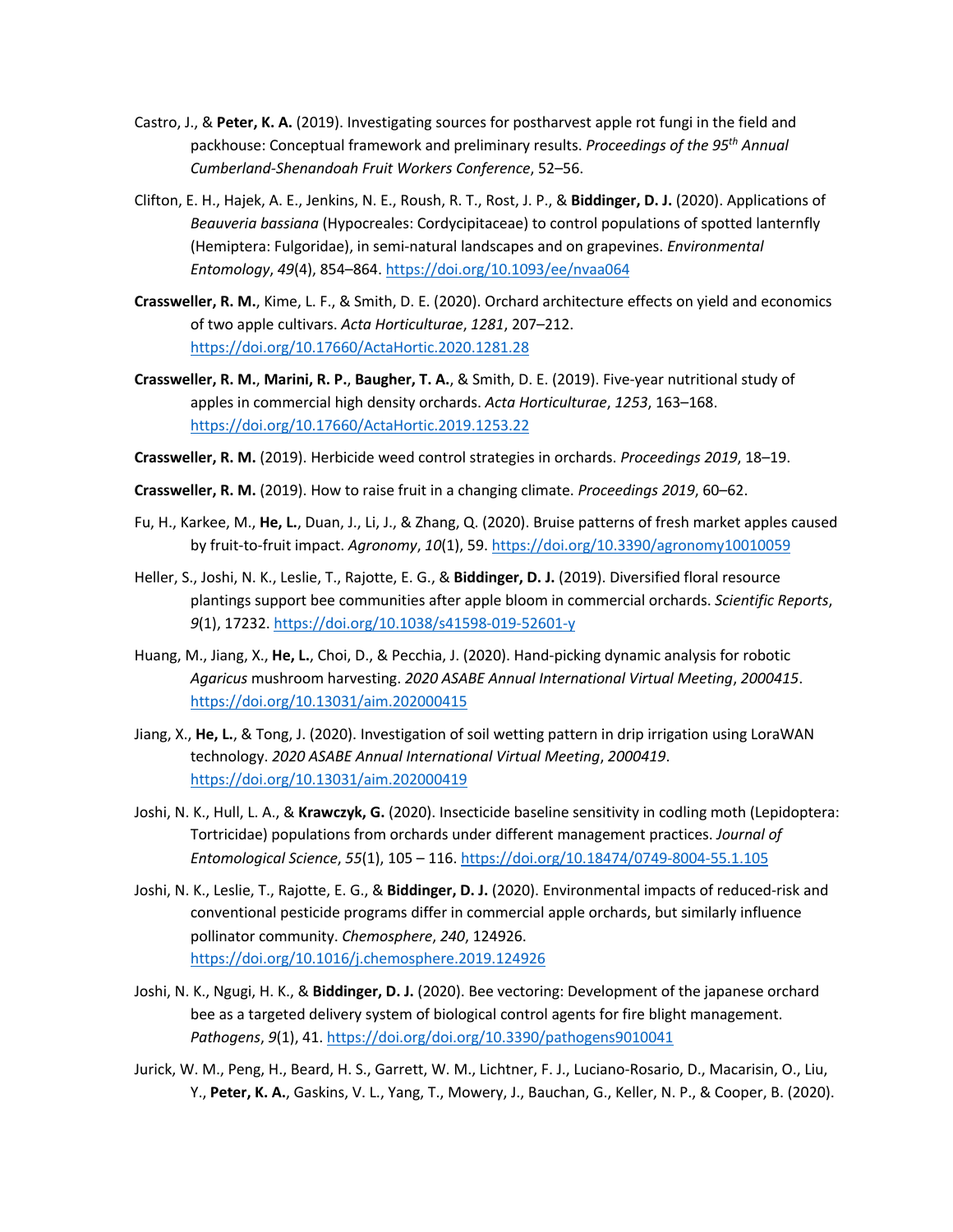Blistering1 modulates *Penicillium expansum* virulence via vesicle-mediated protein secretion. *Molecular & Cellular Proteomics*, *19*(2), 344–361. https://doi.org/10.1074/mcp.RA119.001831

- Khodadadi, F., González, J. B., Martin, P. L., Giroux, E., Bilodeau, G. J., **Peter, K. A.**, Doyle, V. P., & Aćimović, S. G. (2020). Identification and characterization of *Colletotrichum* species causing apple bitter rot in New York and description of *C. noveboracense* sp. *Nov*. *Scientific Reports*, *10*(1), 11043. https://doi.org/10.1038/s41598-020-66761-9
- Kilpatrick, S. K., Gibbs, J., Mikulas, M. M., Spichiger, S.-E., Ostiguy, N., **Biddinger, D. J.**, & **López-Uribe, M. M.** (2020). An updated checklist of the bees (Hymenoptera, Apoidea, Anthophila) of Pennsylvania, United States of America. *Journal of Hymenoptera Research*, *77*, 1–86. Academic Search Complete.
- Klee, S. M., Sinn, J. P., Christian, E., Holmes, A. C., Zhao, K., Lehman, B. L., **Peter, K. A.**, Rosa, C., & McNellis, T. W. (2020). Virulence genetics of an *Erwinia amylovora* putative polysaccharide transporter family member. *Journal of Bacteriology*, *202*(22), e00390-20. https://doi.org/10.1128/JB.00390-20
- Kon, T. M., Schupp, M. A., Winzeler, H. E., & **Schupp, J. R.** (2020a). Screening thermal shock as an apple blossom thinning method. II. Pollen tube growth and spur leaf injury in response to temperature and duration of thermal shock. *HortScience*, *55*(5), 632–636. https://doi.org/10.21273/HORTSCI14619-19
- Kon, T. M., Schupp, M. A., Winzeler, H. E., & **Schupp, J. R.** (2020b). Screening thermal shock as an apple blossom thinning method. I. Stigmatic receptivity, pollen tube growth, and leaf injury in response to temperature and timing of thermal shock. *HortScience*, *55*(5), 625–631. https://doi.org/10.21273/HORTSCI14615-19
- Lavely, E. K., Chen, W., Peterson, K. A., Klodd, A. E., Volder, A., **Marini, R. P.**, & Eissenstat, D. M. (2020). On characterizing root function in perennial horticultural crops. *American Journal of Botany*, *107*(9), 1214–1224. https://doi.org/10.1002/ajb2.1530.
- Leach, H., **Biddinger, D. J.**, **Krawczyk, G.**, Smyers, E., & Urban, J. M. (2019). Evaluation of insecticides for control of the spotted lanternfly, Lycorma delicatula, (Hemiptera: Fulgoridae), a new pest of fruit in the Northeastern U.S. *Crop Protection*, *124*, 104833. https://doi.org/10.1016/j.cropro.2019.05.027
- Ludwick, D., Morrison, I., William R., Acebes-Doria, A. L., Agnello, A. M., Bergh, J. C., Buffington, M. L., Hamilton, G. C., **Harper, J. K.**, Hoelmer, K. A., **Krawczyk, G.**, Kuhar, T. P., Pfeiffer, D. G., Nielsen, A. L., Rice, K. B., Rodriguez-Saona, C., Shearer, P. W., Shrewsbury, P. M., Talamas, E. J., Walgenbach, J. F., … Leskey, T. C. (2020). Invasion of the brown marmorated stink bug (Hemiptera: Pentatomidae) into the United States: Developing a national response to an invasive species crisis through collaborative research and outreach efforts. *Journal of Integrated Pest Management*, *11*(1), 4. https://doi.org/10.1093/jipm/pmaa001
- Mahmud, M. S., & **He, L.** (2020). Measuring tree canopy density using a LiDAR-guided system for precision spraying. *2020 ASABE Annual International Virtual Meeting*, *2000554*. https://doi.org/10.13031/aim.202000554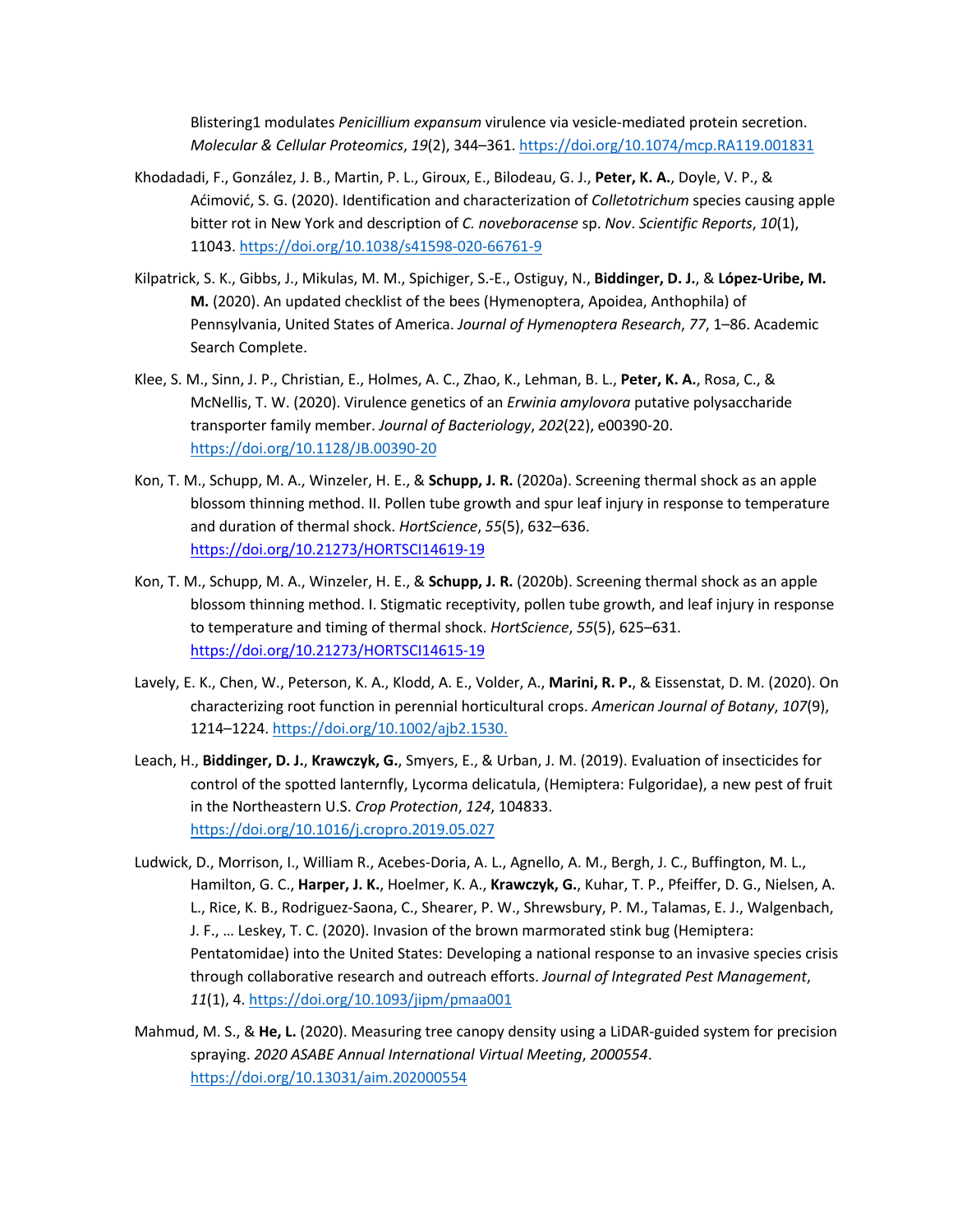- **Marini, R. P.** (2020a). Effect of growing location on fruit tree root suckers. *Journal of the American Pomological Society*, *74*(4), 210–219.
- **Marini, R. P.** (2020b). Graphical analysis of rootstock × site interaction for two NC-140 multi-location apple rootstock trials using GGEbiplot. *Journal of the American Pomological Society*, *74*(4), 231– 243.
- **Marini, R. P.** (2020c). Rootstock × site interaction and stability analysis of apple rootstocks across sites in two NC-140 multilocation apple rootstock trials. *Journal of the American Pomological Society*, *74*(4), 220–230.
- Martin, P. L., & **Peter, K.** (2020). Quantification of *Colletotrichum fioriniae* in orchards and deciduous forests indicates it is primarily a leaf endophyte. *Phytopathology*. https://doi.org/10.1094/PHYTO-05-20-0157-R
- Martin, P., & **Peter, K. A.** (2019). Quantification of *Colletotrichum fioriniae* in the forest suggests its main ecological role is that of a leaf endophyte. *Proceedings of the 95th Annual Cumberland-Shenandoah Fruit Workers Conference*, 64–73.
- Nikolaeva, E. V., Knier, R., Molnar, C., **Peter, K.**, Jones, T., & Costanzo, S. (2020). First report of strawberry (*Fragaria × ananassa*) as a host of a 'Candidatus Phytoplasma americanum'-related strain in the United States. *Plant Disease*, *104*(2), 560–560. https://doi.org/10.1094/PDIS-09-19-1843-PDN
- Phan, N. T., Joshi, N. K., Rajotte, E. G., **López-Uribe, M. M.**, Zhu, F., & **Biddinger, D. J.** (2020). A new ingestion bioassay protocol for assessing pesticide toxicity to the adult Japanese orchard bee (Osmia cornifrons). *Scientific Reports*, *10*(1), 9517. https://doi.org/10.1038/s41598-020-66118-2
- Pierce, K., Thomas, C., Martin, P., & **Peter, K. A.** (2019). Sensitivity distribution to 11 fungicides in a population of *Colletotrichum* isolates from apple. *Proceedings of the 95th Annual Cumberland-Shenandoah Fruit Workers Conference*, 74–79.
- Porras, M. F., López-Londoño, T., Rost, J., **Biddinger, D.**, Calvin, D., & Rajotte, E. G. (2020). A method for a long-term marking of spotted lanternfly (Hemiptera: Fulgoridae) using a stable isotope of nitrogen. *Environmental Entomology*, *49*(4), 993–997. https://doi.org/10.1093/ee/nvaa067
- Reighard, G., Bridges Jr., W., Archbold, D., Atucha, A., Autio, W., Beckman, T., Black, B., Chavez, D. J., Coneva, E., Day, K., Francescatto, P., Kushad, M., Johnson, R. S., Lindstrom, T., Lordan, J., Minas, I. S., Ouellette, D., Parker, M., Pokharel, R., … Wolfe, D. (2020). Nine-year rootstock performance of the NC-140 'Redhaven' peach trial across 13 states. *Journal of the American Pomological Society*, *74*(1), 45 – 56.
- Reilly, J. R., Artz, D. R., **Biddinger, D.**, Bobiwash, K., Boyle, N. K., Brittain, C., Brokaw, J., Campbell, J. W., Daniels, J., Elle, E., Ellis, J. D., Fleischer, S. J., Gibbs, J., Gillespie, R. L., Gundersen, K. B., Gut, L., Hoffman, G., Joshi, N. K., Lundin, O., … Winfree, R. (2020). Crop production in the USA is frequently limited by a lack of pollinators. *Proceedings of the Royal Society B*, *287*(1931), 20200922.
- Shoffe, Y. A., Nock, J. F., **Baugher, T. A.**, **Marini, R. P.**, & Watkins, C. B. (2020). Bitter pit and soft scald development during storage of unconditioned and conditioned "Honeycrisp" apples in relation to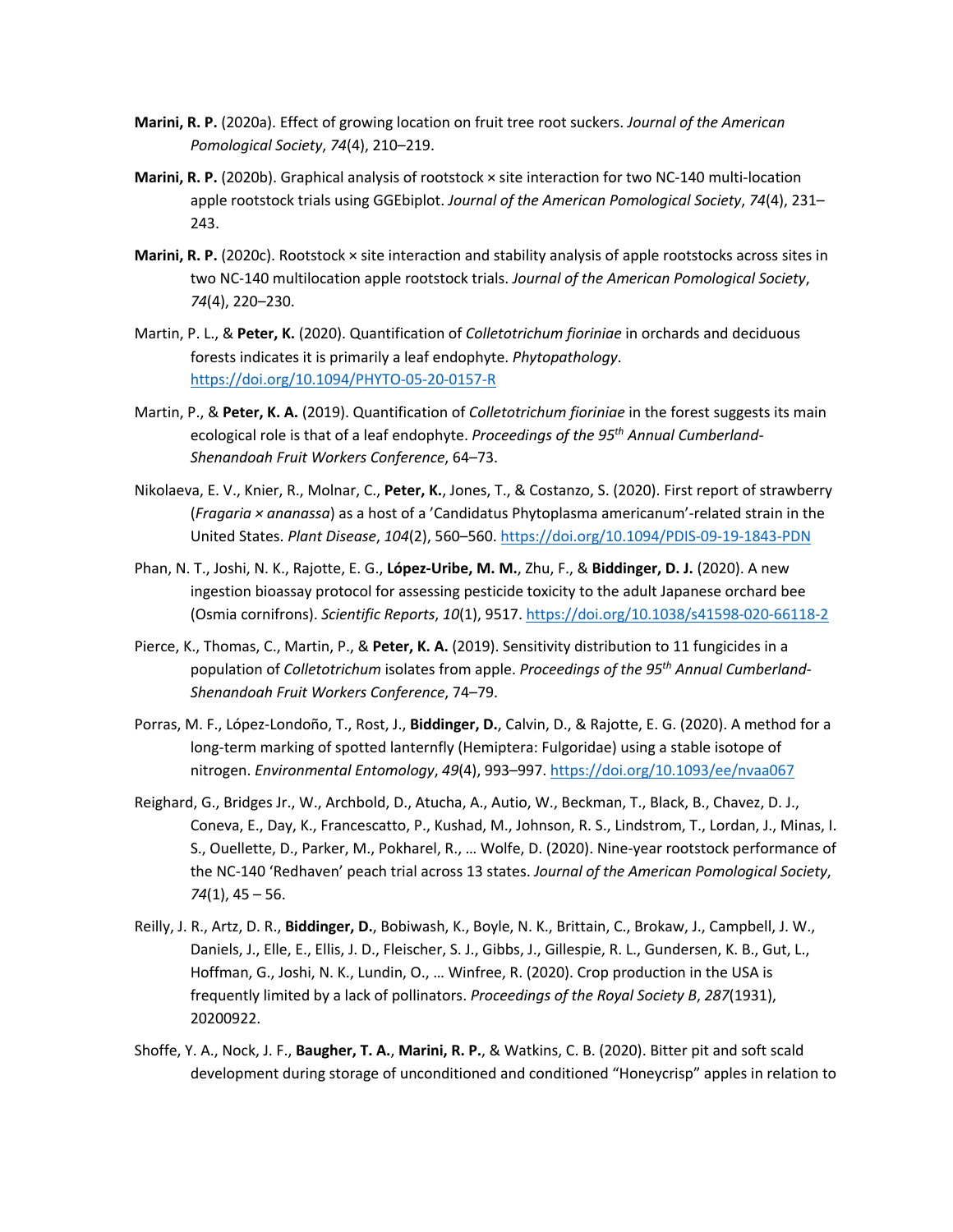mineral contents and harvest indices. *Postharvest Biology and Technology*, *160*(111044). https://doi.org/10.1016/j.postharvbio.2019.111044.

- Vaudo, A. D., **Biddinger, D. J.**, Sickel, W., Keller, A., & **López-Uribe, M. M.** (2020). Introduced bees (Osmia cornifrons) collect pollen from both coevolved and novel host-plant species within their familylevel phylogenetic preferences. *Royal Society Open Science*, *7*, 200225. http://doi.org.ezaccess.libraries.psu.edu/10.1098/rsos.200225
- Vaudo, A. D., Tooker, J. F., Patch, H. M., **Biddinger, D. J.**, Coccia, M., Crone, M. K., Fiely, M., Francis, J. S., Hines, H. M., Hodges, M., Jackson, S. W., Michez, D., Mu, J., Russo, L., Safari, M., Treanore, E. D., Vanderplanck, M., Yip, E., Leonard, A. S., & Grozinger, C. M. (2020). Pollen protein: Lipid macronutrient ratios may guide broad patterns of bee species floral preferences. *Insects*, *11*(2), 132. Academic Search Complete.
- Zahid, A., **He, L.**, Choi, D. D., **Schupp, J.**, & Heinemann, P. (2020). Collision free path planning of a robotic manipulator for pruning apple trees. *2020 ASABE Annual International Virtual Meeting*, *2000439*. https://doi.org/10.13031/aim.202000439
- Zahid, A., **He, L.**, Zeng, L., Choi, D., **Schupp, J.**, & Heinemann, P. (2020). Development of a robotic endeffector for apple tree pruning. *Transactions of the ASABE*, *63*(4), 847–856. https://doi.org/10.13031/trans.13729
- Zahid, A., Mahmud, M. S., **He, L.**, Choi, D., Heinemann, P., & **Schupp, J.** (2020). Development of an integrated 3R end-effector with a cartesian manipulator for pruning apple trees. *Computers and Electronics in Agriculture*, *179*, 105837. https://doi.org/10.1016/j.compag.2020.105837
- Zeng, L., Feng, J., & **He, L.** (2020). Semantic segmentation of sparse 3D point cloud based on geometrical features for trellis-structured apple orchard. *Biosystems Engineering*, *196*, 46–55. https://doi.org/10.1016/j.biosystemseng.2020.05.015
- Zhang, H., **He, L.**, Di Gioia, F., Choi, D. D., & Heinemann, P. (2020). Internet of Things (IoT)-based precision irrigation with LoRaWAN technology applied to high tunnel vegetable production. *2020 ASABE Annual International Virtual Meeting*, *2000762*. https://doi.org/10.13031/aim.202000762
- Zhang, X., **He, L.**, Karkee, M., Whiting, M. D., & Zhang, Q. (2020). Field evaluation of targeted shake-andcatch harvesting technologies for fresh market apple. *Transactions of the ASABE*, *63*(6), 1759– 1771. https://doi.org/10.13031/trans.13779
- Zhang, X., **He, L.**, Zhang, J., Whiting, M. D., Karkee, M., & Zhang, Q. (2020). Determination of key canopy parameters for mass mechanical apple harvesting using supervised machine learning and principal component analysis (PCA). *Biosystems Engineering*, *193*, 247–263. https://doi.org/10.1016/j.biosystemseng.2020.03.006

# Major Reference Works

Reference works are major publications dealing with a subject in great detail, typically published in book form. Team members produced *three reference works in the last year that have proven to be very popular* and have drawn national attention. In the fall of 2020, the American Society for Horticultural Science recognized the *2020-2021 Penn State Tree Fruit Production Guide* as an outstanding and innovative Extension product significantly contributing to the commercial horticultural industry by awarding it the national Educational Materials Award – Extension Division.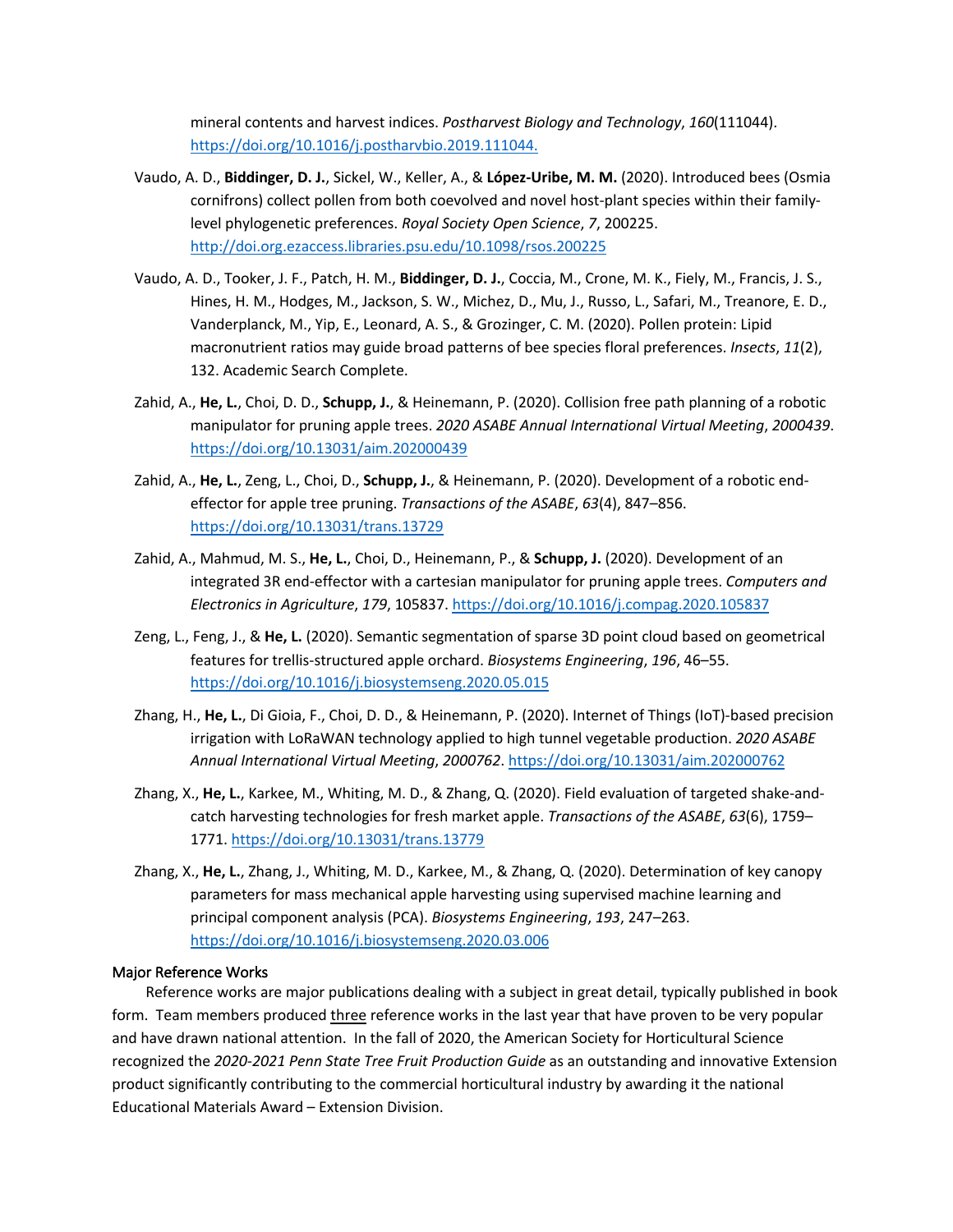- **Baugher, T. A**., **Crassweller, R. M.**, **Ford, T. G.**, Goodrow, G., **Krawczyk, G.**, **Peter, K. A.**, **Seifrit, D.**, & **Weber, D. E.** (2020). *A field guide to tree fruit disorders, pests and beneficials*. The Pennsylvania State University.
- **Crassweller, R. M.**, **Krawczyk, G.**, **Peter, K. A.**, **Marini, R. P.**, **Schupp, J. R.**, **Biddinger, D. J.**, **López-Uribe, M.**, **He, L.**, Heinemann, P., **Harper, J. K.**, Kime, L. F., Kephart, K., Pifer, R. H., Brittingham, M. C., **Baugher, T. A.**, **Ford, T. G.**, **Weber, D.**, Johnson, J., Crow, E., … Kelley, K. M. (2020). *Penn State tree fruit production guide: 2020-2021* (R. M. Crassweller, Ed.). Pennsylvania State University.
- Hopwood, J., Rajotte, E., Gill, K., Vaughan, M., Lee-Mader, E., May, E., Code, A., Joshi, N., & **Biddinger, D.** (2020). *Managing eastern apple orchards for pollinators and other beneficial insects*. The Pennsylvania State University and The Xerces Society for Invertebrate Conservation.

#### Pennsylvania Fruit News

The *Pennsylvania Fruit News* is a publication of the State Horticultural Association of Pennsylvania (SHAP). While not peer reviewed, it is where research reports are published for all SHAP-supported research. References to these articles are given here to represent the "hidden" work of the researchers and educators since there is no place in which to include them and they are certainly not "Popular Media". There were 58 articles in *Pennsylvania Fruit News* from October 1, 2019, to September 30, 2020.

- **Baugher, T. A.** (2020). Protecting essential agricultural business operations and employee health during the COVID-19 pandemic. *Pennsylvania Fruit News*, *100*(6), 11.
- **Baugher, T. A.**, **Crassweller, R. M.**, **Peter, K. A.**, **Krawczyk, G.**, **Ford, T.**, **Weber, D. E.**, & **Seifrit, D.** (2020). New orchard field guide from the Penn State tree fruit team. *Pennsylvania Fruit News*, *100*(8), 13.
- **Baugher, T. A.**, & **Gorgo, M.** (2019). Penn State Extension to offer private applicator training in Spanish. *Pennsylvania Fruit News*, *99*(9), 21.
- **Baugher, T. A.**, & **Gorgo, M.** (2020). Webinar recordings and handouts for protecting agricultural employee health during COVID-19. *Pennsylvania Fruit News*, *100*(6), 14.
- **Baugher, T. A.**, **Gorgo, M.**, & **Seifrit, D.** (2019). Mario Miranda Sazo to lead interactive trainings during the Spanish session at the Mid-Atlantic Fruit & Vegetable Convention. *Pennsylvania Fruit News*, *99*(11), 16.
- **Baugher, T. A.**, **Gorgo, M.**, & **Weber, D. E.** (2020). PA Secretary of Agriculture Redding provides guidance on COVID-19 workplace protection. *Pennsylvania Fruit News*, *100*(6), 12.
- Castro, J., & **Peter, K. A.** (2020). Investigating and understanding different sources for fruit rot fungi in the packhouse and Ffield to better control postharvest decay of stored apple. *Pennsylvania Fruit News*, *100*(1), 29–31.
- Choi, D., **Schupp, J. R.**, **Baugher, T. A.**, & **He, L.** (2020). Evaluation of effective canopy depths of apple trees for optimal machine sensing performance – Year 2/2. *Pennsylvania Fruit News*, *100*(1), 39– 41.
- **Crassweller, R. M.** (2019a). Changes in regulations in the use of paraquat herbicide products & possible alternatives. *Pennsylvania Fruit News*, *99*(9), 12–13.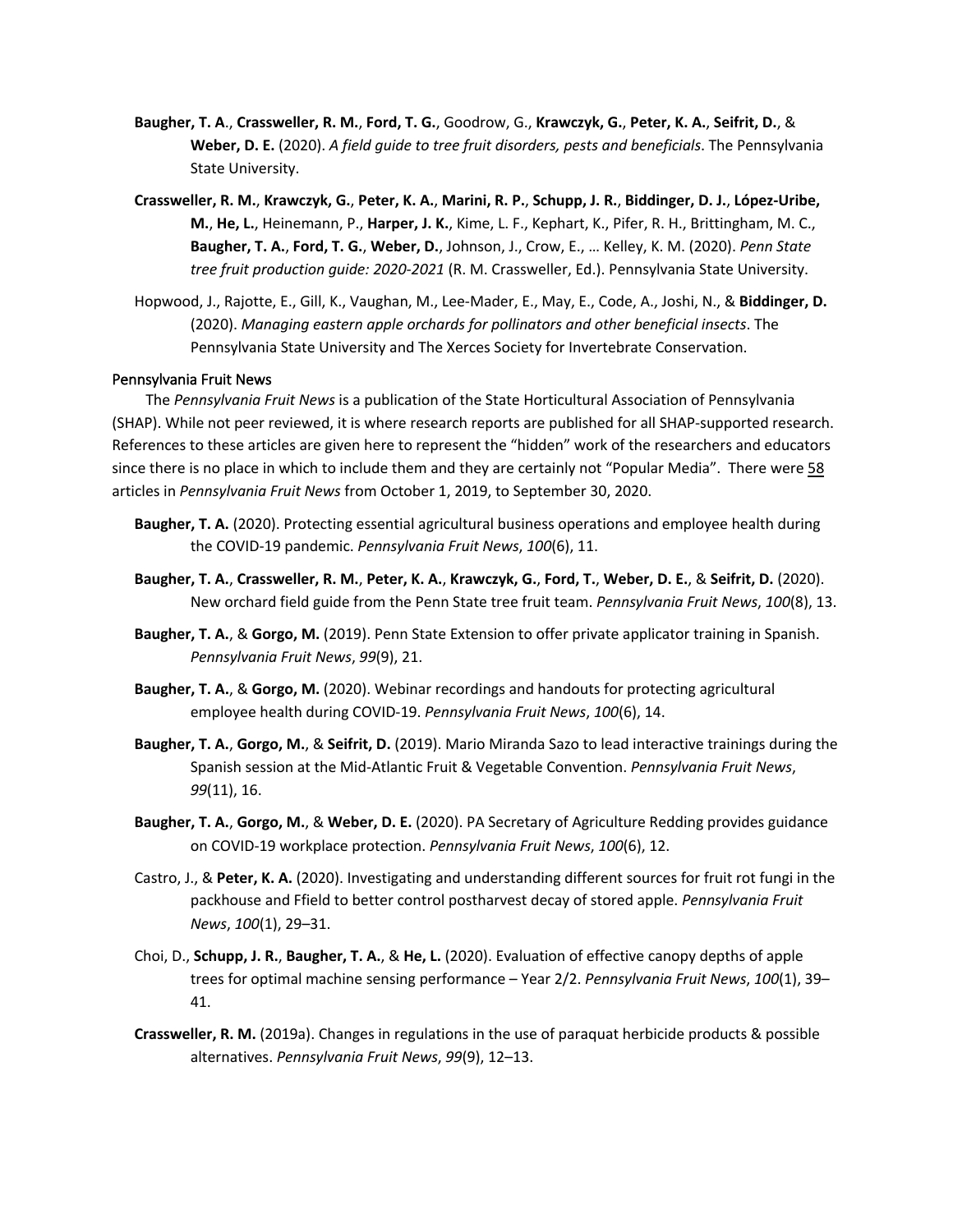- **Crassweller, R. M.** (2019a). Editorial views: Planning for the coming year. Pennsylvania Fruit News, 99(9), 4–5.
- **Crassweller, R. M.** (2019b). Editorial views: 2020 Hershey educational program. Pennsylvania Fruit News, 99(10), 2–4.
- **Crassweller, R. M.** (2019c). Editorial views: The future of fruit meetings? Pennsylvania Fruit News, 99(11), 4.
- **Crassweller, R. M.** (2020a). Editorial views: 2020 ! Pennsylvania Fruit News, 100(1), 4.
- **Crassweller, R. M.** (2020b). Editorial views: Strange beginning to the growing season. Pennsylvania Fruit News, 100(2), 4.
- **Crassweller, R. M.** (2020c). Editorial views: Zooming to go telecommuting. Pennsylvania Fruit News, 100(3), 2–4.
- **Crassweller, R. M.** (2020d). Editorial views: 8 weeks & counting. Pennsylvania Fruit News, 100(4), 4.
- **Crassweller, R. M.** (2020e). Editorial views: The new way of life? Pennsylvania Fruit News, 100(5), 4.
- **Crassweller, R. M.** (2020f). Editorial views: Mid-summer observations. Pennsylvania Fruit News, 100(6), 4.
- **Crassweller, R. M.** (2020g). Editorial views: "Bits and Pieces." Pennsylvania Fruit News, 100(7), 4.
- **Crassweller, R. M.** (2020h). Editorial views: The new reality at Penn State under Covid-19. Pennsylvania Fruit News, 100(8), 4.
- **Crassweller, R. M.**, **Kime, L.**, & Smith, D. (2020). Orchard architecture effects on yield and economics of two apple cultivars. *Pennsylvania Fruit News*, *100*(6), 16.
- **Crassweller, R. M.**, & Olmstead, D. (2020). Extending Cornell carbohydrate model to Pennsylvania growers for determining apple tree response to chemical thinners for 2019. *Pennsylvania Fruit News*, *100*(2), 31.
- **Crassweller, R. M.**, & Smith, D. (2020a). Conversion of training systems to a hedgerow. *Pennsylvania Fruit News*, *100*(1), 37–38.
- **Crassweller, R. M.**, & Smith, D. (2020b). Third generation apple systems trials. *Pennsylvania Fruit News*, *100*(1), 36–37.
- **Crassweller, R. M.**, Smith, D., & Pacy, D. (2020). 2019 apple rootstock trials at Rock Springs. *Pennsylvania Fruit News*, *100*(1), 47–49.
- **Ford, T.**, **Gorgo, M.**, **Baugher, T. A.**, & **Weber, D. E.** (2020). COVID-19 resource recommendations. *Pennsylvania Fruit News*, *100*(2), 10.
- Gill, C. (2019). Penn State Fruit Research and Extension Center to stay under Harper's leadership. *Pennsylvania Fruit News*, *99*(10), 17.
- Gill, C. (2020). New Ag Engineering fabrication shop ready to enhance Penn State Fruit Research. *Pennsylvania Fruit News*, *100*(7), 15.
- Grabenstein, A. (2019). Ground broken for new Ag Engineering shop at Fruit Research and Extension Center. *Pennsylvania Fruit News*, *99*(10), 18.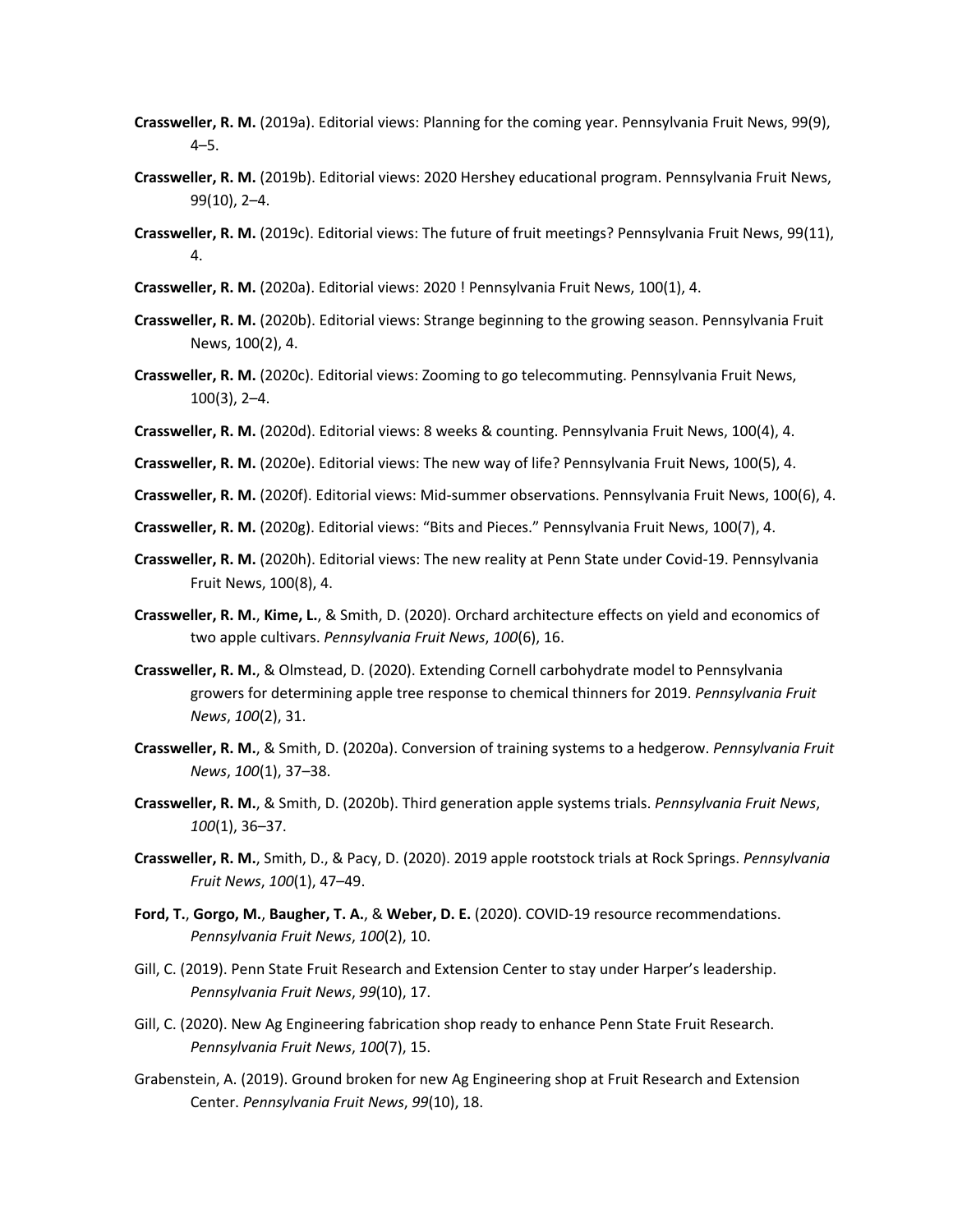**Harper, J.** (2020). Penn State FREC update. *Pennsylvania Fruit News*, *100*(3), 14.

- **He, L.**, Choi, D., **Schupp, J. R.**, & **Baugher, T. A.** (2020). A sensor-based irrigation test system for apple orchards (final report). *Pennsylvania Fruit News*, *100*(1), 24–26.
- **He, L.**, **Schupp, J. R.**, Choi, D., & **Weber, D. E.** (2020). Branch and fruit accessibility for mechanical operations with various tree canopies (Year 1 Report). *Pennsylvania Fruit News*, *100*(1), 22–24.
- Imgrund, J., & **Baugher, T. A.** (2019a). Respirator fit testing will be available at MAFVC. *Pennsylvania Fruit News*, *99*(9), 15.
- Imgrund, J., & **Baugher, T. A.** (2019b). Respirator fit testing will be available at MAFVC. *Pennsylvania Fruit News*, *99*(11), 17.
- Johnson, J., Pollock, R., & Branstetter, K. (2020). 2019 evaluation of spray deposition for effective pest control and air blast sprayer calibration for PA growers. *Pennsylvania Fruit News*, *100*(2), 33.
- **Krawczyk, G.**, Peterson, H., Rice, H., & Winzeler, E. H. (2020). Insecticide treated nets as an alternative tool to manage Brown Marmorated Stink Bug, *H*alyomorpha halys (Stäl.). *Pennsylvania Fruit News*, *100*(1), 20–22.
- LaJeunesse, S. (2019). Dana Choi, Assistant Professor of Agricultural and Biological Engineering. *Pennsylvania Fruit News*, *99*(9), 17.
- **Marini, R. P.** (2020). Are apples blooming earlier than in the past? *Pennsylvania Fruit News*, *100*(8), 17–20.
- **Marini, R. P.**, & Demchak, K. (2020). Soil amendments for blueberry plant establishment and variety trial. Progress report for the fifth and final year of requested funds. *Pennsylvania Fruit News*, *100*(1), 41–43.
- Martin, P., Pierce, K., Thomas, C., Krawczyk, T., Lehman, B., & **Peter, K. A.** (2020). Completing the picture: Characterizing bitter rot fungal isolates in the lab and field. *Pennsylvania Fruit News*, *100*(1), 33– 35.
- Mulhollem, J. (2020). Novel cutting mechanism devised for automated, aobotic apple tree pruning systems. *Pennsylvania Fruit News*, *100*(7), 22–23.
- **Peter, K. A.** (2020). Investigating the role of viruses and other causes in Rapid Apple Decline. *Pennsylvania Fruit News*, *100*(1), 31–33.
- **Peter, K. A.**, McNellis, T., Lehman, B., & Sinn, J. (2020). Optimizing fire blight control alternatives: Nonantibiotic blossom protection and full season shoot blight management. *Pennsylvania Fruit News*, *100*(1), 27–29.
- **Peter, K. A.**, & **Seifrit, D.** (2020). Dr. Tree Fruit and Don podcast. *Pennsylvania Fruit News*, *100*(7), 19.
- Peterson, H., & **Krawczyk, G.** (2020). Utilizing the samurai wasp as a potential control tool against brown marmorated stink bug. *Pennsylvania Fruit News*, *100*(1), 16–18.
- **Schupp, J. R.** (2020). Blossom thinning Pennsylvania apples using the pollen tube growth model. *Pennsylvania Fruit News*, *100*(1), 46–47.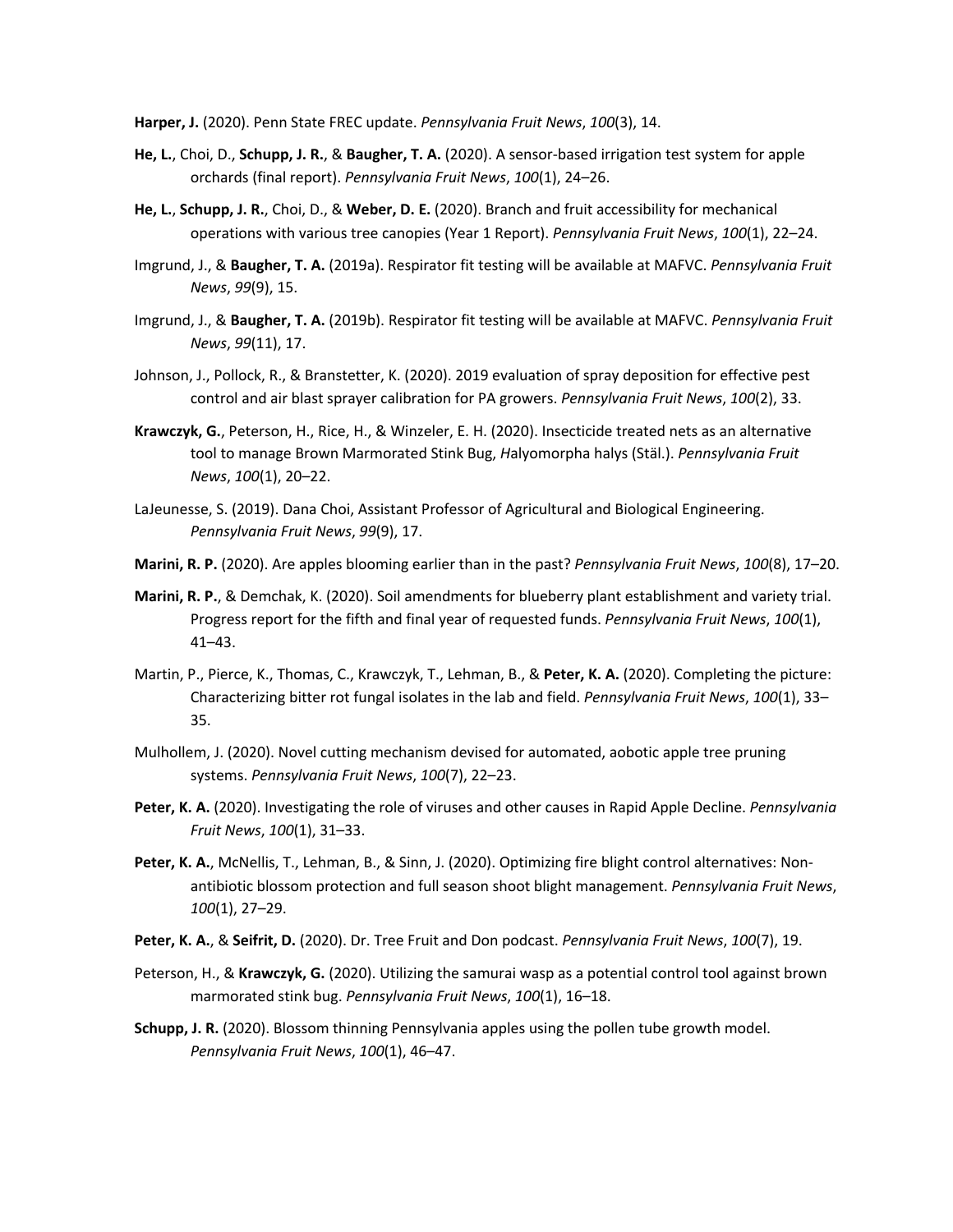- **Schupp, J. R.**, **He, L.**, Winzeler, H. E., Schupp, M. A., & Clowney, M. (2020). Improving orchard performance with terrain analysis using drone technology and geographical information systems. *Pennsylvania Fruit News*, *100*(1), 45–46.
- **Schupp, J. R.**, Schupp, M. A., & Winzeler, H. (2020). Effect of rootstock & tree density on growth & yield of Coralstar peach trees. *Pennsylvania Fruit News*, *100*(8), 20.
- **Schupp, J. R.**, Winzeler, H. E., & Schupp, M. A. (2020). Effect of rootstock and in-row tree spacing on performance of Coralstar peach trees. *Pennsylvania Fruit News*, *100*(1), 49–50.
- **Seifrit, D.**, **Weber, D. E.**, & **Baugher, T. A.** (2020). The next generation of fruit growers—Building leadership and coalitions. *Pennsylvania Fruit News*, *100*(2), 27.
- **Seifrit, D.**, **Weber, D. E.**, & **Schupp, J. R.** (2020). High density pear tours. *Pennsylvania Fruit News*, *100*(2), 28.
- Sommer, H. J., & **Crassweller, R. M.** (2020). Buy-and-fly orchard management using unmanned aircraft (UA). *Pennsylvania Fruit News*, *100*(2), 22–23.
- Walsh, C. S., Bissett, A. E., Hunt, K. W., **Baugher, T. A.**, **Weber, D. E.**, & **Young, N. J.** (2020). Monitoring and utilizing fruit maturity to improve harvest decisions of new apple cultivars and reduce storage disorders of Honeycrisp. *Pennsylvania Fruit News*, *100*(2), 24–26.
- **Weber, D. E.** (2019). The Ag Issues Breakfast featuring guest speaker Secretary Russell C. Redding. *Pennsylvania Fruit News*, *99*(11), 10.
- **Weber, D. E.**, & **Crassweller, R. M.** (2020). Vote for the 2021 Mid-Atlantic tree fruit speakers and topics. *Pennsylvania Fruit News*, *100*(4), 24.
- **Weber, D. E.**, & **Gorgo, M.** (2020). Penn State Extension and the COVID-19 crisis. *Pennsylvania Fruit News*, *100*(2), 13–14.
- **Weber, D. E.**, **He, L.**, & Huang, M. J. (2020). Preliminary evaluation of the `Cyclone' harvest-assist platform. *Pennsylvania Fruit News*, *100*(2), 29–30.
- Windon, S., Lamo, T., **Baugher, T. A.**, & **Seifrit, D.** (2019). Cultivate leadership: Sowing seeds of success in your specialty crop enterprise. *Pennsylvania Fruit News*, *99*(11), 17.

# Invited Talks and Conference Presentations

The following is a list of professional presentations given by members of the tree fruit team. The informational content of these talks, and the effort that goes into preparing them deserve to be noted in an annual program summary. There were 119 invited talks.

- **Biddinger, D. J.** (2020a, January 27). *Pesticide stressors of bees*. Mid-Atlantic Fruit & Vegetable Convention, Hershey, PA.
- **Biddinger, D. J.** (2020b, January 27). *Pollination services in tree fruit*. Mid-Atlantic Fruit & Vegetable Convention, Hershey, PA.
- **Biddinger, D. J.** (2020c, February 18). *Can you rely on wild bees for pollination of your tree fruit*. Lancaster & York Counties Winter Commercial Tree Fruit School, Lancaster, PA.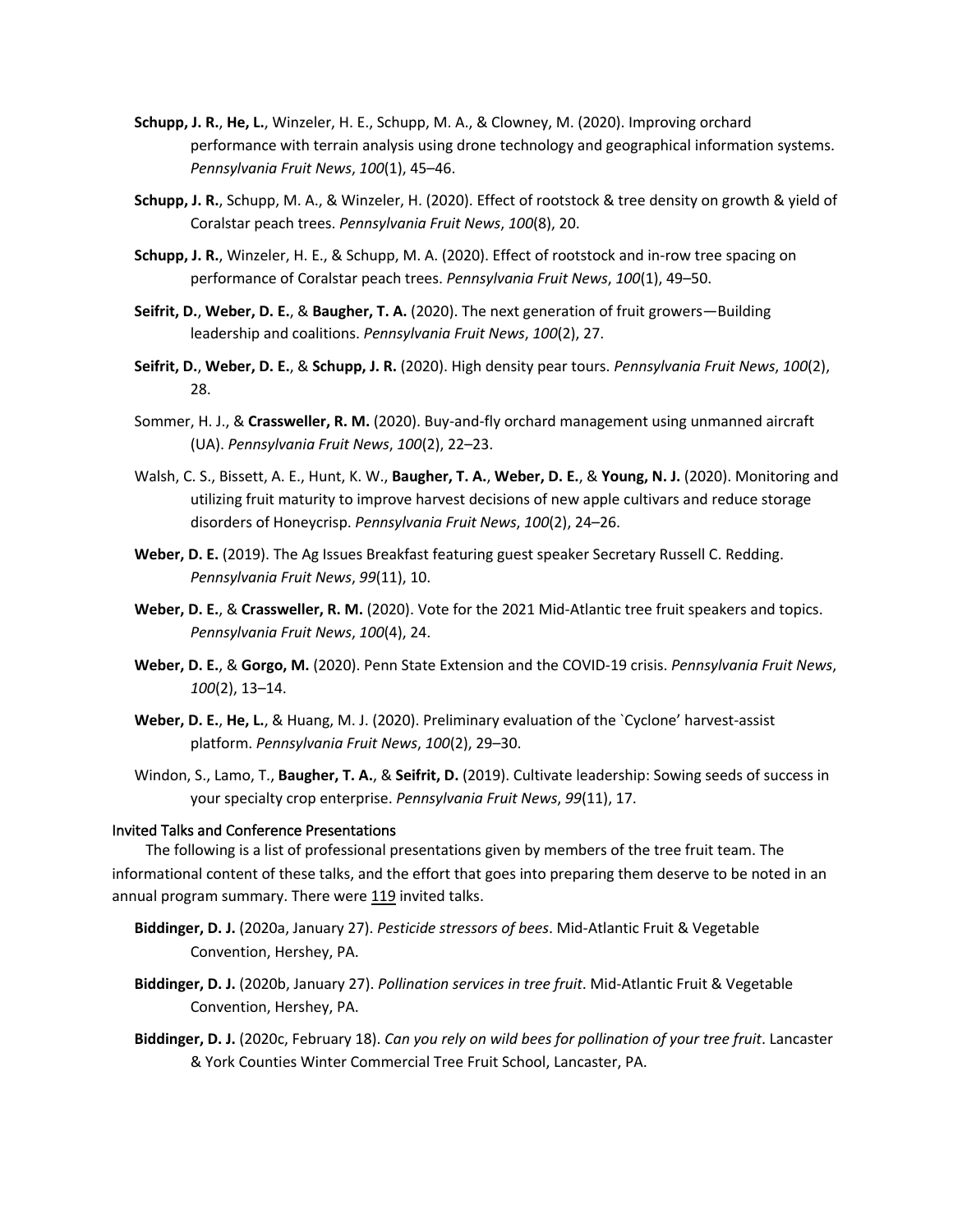- **Biddinger, D. J.** (2020d, February 18). *Secondary pest control in apple – Rosy apple aphid, San Jose scale, woolly apple aphid, and mites*. Lancaster & York Counties Winter Commercial Tree Fruit School, Lancaster, PA.
- **Biddinger, D. J.** (2020e, February 18). *Spotted lanternfly control & update*. Lancaster & York Counties Winter Commercial Tree Fruit School, Lancaster, PA.
- **Biddinger, D. J.**, Leach, H., Zhu, F., Urban, J. M., & Hajek, A. (2019, November 17). *Controlling spotted lanternfly with insecticides and biopesticides in fruit crops and possible impacts on pollinators and other non-target insects*. 2019 Entomological Society of America Annual Meeting, St. Louis, MO.
- **Biddinger, D. J.**, Rajotte, E., & Leach, H. (2020, March 9). *Challenges of integrated pest management (IPM) in high value commodities*. 90th Eastern Branch Entomological Society of America Annual Meeting, Blacksburg, VA.
- Castro, J., & **Peter, K. A.** (2019, December 5). *Investigating sources for postharvest apple rot fungi in the field and packhouse: Conceptual framework and preliminary results*. Cumberland-Shenandoah Fruit Workers Conference, Winchester, VA. http://csfwc.grapepathology.org/2019-95th-meeting
- Castro, J., & **Peter, K. A.** (2020, January 30). *Sources of apple rot fungi in packing houses*. Mid-Atlantic Fruit & Vegetable Convention, Hershey, PA.
- **Crassweller, R. M.** (2019a, December 10). *Herbicide Weed Control Strategies in Orchards*. New England Vegetable & Fruit Conference, Manchester, NH.
- **Crassweller, R. M.** (2019b, December 10). *How to Raise Fruit in a Changing Climate*. New England Vegetable & Fruit Conference, Manchester, NH.
- **Crassweller, R. M.** (2020a, January 29). *What do we know about the Geneva rootstocks?* Mid-Atlantic Fruit & Vegetable Convention, Hershey, PA.
- **Crassweller, R. M.** (2020b, February 11). *Identifying and avoiding herbicide injury and the uses of burndown herbicides*. Central Susquehanna Winter Commercial Tree Fruit School, Mifflinburg, PA.
- **Crassweller, R. M.** (2020c, February 11). *Updates on fruit cultivars and rootstocks – Good and bad points*. Central Susquehanna Winter Commercial Tree Fruit School, Mifflinburg, PA.
- **Crassweller, R. M.** (2020d, February 12). *Identifying and avoiding herbicide injury and the uses of burndown herbicides*. Northeast Winter Commercial Tree Fruit School, Dupont, PA.
- **Crassweller, R. M.** (2020e, February 12). *Updates on fruit cultivars and rootstocks – Good and bad points*. Northeast Winter Commercial Tree Fruit School, Dupont, PA.
- **Crassweller, R. M.** (2020f, February 13). *Identifying and avoiding herbicide injury and the uses of burndown herbicides*. Southeast Region Winter Commercial Tree Fruit School, Leesport, PA.
- **Crassweller, R. M.** (2020g, February 13). *Updates on fruit cultivars and rootstocks – Good and bad points*. Southeast Region Winter Commercial Tree Fruit School, Leesport, PA.
- **Crassweller, R. M.** (2020h, February 17). *Identifying and avoiding herbicide injury and the uses of burndown herbicides*. Adams County Winter Commercial Tree Fruit School, Biglerville, PA.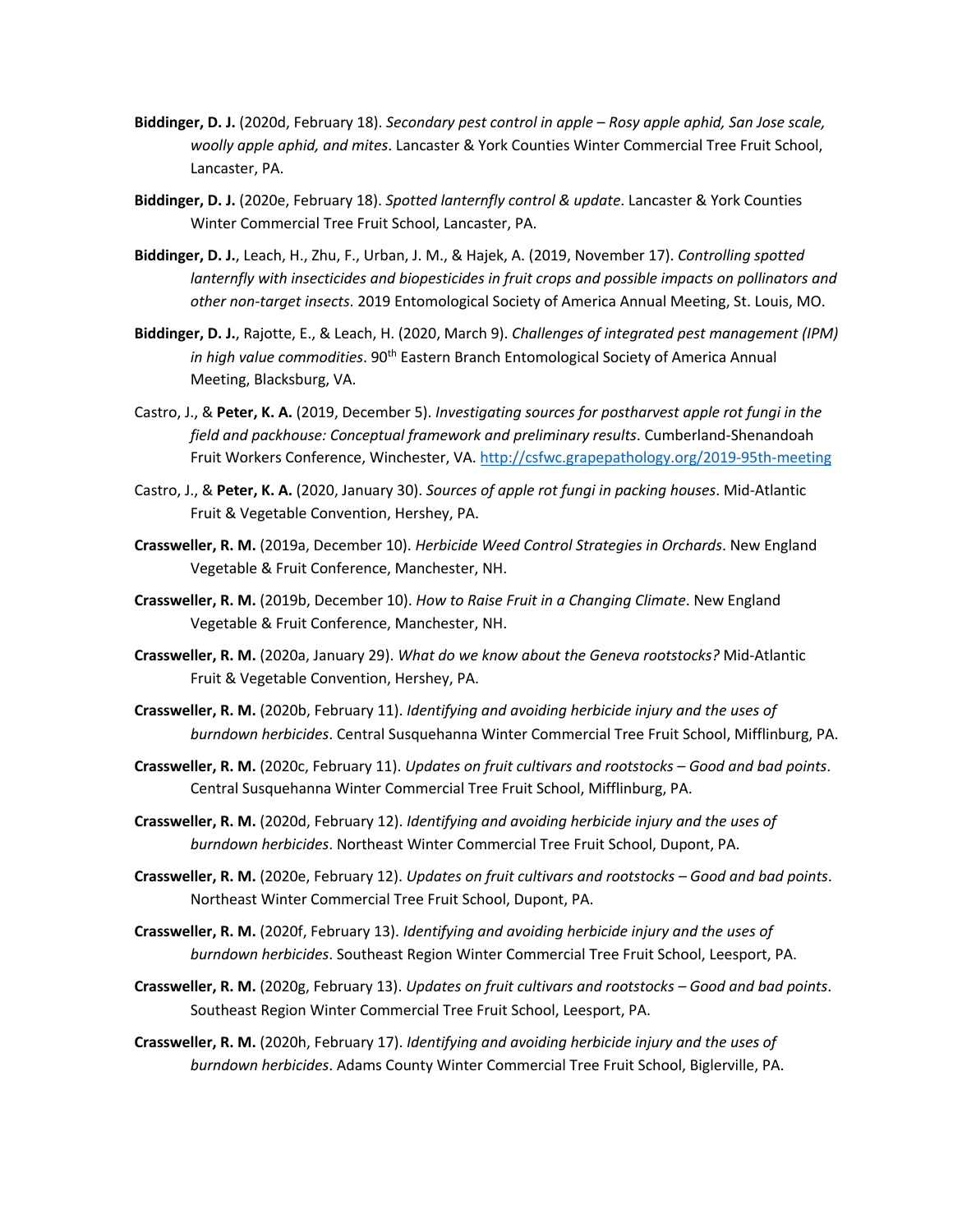- **Crassweller, R. M.** (2020i, February 17). *Updates on fruit cultivars and rootstocks – Good and bad points*. Adams County Winter Commercial Tree Fruit School, Biglerville, PA.
- **Crassweller, R. M.** (2020j, February 18). *Identifying and avoiding herbicide injury and the uses of burndown herbicides*. Lancaster & York Counties Winter Commercial Tree Fruit School, Lancaster, PA.
- **Crassweller, R. M.** (2020k, February 18). *Updates on fruit cultivars and rootstocks – Good and bad points*. Lancaster & York Counties Winter Commercial Tree Fruit School, Lancaster, PA.
- **Crassweller, R. M.** (2020l, February 19). *Evaluation of Asian Pear Cultivars*. 2020 Ontario Fruit and Vegetable Convention, Niagara Falls, Ontario, Canada.
- **Crassweller, R. M.** (2020m, February 19). *Identifying and avoiding herbicide injury and the uses of burndown herbicides*. Franklin County Winter Commercial Tree Fruit School, St. Thomas, PA.
- **Crassweller, R. M.** (2020n, February 19). *Updates on fruit cultivars and rootstocks – Good and bad points*. Franklin County Winter Commercial Tree Fruit School, St. Thomas, PA.
- **Crassweller, R. M.** (2020o, February 20). *How to Produce Apples in a Changing Climate*. 2020 Ontario Fruit and Vegetable Convention, Niagara Falls, Ontario, Canada.
- **Crassweller, R. M.** (2020p, February 20). *Orchard Nutrition for Achieving Optimum Yields*. 2020 Ontario Fruit and Vegetable Convention, Niagara Falls, Ontario, Canada.
- **Crassweller, R. M.** (2020q, February 25). *Identifying and avoiding herbicide injury and the uses of burndown herbicides*. Appalachian Fruit Region Winter Commercial Tree Fruit School, Osterburg, PA.
- **Crassweller, R. M.** (2020r, February 25). *Updates on fruit cultivars and rootstocks – Good and bad points*. Appalachian Fruit Region Winter Commercial Tree Fruit School, Osterburg, PA.
- **Crassweller, R. M.** (2020s, February 26). *Identifying and avoiding herbicide injury and the uses of burndown herbicides*. Erie County Winter Commercial Tree Fruit School, North East, PA.
- **Crassweller, R. M.** (2020t, February 26). *Updates on fruit cultivars and rootstocks – Good and bad points*. Erie County Winter Commercial Tree Fruit School, North East, PA.
- **Crassweller, R. M.** (2020u, February 27). *Identifying and avoiding herbicide injury and the uses of burndown herbicides*. Western Region Winter Commercial Tree Fruit School, Wexford, PA.
- **Crassweller, R. M.** (2020v, February 27). *Updates on fruit cultivars and rootstocks – Good and bad points*. Western Region Winter Commercial Tree Fruit School, Wexford, PA.
- Crone, M., **Biddinger, D. J.**, & Grozinger, C. (2019, November 17). *Manipulating pollen micronutrient ratios to improve honey bee (*Apis mellifera*) resilience to pesticide stress*. 2019 Entomological Society of America Annual Meeting, St. Louis, MO.
- **Elkner, T. E.** (2020, February 18). *Protecting water resources during pesticide mixing and loading*. Lancaster & York Counties Winter Commercial Tree Fruit School, Lancaster, PA.
- **Esslinger, C. J.** (2020, January 29). *Pesticide knowledge challenge*. Mid-Atlantic Fruit & Vegetable Convention, Hershey, PA.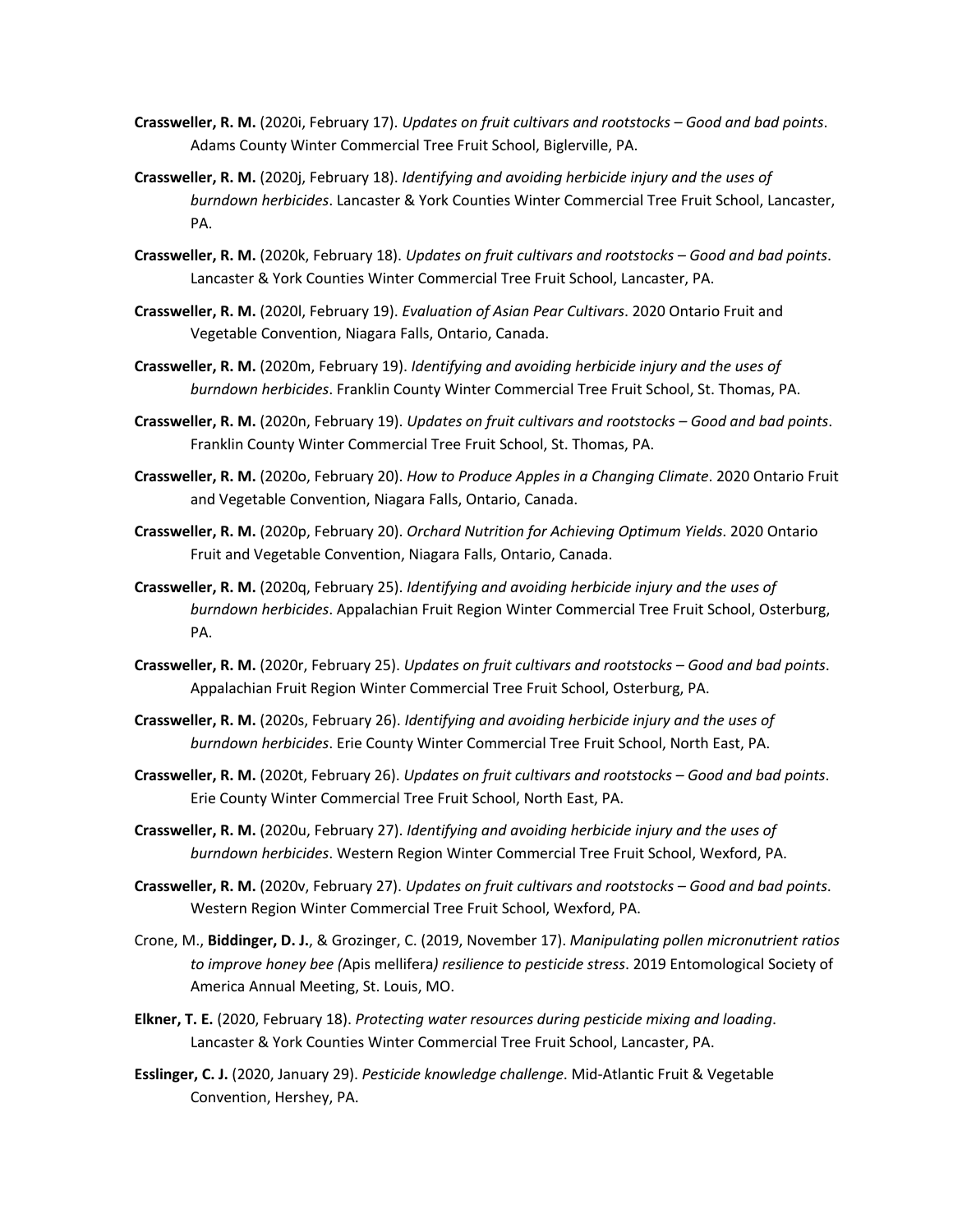- **Ford, T. G.** (2020, January 30). *Water quality and pesticide*. Mid-Atlantic Fruit & Vegetable Convention, Hershey, PA.
- **Gorgo, M.** (2020, January 29). *Demostración sobre la seguridad con equipos y maquinarias – Sala Azteca; Seguido de tiempo libre para visitar la exposición*. Mid-Atlantic Fruit & Vegetable Convention, Hershey, PA.
- **Harper, J. K.** (2020a, February 12). *Managing risk: Understanding your options in fruit production*. Northeastern Winter Commercial Tree Fruit School, Dupont, PA.
- **Harper, J. K.** (2020b, February 13). *Managing risk: Understanding your options in fruit production*. Berks County Winter Commercial Tree Fruit School, Leesport, PA.
- **Harper, J. K.** (2020c, February 17). *Managing risk: Understanding your options in fruit production*. Adams County Winter Commercial Tree Fruit School, Biglerville, PA.
- **Harper, J. K.** (2020d, February 17). *What's new at FREC?* Adams County Winter Commercial Tree Fruit School, Biglerville, PA.
- **Harper, J. K.** (2020e, February 19). *Managing risk: Understanding your options in fruit production*. Franklin County Winter Commercial Tree Fruit School, St. Thomas, PA.
- **Harper, J. K.** (2020f, February 25). *Managing risk: Understanding your options in fruit production*. Appalachian Region Winter Commercial Tree Fruit School, Osterburg, PA.
- **Harper, J. K.** (2020g, February 26). *Managing risk: Understanding your options in fruit production*. Erie County Winter Commercial Tree Fruit School, North East, PA.
- **He, L.** (2020a, January 29). *Precision irrigation technologies for specialty crops*. Mid-Atlantic Fruit and Vegetable Convention, Hershey, PA.
- **He, L.** (2020b, February 13). *Updates on precision agriculture program: Intelligent spraying and sensorbased irrigation*. Southeastern Region Winter Commercial Tree Fruit School, Leesport, PA.
- **He, L.** (2020c, February 17). *Updates on precision agriculture program: Intelligent spraying and sensorbased irrigation*. Adams County Winter Commercial Tree Fruit School, Biglerville, PA.
- **He, L.** (2020d, February 19). *Updates on precision agriculture program: Intelligent spraying and sensorbased irrigation*. Franklin County Winter Commercial Tree Fruit School, St. Thomas, PA.
- **He, L.** (2020e, May 19). *Applying sensor-based irrigation for tree fruit orchards*. Irrigation Technology for Commercial Fruit, Vegetable, and Container Crop Production.
- **He, L.** (2020f, July 9). *Irrigation with soil moisture sensors*. 2020 Penn State Extension Spring Orchard Meeting.
- **He, L.** (2020g, October 21). *Sensing, data, and robotics in specialty crop production*. ICDS Virtual Symposium 2020.
- **Krawczyk, G.** (2020a, January 28). *Brown marmorated stink bug – What's new*. Mid-Atlantic Fruit & Vegetable Convention, Hershey, PA.
- **Krawczyk, G.** (2020b, February 11). *Psylla borers and scales – Old but still important culprits*. Central Susquehanna Winter Commercial Tree Fruit School, Mifflinburg, PA.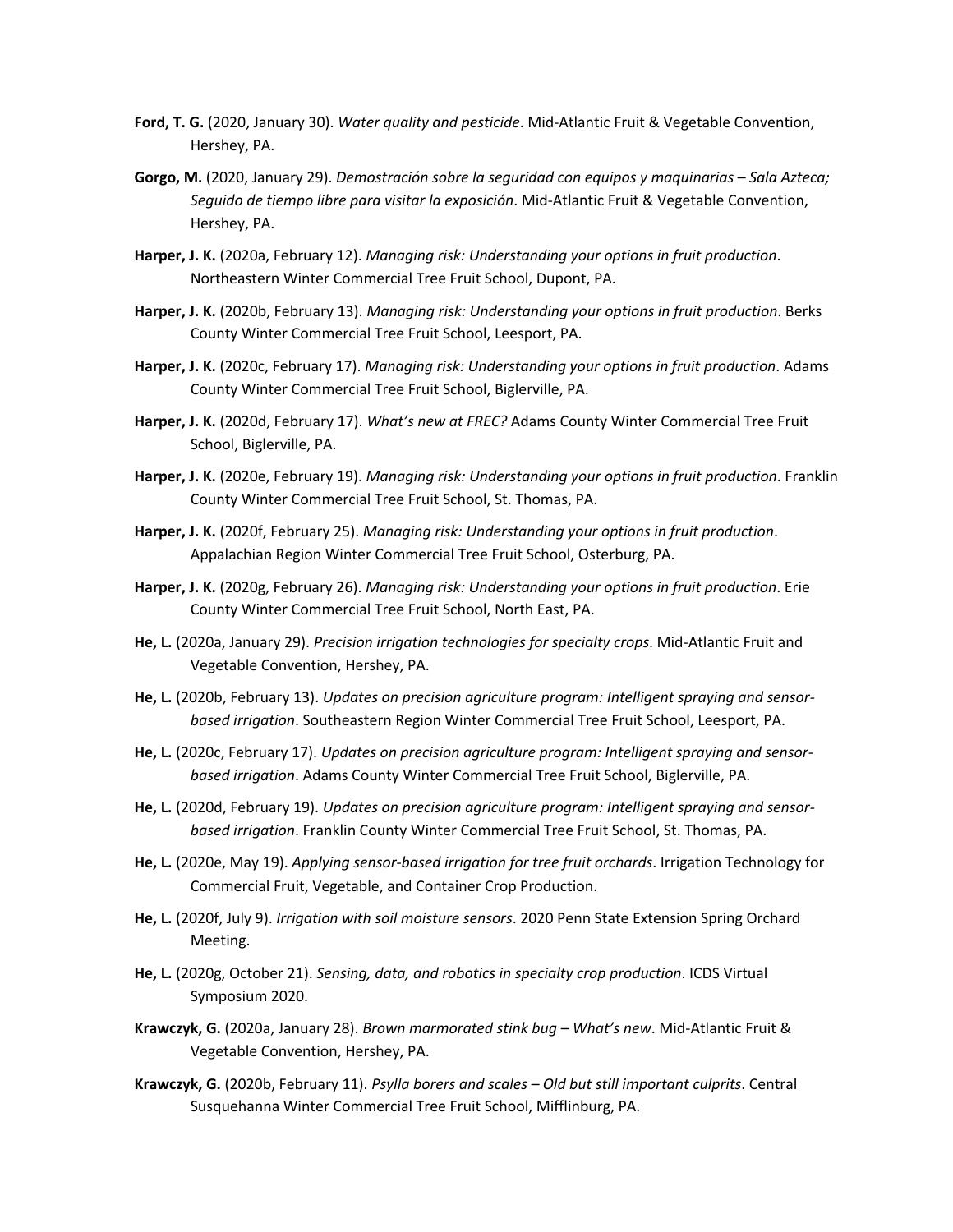- **Krawczyk, G.** (2020c, February 11). *The 2020 Penn State Tree Fruit Production Guide update*. Central Susquehanna Winter Commercial Tree Fruit School, Mifflinburg, PA.
- **Krawczyk, G.** (2020d, February 12). *Psylla borers and scales – Old but still important culprits*. Northeastern Winter Commercial Tree Fruit School, Avoca, PA.
- **Krawczyk, G.** (2020e, February 12). *The 2020 Penn State Tree Fruit Production Guide update*. Northeastern Winter Commercial Tree Fruit School, Avoca, PA.
- **Krawczyk, G.** (2020f, February 13). *Psylla borers and scales – Old but still important culprits*. Southeastern Winter Commercial Tree Fruit School, Leesport, PA.
- **Krawczyk, G.** (2020g, February 13). *The 2020 Penn State Tree Fruit Production Guide update*. Southeastern Winter Commercial Tree Fruit School, Leesport, PA.
- **Krawczyk, G.** (2020h, February 17). *Psylla borers and scales – Old but still important culprits*. Adams County Winter Commercial Tree Fruit School, Biglerville, PA.
- **Krawczyk, G.** (2020i, February 20). *Area-wide management of BMSB: the Republic of Georgia experience*. BMSB SCRI SAP Meeting, Sacramento, CA.
- **Krawczyk, G.** (2020j, February 25). *IPM and the use of the new Penn State Fruit Production Guide*. Appalachian Region Winter Commercial Tree Fruit School, Osterburg, PA.
- **Krawczyk, G.** (2020k, February 25). *Psylla borers and scales – Old but still important culprits*. Appalachian Region Winter Commercial Tree Fruit School, Osterburg, PA.
- **Krawczyk, G.** (2020l, February 26). *IPM and the use of the new Penn State Fruit Production Guide*. Erie County Winter Commercial Tree Fruit School, North East, PA.
- **Krawczyk, G.** (2020m, February 26). *Psylla borers and scales – Old but still important culprits*. Erie County Winter Commercial Tree Fruit School, North East, PA.
- **Krawczyk, G.** (2020n, February 27). *IPM and the use of the new Penn State Fruit Production Guide*. Western Region Winter Commercial Tree Fruit School, Wexford, PA.
- **Krawczyk, G.** (2020o, February 27). *Psylla borers and scales – Old but still important culprits*. Western Region Winter Commercial Tree Fruit School, Wexford, PA.
- **Krawczyk, G.** (2020p, March 6). *Spotted lanternfly—US experience with another invasive pest*. Department of Agriculture, Water and Environment, Biosecurity Plant Division, Canberra, Australia.
- **Krawczyk, G.** (2020q, April 30). *Monitoring and management of insect and mite pest – Early spring update*.
- **Krawczyk, G.** (2020r, May 14). *Monitoring and management of insect and mite pest – Mid-May update*. Penn State Extension Virtual Twilight Meeting.
- **Krawczyk, G.** (2020s, May 28). *Monitoring and management of insect and mite pest – Late spring update*. Penn State Extension Virtual Twilight Meeting.
- **Krawczyk, G.** (2020t, July 9). *Monitoring and management of insect and mite pest – Summer update*. Penn State Extension Virtual Twilight Meeting.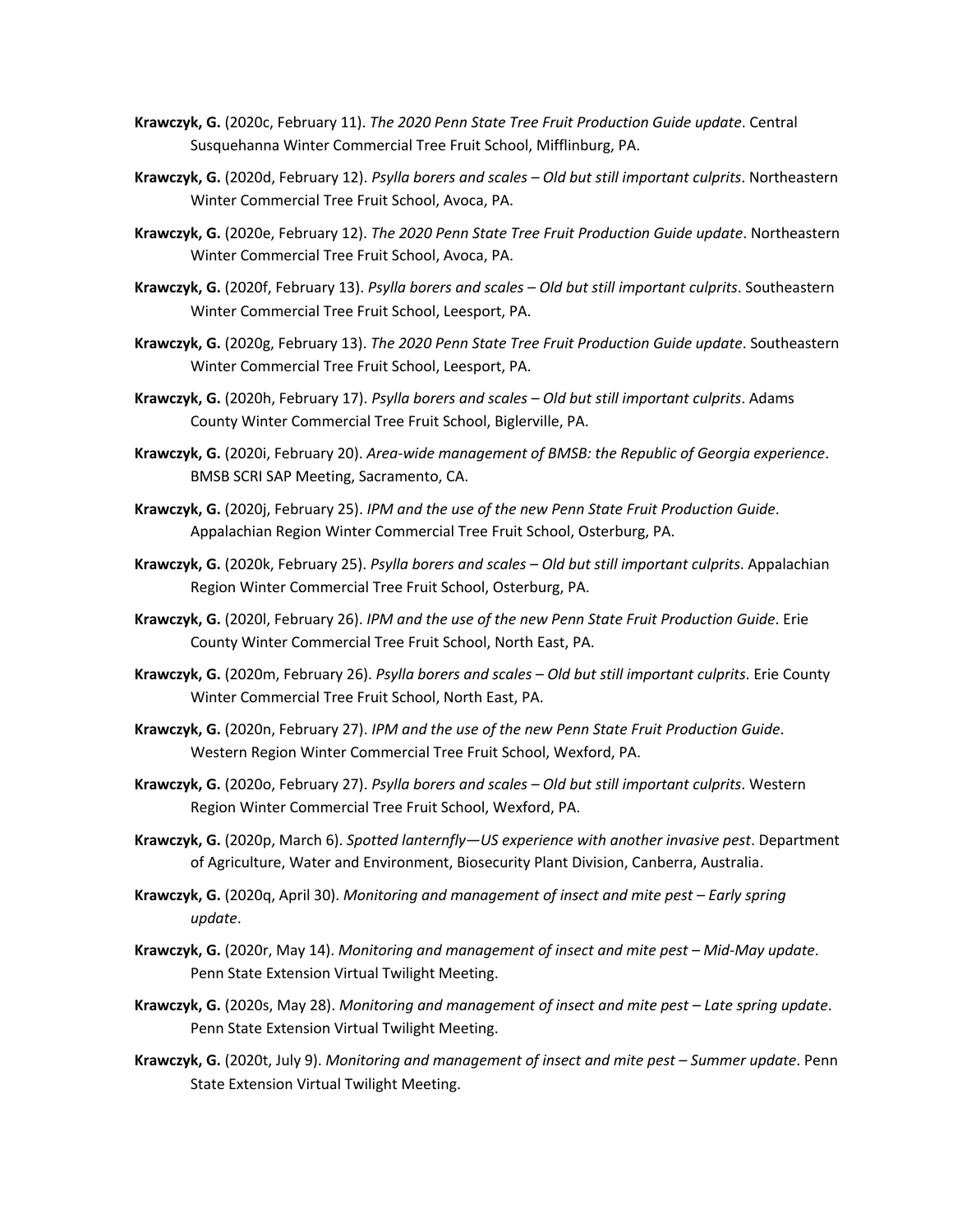- **Krawczyk, G.**, Rice, H., & Winzeler, E. H. (2020, January 8). *Spotted lanternfly,* Lycorma delicatula*—A potential new invasive pest of grapes and fruit*. Orchard Pests and Disease Management Conference, Portland, OR.
- **Krawczyk, G.**, Winzeler, E. H., Rice, H., Leach, H., & Urban, J. M. (2020, March 3). *Spotted lanternfly,*  Lycorma delicatula *(Hemiptera: Fulgoridae)—New invasive pest species in United States*. International Symposium on Limiting the Global Spread of Contaminant Pests, Sydney, Australia.
- Leach, H., **Biddinger, D. J.**, & Urban, J. M. (2019, November 17). *Spotted lanternfly damage and phenology in fruit crops*. 2019 Entomological Society of America Annual Meeting, St. Louis, MO.
- Leach, H., **Biddinger, D. J.**, & Urban, J. M. (2020, March 9). *Spotted lanternfly from detection to major pest: Biology, spread, & control*. 90th Annual Mtg of the Eastern Branch Entomological Society of American, Blacksburg, VA.
- **López-Uribe, M. M.**, **Biddinger, D. J.**, & Sklarva, M. (2020, January 27). *Hands-on identification workshop supported with dissecting microscopes*. Mid-Atlantic Fruit & Vegetable Convention, Hershey, PA.
- **Marini, R. P.** (2020, January 30). *Verification & modification of bitter pit model*. Mid-Atlantic Fruit & Vegetable Convention, Hershey, PA.
- Martin, P. L., & **Peter, K. A.** (2020, January 28). *Completing the picture: Characterizing bitter rot fungi isolates in the lab & field*. Mid-Atlantic Fruit & Vegetable Convention, Hershey, PA.
- Martin, P., & **Peter, K. A.** (2019, December 6). *Quantification of* Colletotrichum fioriniae *in the forest suggest its main ecological role is that of a leaf endophyte*. Cumberland-Shenandoah Fruit Workers Conference, Winchester, VA. http://csfwc.grapepathology.org/2019-95th-meeting
- Moural, T., Phan, N., Rajotte, E., **Biddinger, D. J.**, & Zhu, F. (2019, November 17). *Mechanisms of comparative toxicity in bees*. 2019 Entomological Society of America Annual Meeting, St. Louis, MO.
- **Peter, K. A.** (2020a, January 30). *Fire blight management update: The latest for controlling blossom blight and shoot blight*. Mid-Atlantic Fruit & Vegetable Convention, Hershey, PA.
- **Peter, K. A.** (2020b, January 30). *The ins & outs of fire blight: A healthy review*. Mid-Atlantic Fruit & Vegetable Convention, Hershey, PA.
- **Peter, K. A.** (2020c, February 11). *Understanding different pathogens in the orchard: Bacteria, fungi, and viruses – Oh my!* Central Susquehanna Winter Commercial Tree Fruit School, Mifflinburg, PA.
- **Peter, K. A.** (2020d, February 12). *Understanding different pathogens in the orchard: Bacteria, fungi, and viruses – Oh my!* Northeast Winter Commercial Tree Fruit School, Dupont, PA.
- **Peter, K. A.** (2020e, February 13). *Understanding different pathogens in the orchard: Bacteria, fungi, and viruses – Oh my!* Southeast Region Winter Commercial Tree Fruit School, Leesport, PA.
- **Peter, K. A.** (2020f, February 17). *Understanding different pathogens in the orchard: Bacteria, fungi, and viruses – Oh my!* Adams County Winter Commercial Tree Fruit School, Biglerville, PA.
- **Peter, K. A.** (2020g, February 18). *Understanding different pathogens in the orchard: Bacteria, fungi, and viruses – Oh my!* Lancaster & York Counties Winter Commercial Tree Fruit School, Lancaster, PA.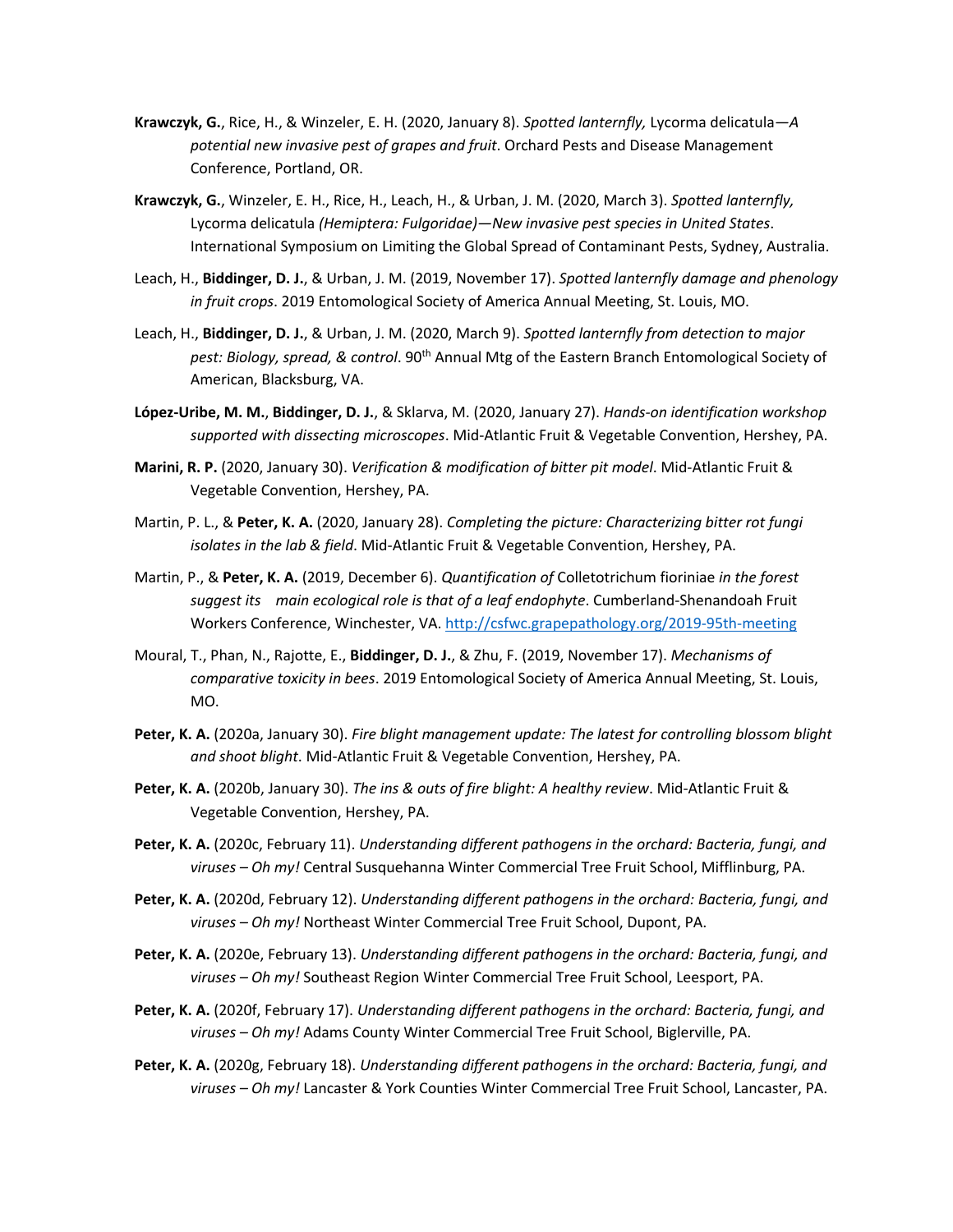- **Peter, K. A.** (2020h, February 19). *Understanding different pathogens in the orchard: Bacteria, fungi, and viruses – Oh my!* Franklin County Winter Commercial Tree Fruit School, St. Thomas, PA.
- **Peter, K. A.** (2020i, February 25). *Understanding different pathogens in the orchard: Bacteria, fungi, and viruses – Oh my!* Appalachian Fruit Region Winter Commercial Tree Fruit School, Osterburg, PA.
- **Peter, K. A.** (2020j, February 26). *Understanding different pathogens in the orchard: Bacteria, fungi, and viruses – Oh my!* Erie County Winter Commercial Tree Fruit School, North East, PA.
- **Peter, K. A.** (2020k, February 27). *Understanding different pathogens in the orchard: Bacteria, fungi, and viruses – Oh my!* Western Region Winter Commercial Tree Fruit School, Wexford, PA.
- **Peter, K. A.** (2020l, July 22). *Managing nematodes in fruit orchards* [Webinar]. Wisconsin Apple Grower Association. https://vimeo.com/440766002/06ad896e64
- **Peter, K. A.** (2020m, July 28). *Fire blight control options: How to not repeat the 2020 season* [Webinar]. University of New Hampshire Cooperative Extension. https://media.unh.edu/media/Fire+Blight+Control+Options/1\_om8zj2u0
- Pierce, K., Thomas, C., Martin, P., & **Peter, K. A.** (2019, December 6). *Sensitivity distribution to 11 fungicides in a population of* Colletotrichum *isolates from apple*. Cumberland-Shenandoah Fruit Workers Conference, Winchester, VA. http://csfwc.grapepathology.org/2019-95th-meeting
- Quesada, C., **Seifrit, D.**, **Peter, K. A.**, & **López-Uribe, M. M.** (2020, January 29). *Clase práctica sobre plagas, enfermedades y insectos beneficiosos de las frutas*. Mid-Atlantic Fruit & Vegetable Convention, Hershey, PA.
- Sastre, B., **Gorgo, M.**, **Seifrit, D.**, & Chawner, M. (2020, January 29). *Práctica de laboratorio sobre la evaluación de la salud de suelos*. Mid-Atlantic Fruit & Vegetable Convention, Hershey, PA.
- **Schupp, J. R.** (2020a, January 23). *Research on fruit thinning*. Ohio Produce Network, Columbus, OH.
- **Schupp, J. R.** (2020b, January 23). *Research on orchard systems / pruning*. Ohio Produce Network, Columbus, OH.
- **Schupp, J. R.** (2020c, January 28). *Blossom thinning Golden Delicious using lime sulfur and the pollen tube growth model*. Mid-Atlantic Fruit and Vegetable Convention, Hershey, PA.
- **Schupp, J. R.** (2020d, January 30). *Peach rootstocks – What's on the horizon?* Mid-Atlantic Fruit & Vegetable Convention, Hershey, PA.
- **Schupp, J. R.** (2020e, February 17). *PGRs for apple fruit finish problems*. Adams County Winter Commercial Tree Fruit School, Biglerville, PA.
- **Schupp, J. R.** (2020f, February 19). *PGRs for apple fruit finish problems*. Franklin County Winter Commercial Tree Fruit School, St. Thomas, PA.
- **Schupp, J. R.** (2020g, March 3). *Experience with new peach rootstocks*. 2020 Michigan Spring Peach Meeting, Benton Harbor, MI.
- **Schupp, J. R.** (2020h, March 10). *Post-bloom thinner combinations including Accede™ on fruit set, yield and fruit size of 'Buckeye Gala.'* Northeast Plant Growth Regulator Working Group, Wilkes-Barre, PA.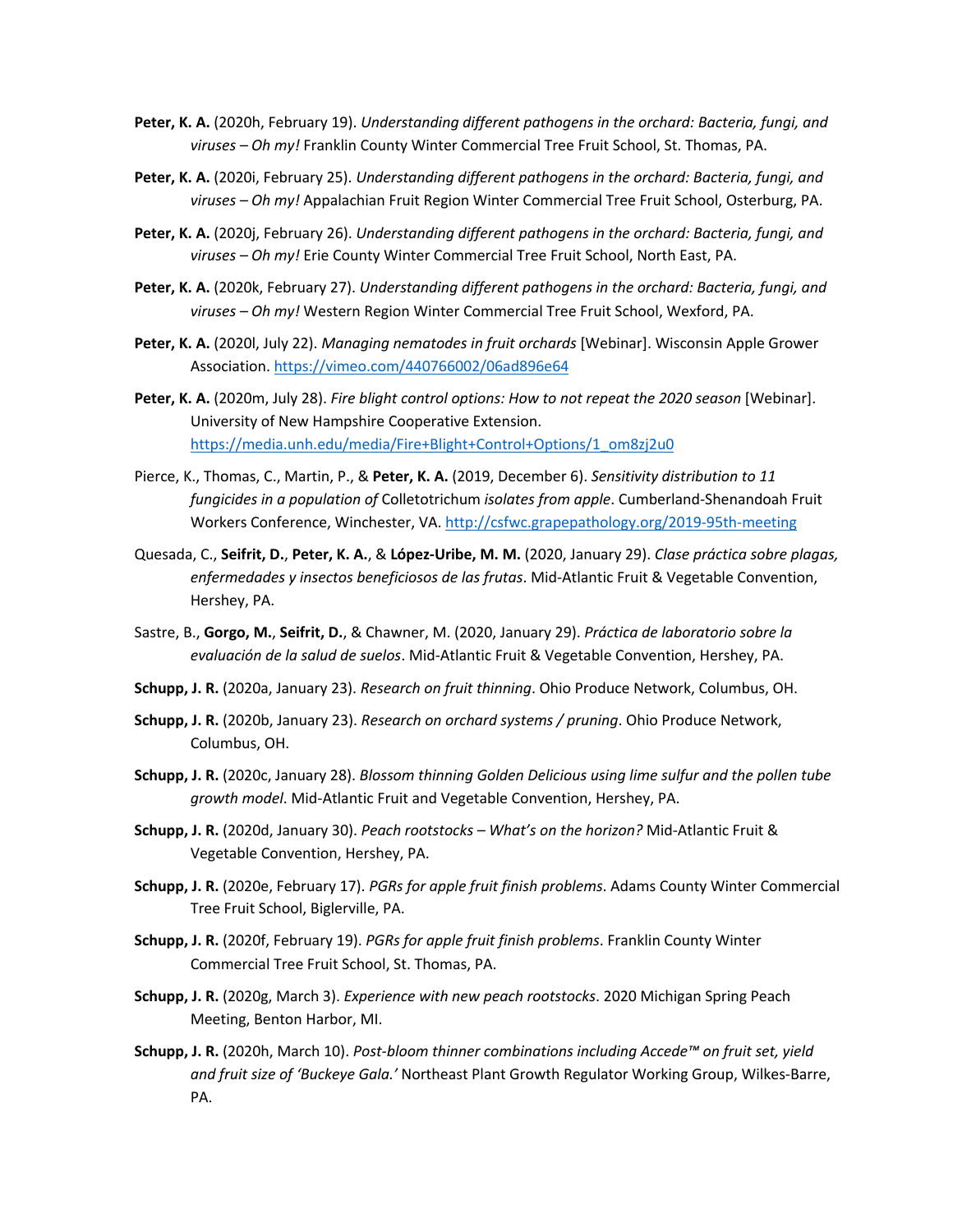- **Schupp, J. R.** (2020i, March 11). *Russet and cracking of Regal 10-45 and 'GoldRush' apples: Effects of canopy position and GA4+7sprays*. Northeast Plant Growth Regulator Working Group, Wilkes-Barre, PA.
- **Schupp, J. R.** (2020j, July 8). *Regional on-farm trials with Controller and Krymsk 86 rootstocks*. Pennsylvania Peach and Nectarine Program Virtual Meeting.
- **Schupp, J. R.**, & **Crassweller, R. M.** (2020, February 19). *Identifying and avoiding herbicide injury and the uses of burndown herbicides*. Franklin County Winter Commercial Tree Fruit School, St. Thomas, PA.
- **Seifrit, D.** (2020a, March 7). *Grafted aftercare*. 2020 Master Gardener Grafting Workshop, Biglerville, PA.
- **Seifrit, D.** (2020b, March 7). *Types of grafting*. 2020 Master Gardener Grafting Workshop, Biglerville, PA.
- Vaudo, A., **Biddinger, D. J.**, Sickel, W., Keller, A., & **López-Uribe, M. M.** (2019, November 17). *Hornfaced mason bee (*Osmia cornifrons*) larval pollen provisions indicate foraging preference for Rosacaceae host-plant species and suggest efficient orchard-crop pollination*. 2019 Entomological Society of America Annual Meeting, St. Louis, MO.
- **Weber, D. E.** (2020a, January 30). *High tunnel cherry production: Pros and cons*. Mid-Atlantic Fruit & Vegetable Convention, Hershey, PA.
- **Weber, D. E.** (2020b, March 7). *Grafting tools*. 2020 Master Gardener Grafting Workshop, Biglerville, PA.
- **Weber, D. E.** (2020c, March 7). *Principles of grafting: A brief introduction*. 2020 Master Gardener Grafting Workshop, Biglerville, PA.
- **Weber, D. E.** (2020d, March 7). *Selecting scion and rootstock*. 2020 Master Gardener Grafting Workshop, Biglerville, PA.
- **Weber, D. E.** (2020e, March 7). *Topworking a tree*. 2020 Master Gardener Grafting Workshop, Biglerville, PA.
- **Weber, D. E.**, **He, L.**, & Huang, M. J. (2020, January 29). *An update on the Automated Ag / DBR Bandit Cyclone: A preliminary evaluation of a harvest-assist platform*. Mid-Atlantic Fruit & Vegetable Convention, Hershey, PA.

# Representation in Popular Media

Penn State Extension frequently appears in the popular media, either by providing press releases which are picked up by news outlets, by producing content directly for television, radio, or print, or by being interviewed a member of the professional news media. The following is a sampling of some of those contacts.

- Crowley, J. (2020, September 10). The stink bug invasion is coming and here's what you need to know. *Newsweek*. https://www.newsweek.com/stink-bug-invasion-fall-2020-how-treat-prevent-1531023
- Duke, A. (2019, October 9). Latinx Agricultural Network formed at Penn State to address community's needs. *Penn State News*. https://news.psu.edu/story/592288/2019/10/09/academics/latinxagricultural-network-formed-penn-state-address-communitys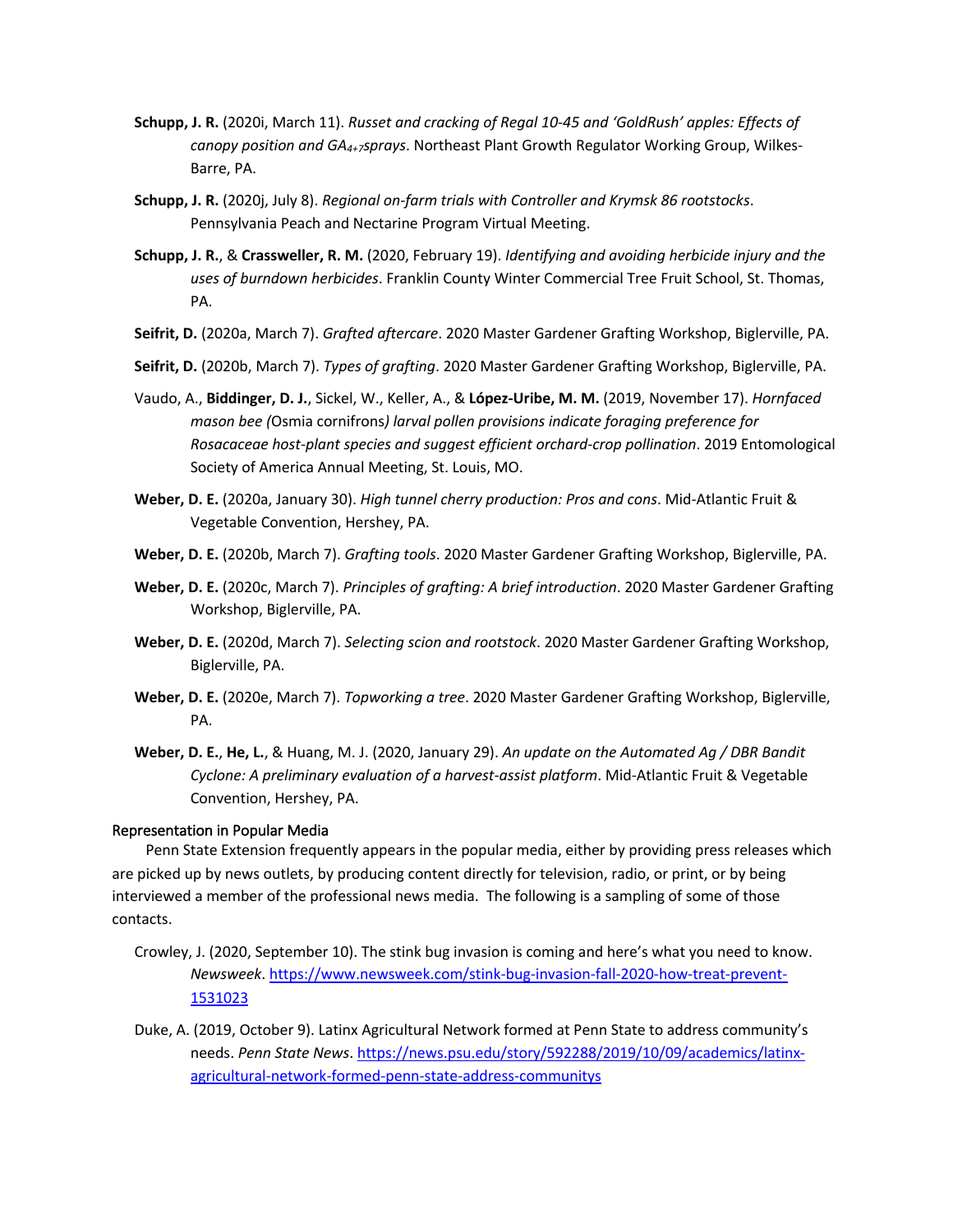- Duke, A. (2020a, May 15). Three honored for commitment to diversity in College of Agricultural Sciences. *Penn State News*. https://news.psu.edu/story/620315/2020/05/15/academics/three-honoredcommitment-diversity-college-agricultural-sciences
- Duke, A. (2020b, August 13). Research helps explain source of pathogen that causes bitter rot disease. *Penn State News*. https://news.psu.edu/story/628288/2020/08/13/research/research-helpsexplain-source-pathogen-causes-bitter-rot-disease
- Duke, A. (2020c, August 14). Research helps explain source of pathogen that causes bitter rot disease. *ENN: Environmental News Network*. https://www.enn.com/articles/64891-research-helpsexplain-source-of-pathogen-that-causes-bitter-rot-disease
- Duke, A. (2020d, August 14). Source of pathogen that causes bitter rot disease. *Science News*. https://www.sciencedaily.com/releases/2020/08/200814131008.htm
- Duke, A. (2020e, August 17). Research helps explain source of pathogen that causes bitter rot disease. *Morning Ag Clips*. https://www.morningagclips.com/research-helps-explain-source-of-pathogenthat-causes-bitter-rot-disease/
- Duke, A. (2020f, August 17). Source of bitter rot disease pathogen revealed. *Technology Networks*. https://www.technologynetworks.com/tn/news/source-of-bitter-rot-disease-pathogen-revealed-338633
- Gill, C. (2020, June 29). Checklist of Pa. Bees documents 49 new species and some that may be endangered. *Penn State News*. https://news.psu.edu/story/624343/2020/06/29/research/checklist-pa-bees-documents-49-newspecies-and-some-may-be
- Gohil, H., Muehlbauer, M., Polanin, N., & **Crassweller, R. M.** (2020). *Active frost protection methods for your orchard* (Cooperative Extension Bulletin No. E363; Rutgers Cooperative Extension Bulletin). Rutgers University. https://njaes.rutgers.edu/e363/
- **Gorgo, M.**, & Sanchez, E. (2020, February 20). Latinos and agriculture: A Changing demographic. *Penn State College of Agricultural Sciences*. https://agsci.psu.edu/diversity/files/latinos-agriculturechanging-demographic.pdf
- Growing Produce Staff. (2020, July 7). Surprise! Researchers find new pathogen in apples. *Growing Produce*. https://www.growingproduce.com/fruits/surprise-researchers-find-new-pathogen-inapples/
- Gruber, P. (2020, July 23). High season for orchard insect pests. *Lancaster Farmer*. https://www.lancasterfarming.com/news/main\_edition/high-season-for-orchard-insectpests/article\_2bf6efa6-cd1f-11ea-9096-c70c373896cb.html
- **Krawczyk, G.** (2020, July 8). Mid-summer management of insect pests in fruit orchards outlined by PSU. *Fruit Growers News*. https://fruitgrowersnews.com/news/mid-summer-management-of-insectpests-in-fruit-orchards-outlined-by-psu/
- LaJeunesse, S. (2020, August 14). Research helps explain source of pathogen that causes bitter rot disease. *Scienmag Science Magazine*. https://scienmag.com/research-helps-explain-source-ofpathogen-that-causes-bitter-rot-disease/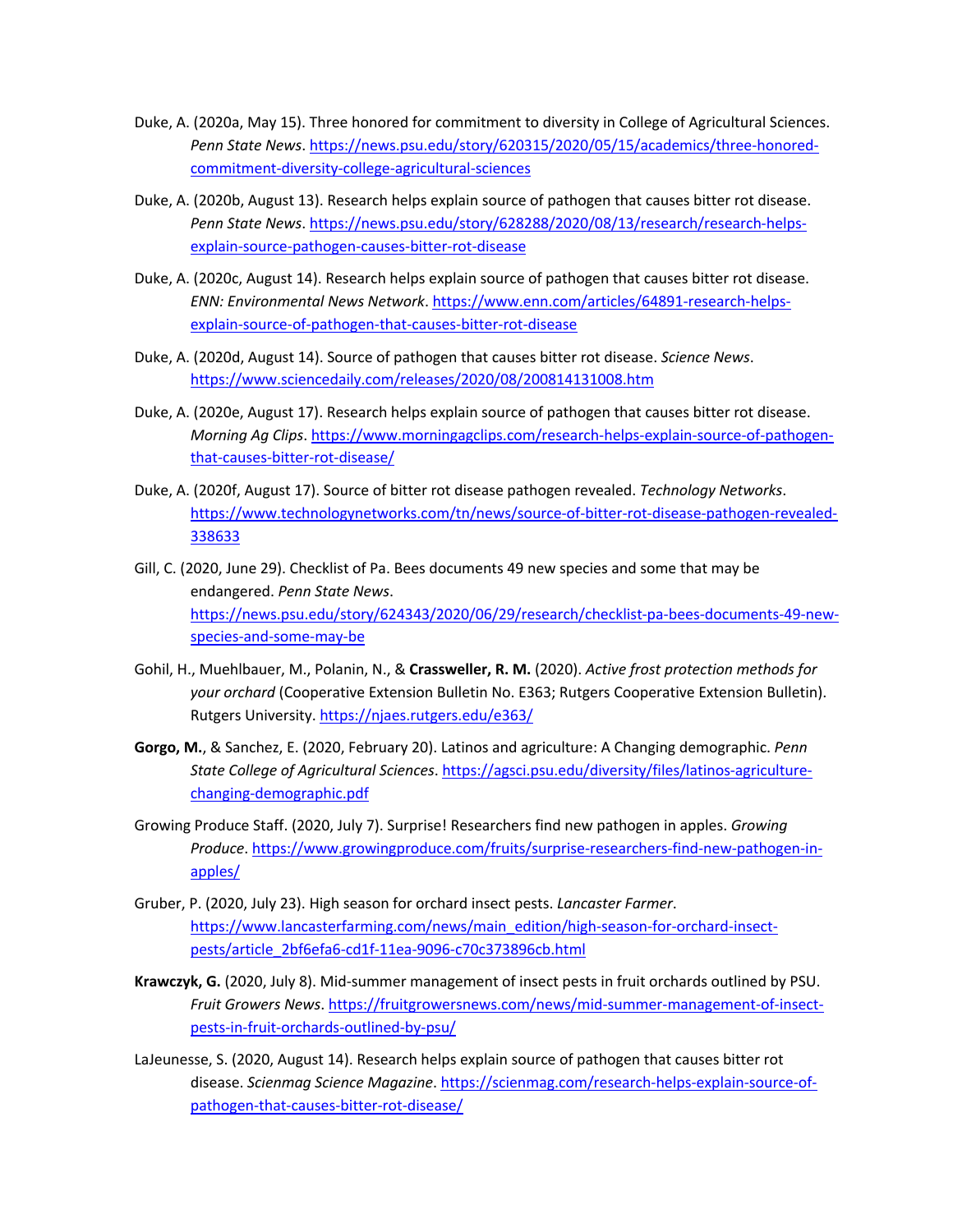- Mehar, P. (2020, July 7). New fungal pathogen found in NY apples orchard. *Tech Explorist*. https://www.techexplorist.com/fungal-pathogen-found-ny-apples-orchard/33547/
- Muhollem, J. (2020a, April 16). Learn what Extension's Latinx Ag Network offers on new Facebook page. *Morning Ag Clips*. https://www.morningagclips.com/learn-what-extensions-latinx-ag-networkoffers-on-new-facebook-page/
- Muhollem, J. (2020b, September 3). Learn what Penn State Extension's Latinx Ag Network offers on new Facebook page. *Penn State News*. https://news.psu.edu/story/614335/2020/04/06/impact/learnwhat-penn-state-extension%E2%80%99s-latinx-ag-network-offers-new
- Mulhollem, J. (2020, April 22). Learn what Penn State Extension's Latinx Ag Network offers on Facebook page. *Fruit Growers News*. https://fruitgrowersnews.com/news/learn-what-penn-stateextensions-latinx-ag-network-offers-on-facebook-page/
- NH Agricultural Experiment Station. (2020, August 11). Researchers manage apple scab using seafood byproduct. *Morning Ag Clips*. https://www.morningagclips.com/researchers-manage-apple-scabusing-seafood-byproduct/
- Penn State Extension. (2019a, October 29). Latinx Agricultural Network formed at Penn State to address community's needs. *Morning Ag Clips*. https://www.morningagclips.com/latinx-agriculturalnetwork-formed-at-penn-state-to-address-communitys-needs/
- Penn State Extension. (2019b, October 30). Latinx Agricultural Network formed at Penn State to address community's needs. *Bctv.Org*. Latinx Agricultural Network formed at Penn State to address community's needs
- Penn State Extension. (2019c, October 30). *Se crea la Red Agrícola Latinx en Penn State para atender las necesidades de la comunidad latinx en Pensilvania*. https://latinonewspa.com/nacionales/regionales/se-crea-la-red-agricola-latinx-en-penn-statepara-atender-las-necesidades-de-la-comunidad-latinx-en-pensilvania/
- Penn State Extension. (2020, April 7). La red de trabajo Penn State Extension Agricultura Latinx invita a personas de habla Hispana relacionados con agricultura a conectarse en Facebook. *Latino News*. https://latinonewspa.com/nacionales/pennsylvania/la-red-de-trabajo-penn-state-extensionagricultura-latinx-invita-a-personas-de-habla-hispana-relacionados-con-agricultura-a-conectarseen-facebook/
- **Peter, K. A.** (2020, July 9). Improving late season fire blight and brown rot management. *Fruit Growers News*. https://fruitgrowersnews.com/news/improving-late-season-fire-blight-and-brown-rotmanagement/
- Ramanujan, K. (2020, July 6). Scientists identify new pathogen in NY apples. *Cornell Chronicle*. https://news.cornell.edu/stories/2020/07/scientists-identify-new-pathogen-ny-apples
- Schneck, M. (2020, September 10). Big stink bug home invasion season is coming. *Penn Live Patriot News*. https://www.pennlive.com/life/2020/09/big-stink-bug-home-invasion-season-is-coming.html
- Skernivitz, T. (2020, August 11). Shrimp shells loom large in fight against apple scab. *Growing Produce*. https://www.growingproduce.com/fruits/shrimp-shells-loom-large-in-fight-against-apple-scab/